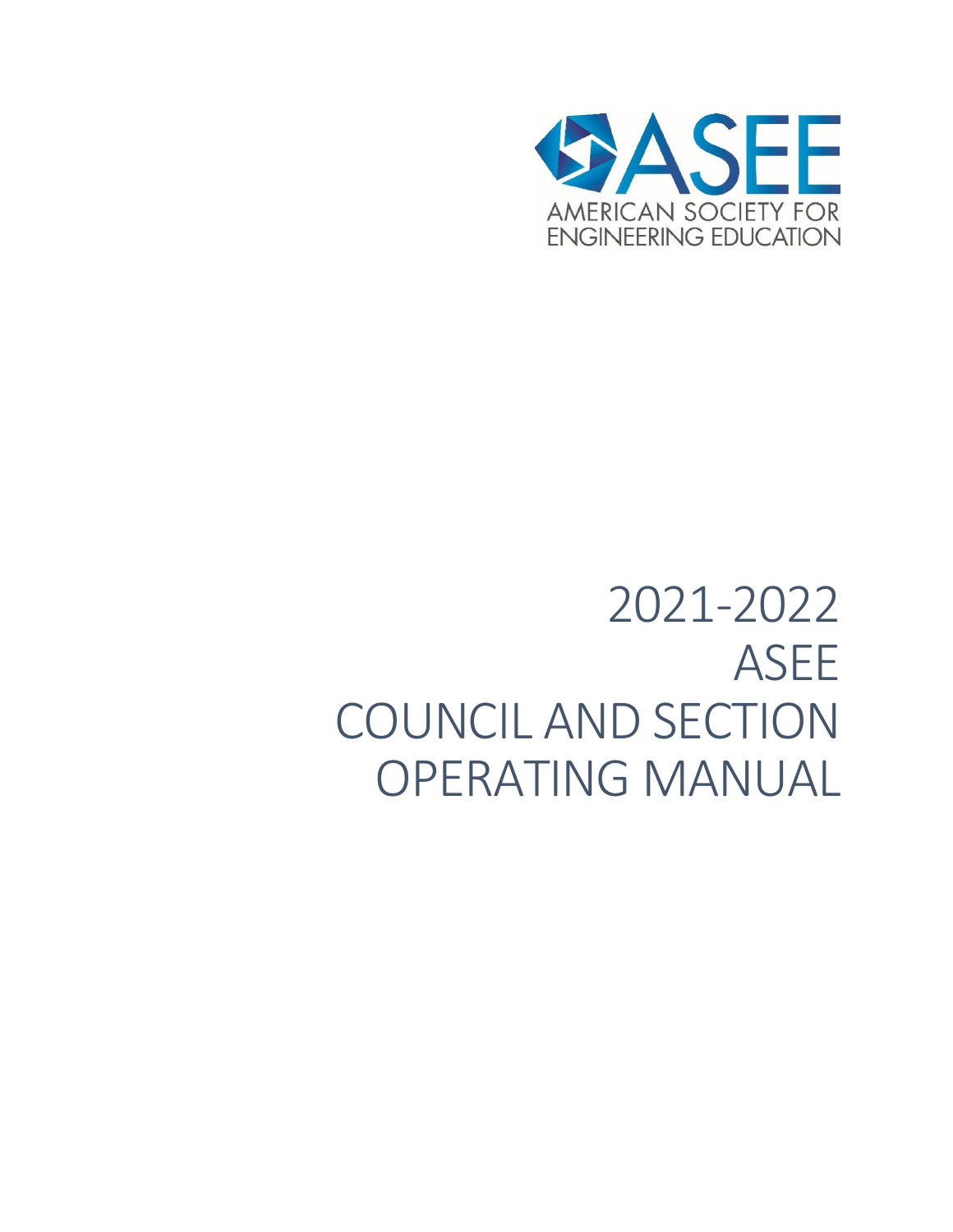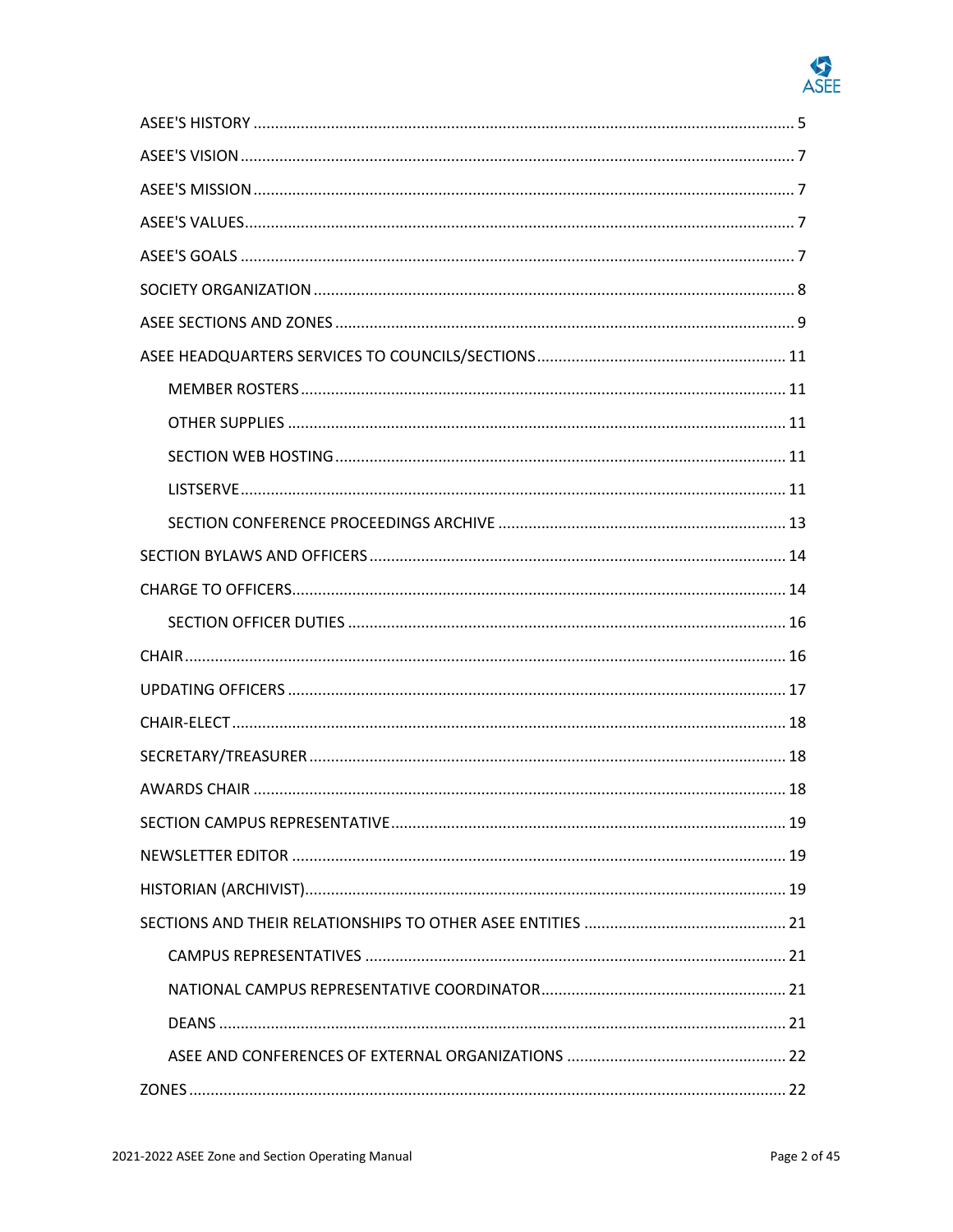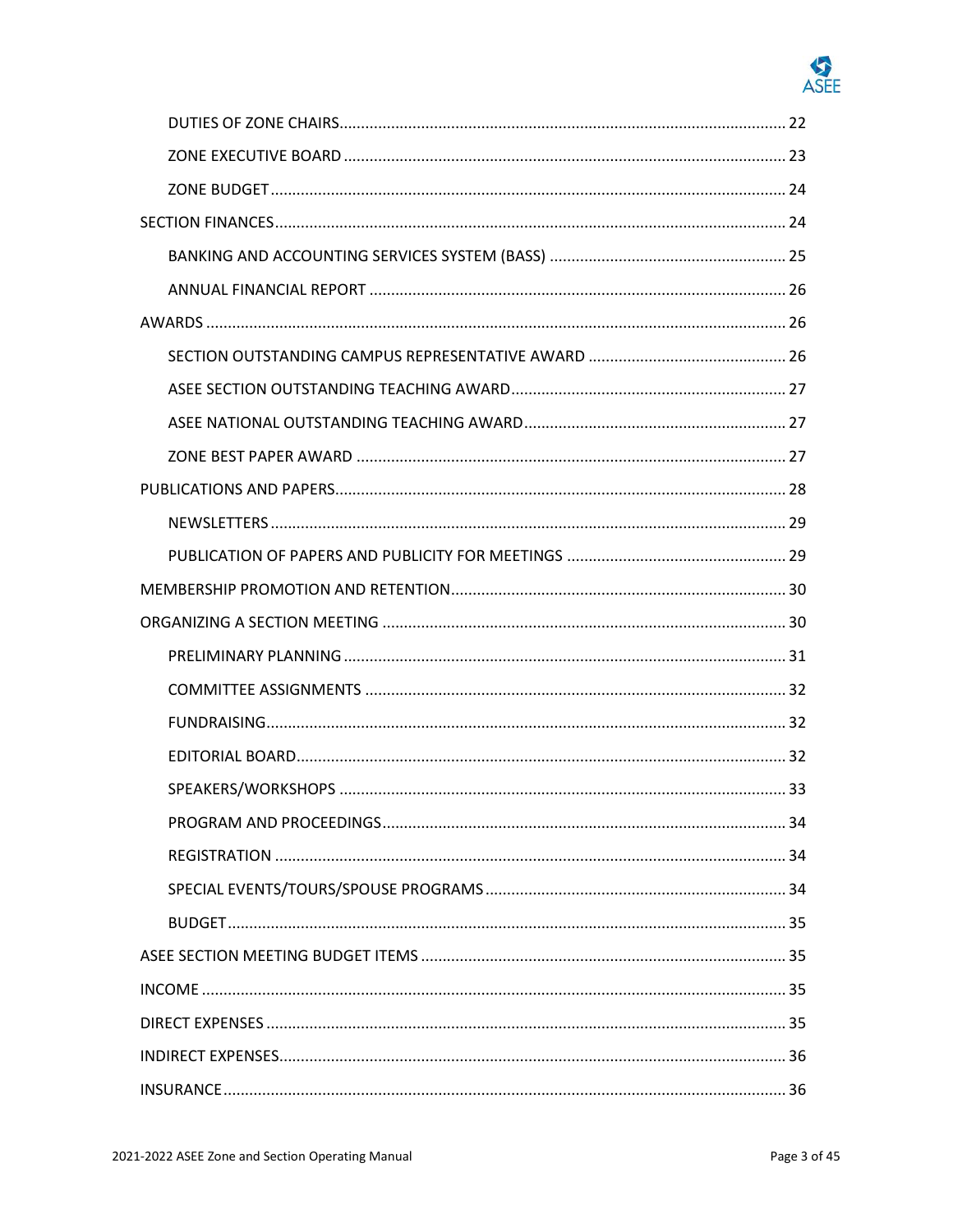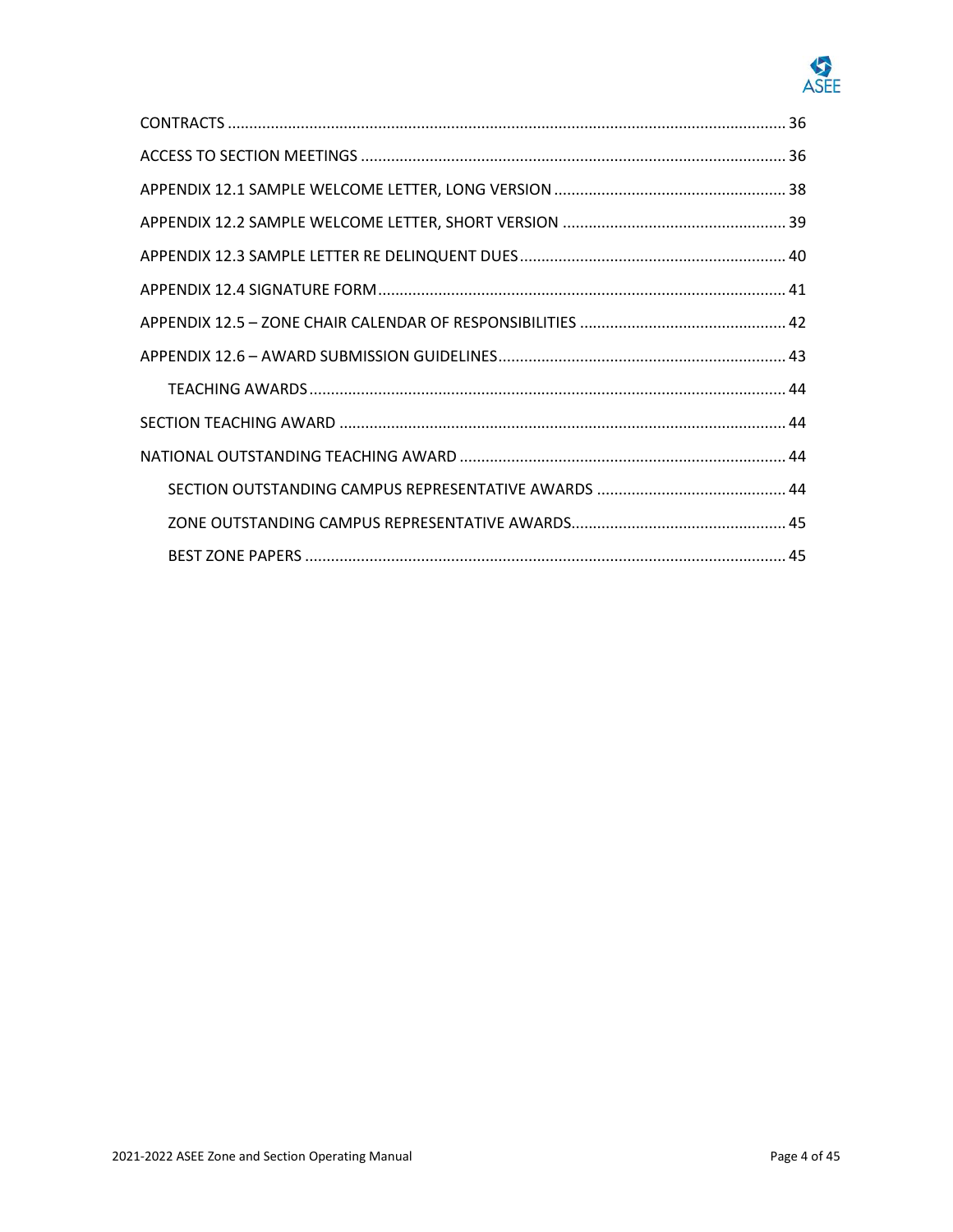

# ASEE'S HISTORY

Founded initially as the Society for the Promotion of Engineering Education (SPEE) in 1893, the Society's creation was during a time of significant growth in American higher education. In 1862, Congress passed the Morrill Land-Grant Act, which supplied money for states to establish public institutions of higher education. These institutions focused on providing practical skills, especially "for the benefit of Agriculture and the Mechanic Arts." As a result of increasingly available higher education, more Americans started entering the workforce with advanced training in applied knowledge fields. However, they often lacked grounding in the science and engineering principles underlying this practical knowledge.

After a generation of students had passed through these new public universities, engineering professors began to question whether they should adopt a more rigorous approach to teaching their field's fundamentals. They concluded that engineering curricula should stress fundamental scientific and mathematical principles, not hands-on apprenticeship experiences. To organize support for this engineering education approach, they formed SPEE amid the 1893 Chicago World's Fair. Known as the World's Columbian Exposition, this event heralded the promise of science and engineering by introducing many Americans, for example, to the wonders of electricity. Emerging from the Fair's World Engineering Congress, SPEE members dedicated themselves to improving engineering education at the classroom level. Over its history, the Society has put out several reports on the subject, such as the Mann Report (1907), the Wickenden Study (the 1920s), and the Grinter Report (1955).

During World War II, the federal government started to place more emphasis on research. This emphasis prompted SPEE to form the Engineering College Research Association (ECRA), which was more concerned with research than SPEE had ever been. The ECRA spoke for most engineering researchers, sought federal funds, and collected and published information on academic engineering research. After the war, a desire to integrate the less research-oriented SPEE with ECRA resulted in SPEE disbanding and the formation of ASEE (American Society for Engineering Education) in 1946.

ASEE was a volunteer-run organization through the 1950s. In 1961, ASEE established a staffed headquarters in Washington, DC, and undertook a more activist posture. However, through the 1960s, the Vietnam War and social unrest, in general, made the mood on many campuses anti-technology, antibusiness, and anti-establishment. In the 1960s and 1970s, to better represent its members, ASEE presidents Merritt Williamson and George Hawkins reorganized ASEE and returned its focus to teaching. As a result of this new focus, ASEE began to administer several teaching-related government contracts, including NASA's summer faculty fellowships and the Defense Department's Civil Defense Summer Institutes and Fellowships. ASEE administers over ten government contracts, including the prestigious National Science Foundation's Graduate Research Fellowship Program.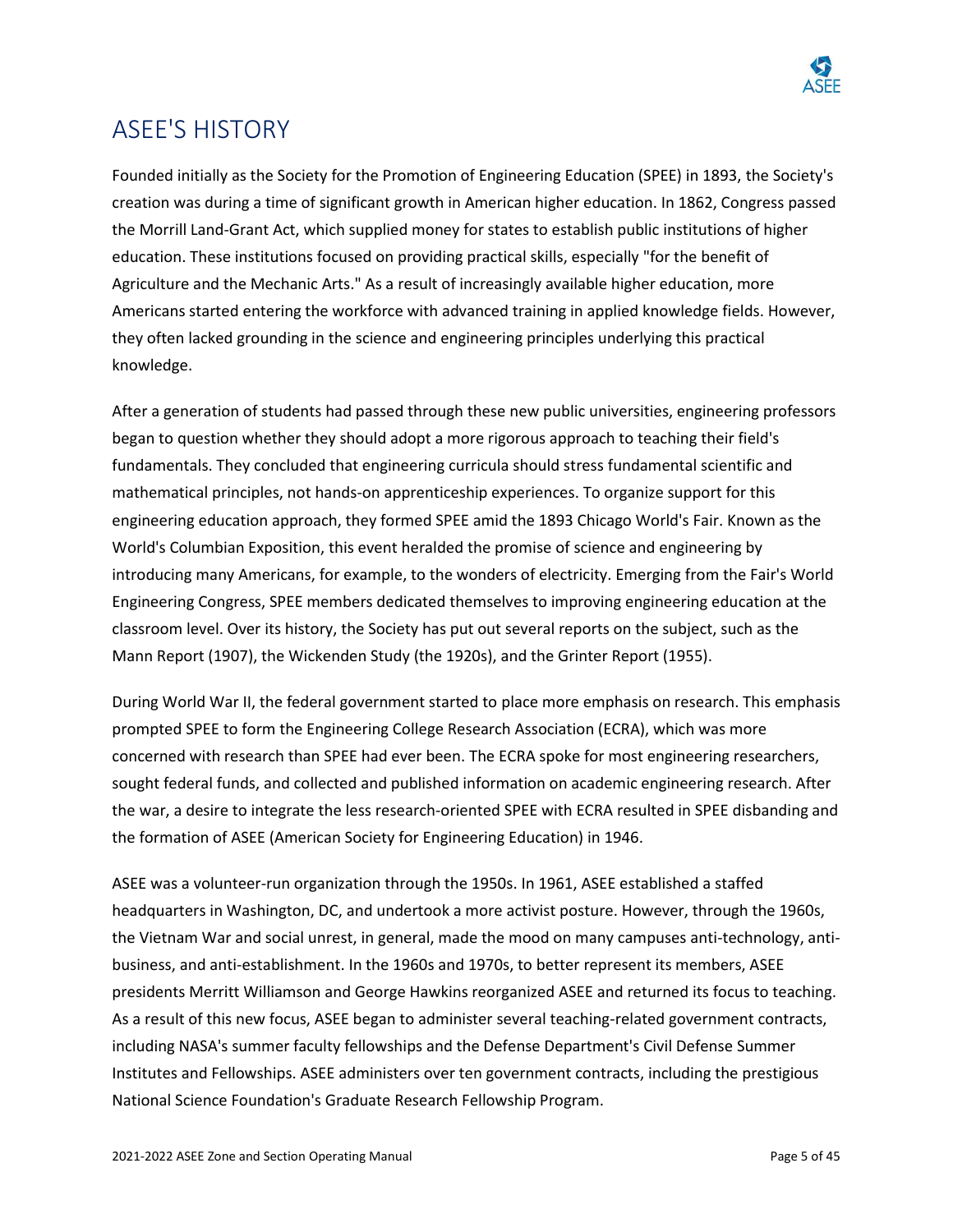

Another result of the renewed emphasis on teaching was ASEE's initiative for recruiting minorities and women into engineering. ASEE created the Black Engineering College Development program, which used industry funding to upgrade engineering faculty in traditionally black colleges and develop public information on these schools. ASEE also received several grants in the 1970s to research women and American Indians' status and develop programs to attract more of these students to enter engineering. Since then, ASEE has continued to release studies on the subject in its Journal of Engineering Education and has created Sections devoted explicitly to developing programs and research in this area.

With the rise of Silicon Valley in the 1990s and the prospect of significant off-shoring of high-tech companies' activities, engineering education's importance to America's continued success had finally made headlines. As a result, ASEE saw a rise in membership and recognition over recent years as a clearinghouse of information about engineering education and an essential tool in shaping the field's future.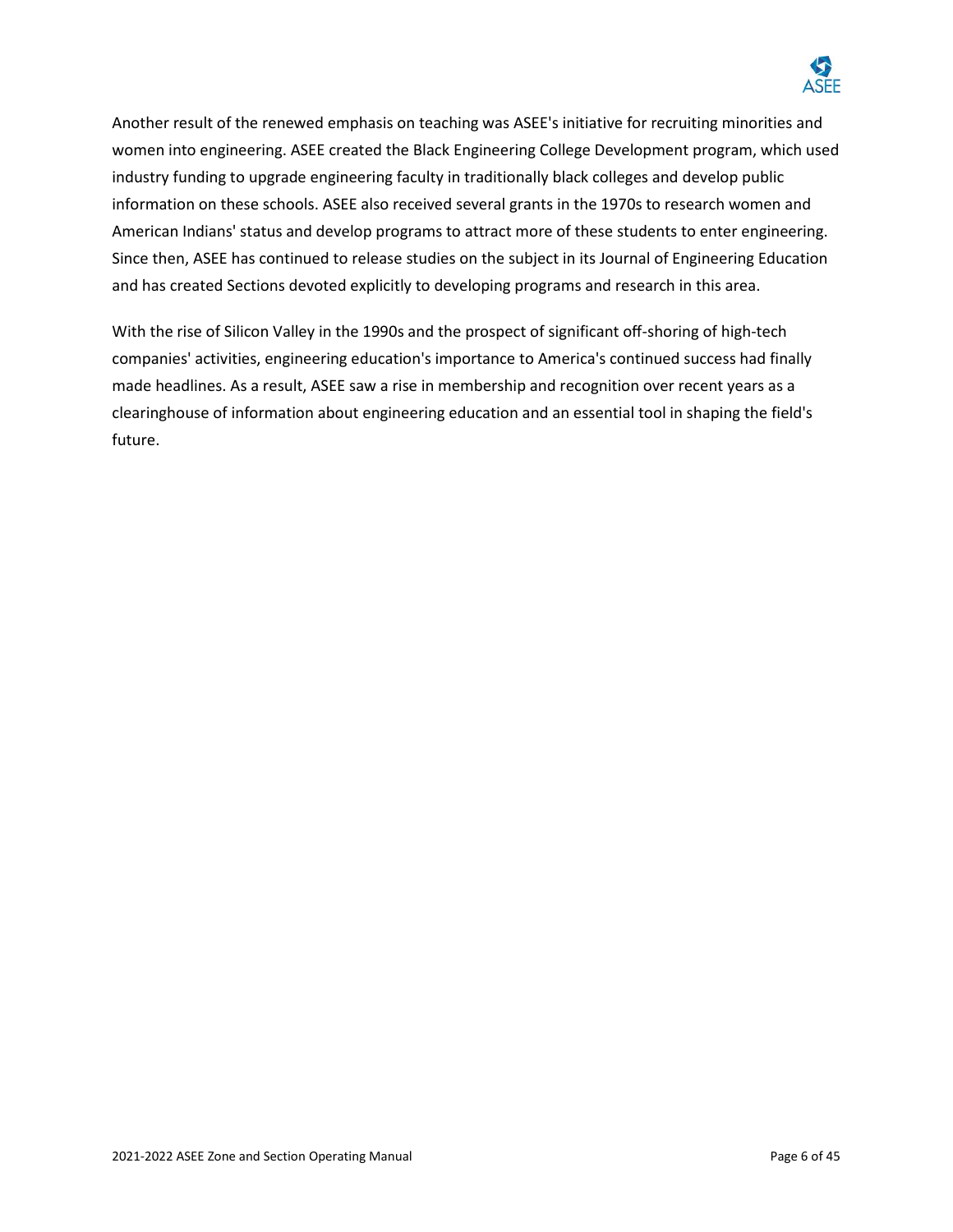

# ASEE'S VISION

Excellent and broadly accessible education empowering students and engineering professionals to create a better world

# ASEE'S MISSION

ASEE advances innovation, excellence, and access at all levels of education for the engineering profession

# ASEE'S VALUES

Excellence, engagement, innovation, integrity, diversity, and inclusion

# ASEE'S GOALS

ASEE recognizes the term "engineering education" to encompass the full academic spectrum of instruction, research, scholarship, practice, and service. ASEE also has an enduring commitment to continuous improvement.

In the context of the above two statements, ASEE pursues the following goals:

**Innovation** - ASEE will advance the development of innovative approaches and solutions to engineering education.

**Excellence** - ASEE will advance excellence in all aspects of engineering education while continuously improving the member experience.

**Access** - ASEE will advocate for equal access to engineering educational opportunities for all. **Advocacy and Public Policy** - ASEE will be the leading advocate for advancing the broad interests of engineering education.

**Communities** - ASEE will cultivate an inclusive community that engages all members and values the contributions of all stakeholders.

**Communication** - ASEE will implement a robust and transparent communication strategy, effectively linking all stakeholders.

**Diversity and Inclusion** - ASEE will promote diversity, broadly defined, by modeling equity and inclusion through its policies and practices.

**Internal Organization** - ASEE will be a strategic and dynamic organization with a knowledgeable and responsive staff that enhances stakeholder engagement.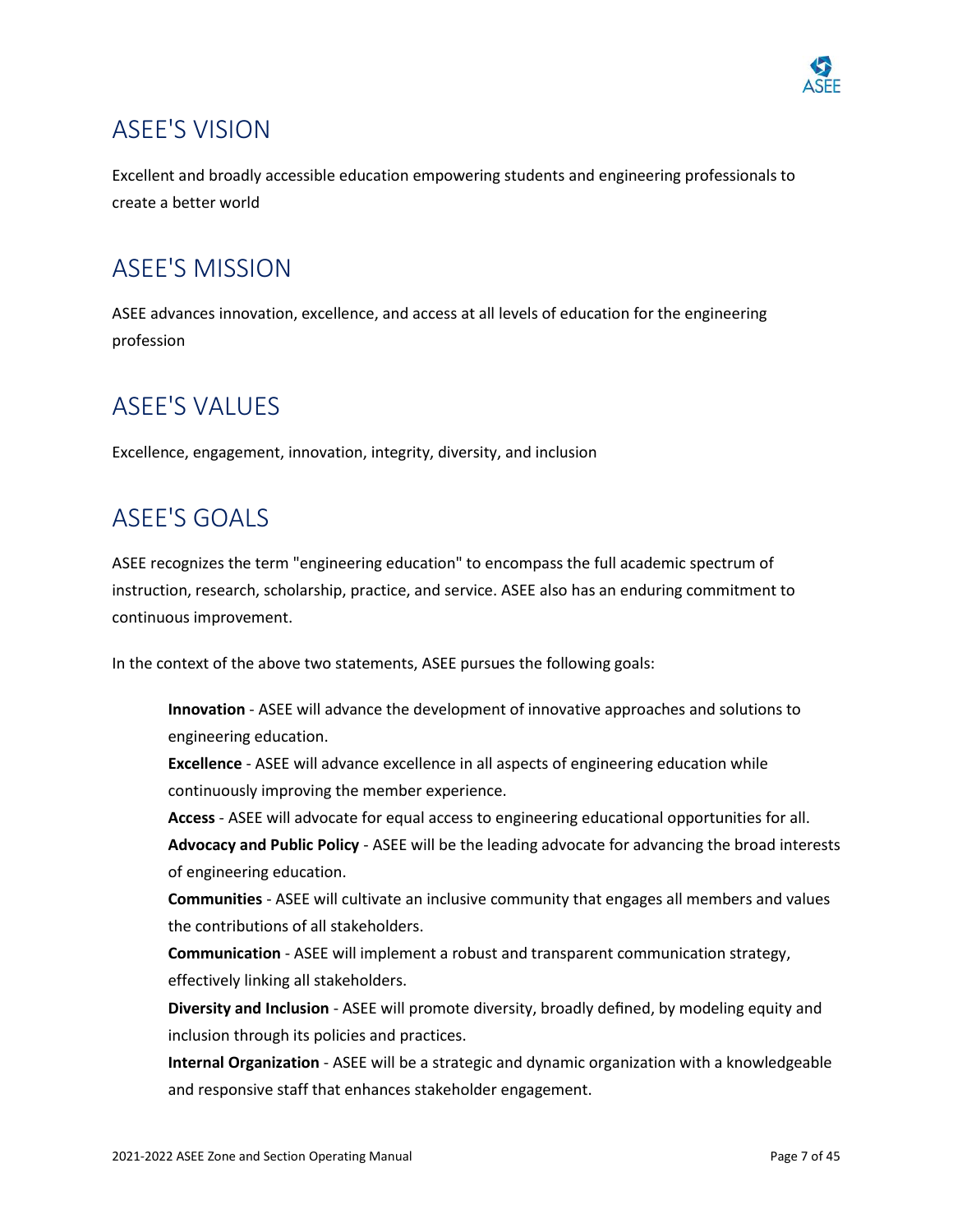

# SOCIETY ORGANIZATION

A system of thirteen councils carries out the activities of the Society. There are three types of councils: institutional, professional interest (PICs), and geographic councils (Zones). The thirteen Council Chairs sit on the Board of Directors, thereby directly representing all councils and institutional, corporate, and individual members.

The ASEE Board of Directors is the governing, policymaking, and legally responsible body that oversees and coordinates all Society activities. It is composed of the President, President-elect, Immediate Past President, Vice President of Finance, the Chairs of the thirteen Society Councils, the Vice President for External Relations, Vice President of Member Affairs, and Executive Director.

The individual members of the Society elect the President-elect, Vice President of Finance, Vice President for External Relations, Vice President of Member Affairs, and the Chairs of the four Professional Interest Councils. The President-elect automatically succeeds to the office of the President, then Past-President. The Board appoints the Executive Director. You will find the names and contact information for current Board members on the ASEE website.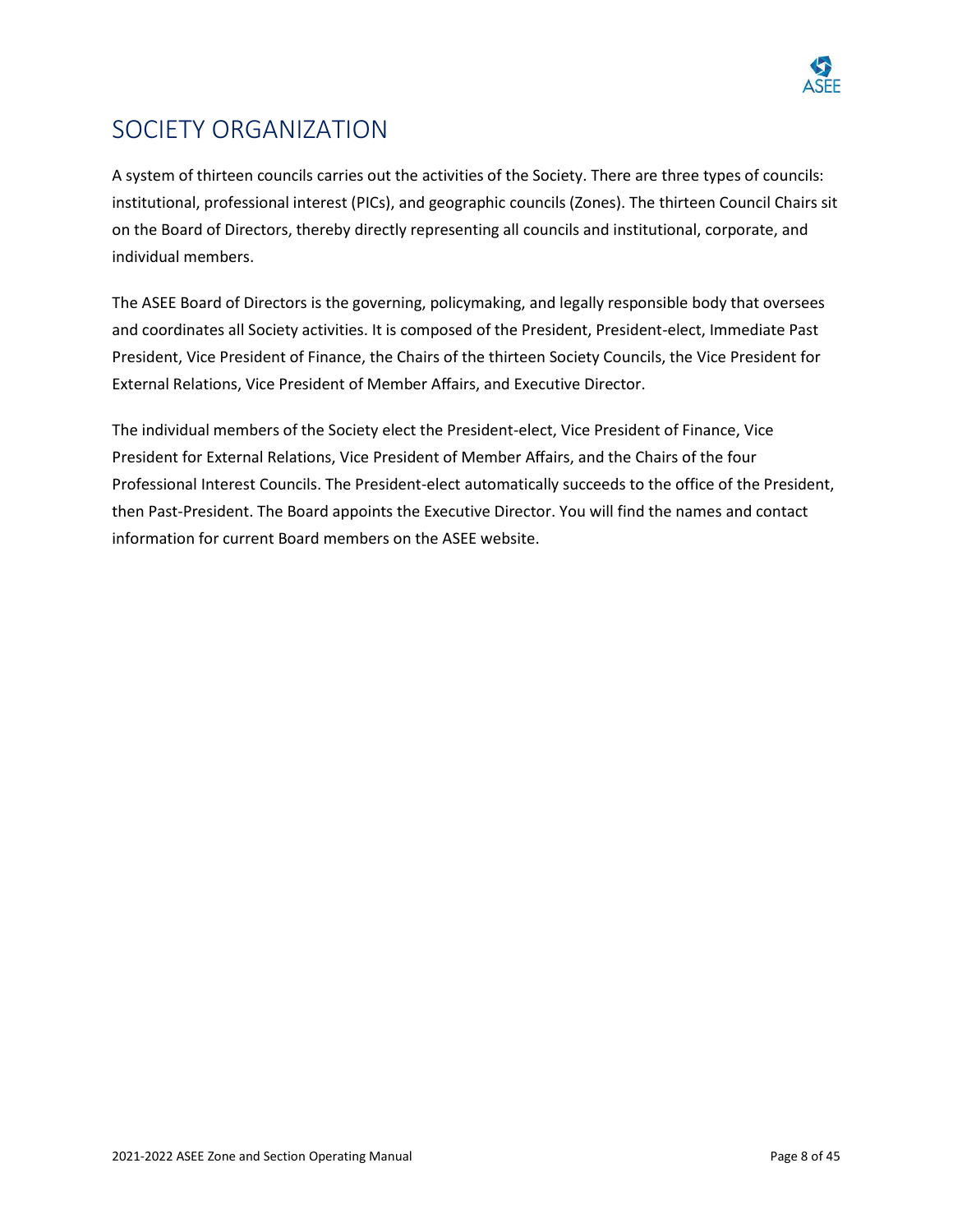

# ASEE SECTIONS AND ZONES

ASEE members in the United States and Canada are divided geographically among twelve Sections. ASEE has grouped the three Sections into four Zones. Below you'll find a map showing the Section and Zone boundaries.

Within each Zone, the Zone Chair coordinates the three Sections' activities. The Zone Executive Board consists of the Zone Chair, the Chair-Elect or Immediate Past Chair as appropriate, and the Section Chair, Chair-Elect, and Section Campus Representative of each Section. Bylaws govern each Section. These bylaws are updated periodically by the Section leadership. A set of bylaws also governs the four Zones. The Zone bylaws cover Zone Executive Board composition, meetings, etc. These are also valuable documents for Campus Representatives. You can find them all and additional information about the Society's structure and activities on the ASEE website.

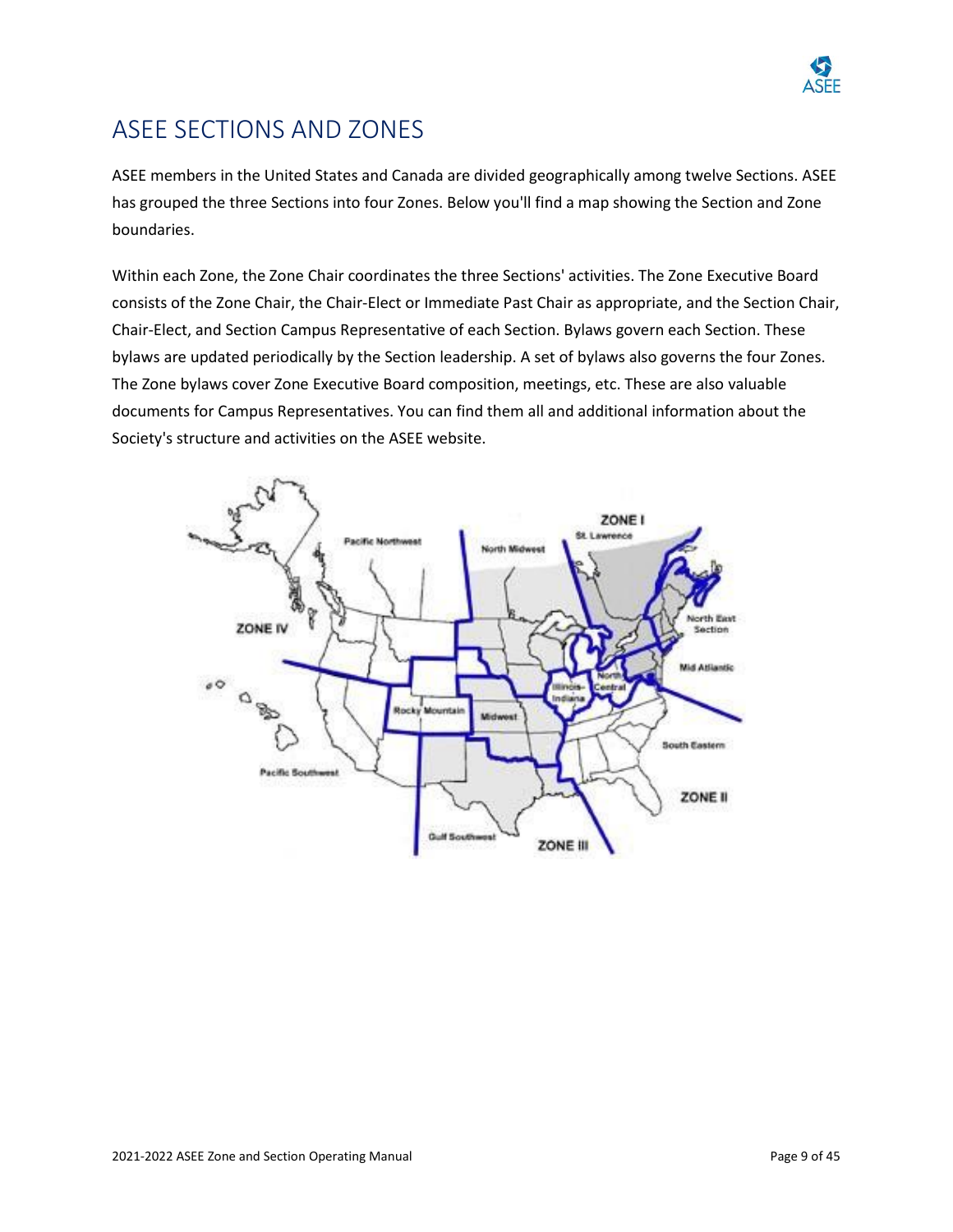

#### ZONE I

#### **Northeast**

Connecticut, Maine, Massachusetts, New Hampshire, Rhode Island, Vermont, and Canada (postal codes beginning with A, B, C, and E)

#### **St. Lawrence**

New York (except those zip code prefixes listed under the Middle Atlantic Section) and Canada (postal codes beginning with G, H, J, K, L, M, and N)

#### **Middle Atlantic**

Delaware, Maryland, New Jersey, New York (zip code prefixes 005, 090, through 119, and 124 through 127), Pennsylvania (except those zip code prefixes listed under the North Central Section), and Washington, DC

#### ZONE II

#### **Southeastern**

Alabama, Florida, Georgia, Kentucky, Mississippi, North Carolina, Puerto Rico, South Carolina, Tennessee, and Virginia

#### **North Central**

Michigan, except the Upper Peninsula, Ohio, Pennsylvania (zip code prefixes 150 through 154, 156, 160 through 165), and West Virginia

#### **Illinois-Indiana**

Illinois and Indiana

#### ZONE III

#### **Midwest**

Arkansas, Kansas, Missouri, Nebraska, Oklahoma

#### **North Midwest**

Iowa, Michigan Upper Peninsula, Minnesota, North Dakota, South Dakota (zip code prefixes 570 through 574), Wisconsin, and Canada (all of Manitoba plus Ontario postal codes beginning with P and R)

#### **Gulf Southwest**

Louisiana, New Mexico, and Texas

#### ZONE IV

#### **Pacific Northwest**

Alaska, Idaho, Montana, Oregon, Washington, and Canada (Alberta, British Columbia, and Saskatchewan)

**Pacific Southwest** Arizona, California, Hawaii, and Nevada

#### **Rocky Mountain**

Colorado, South Dakota (zip code prefixes 575 through 577), Utah, and Wyoming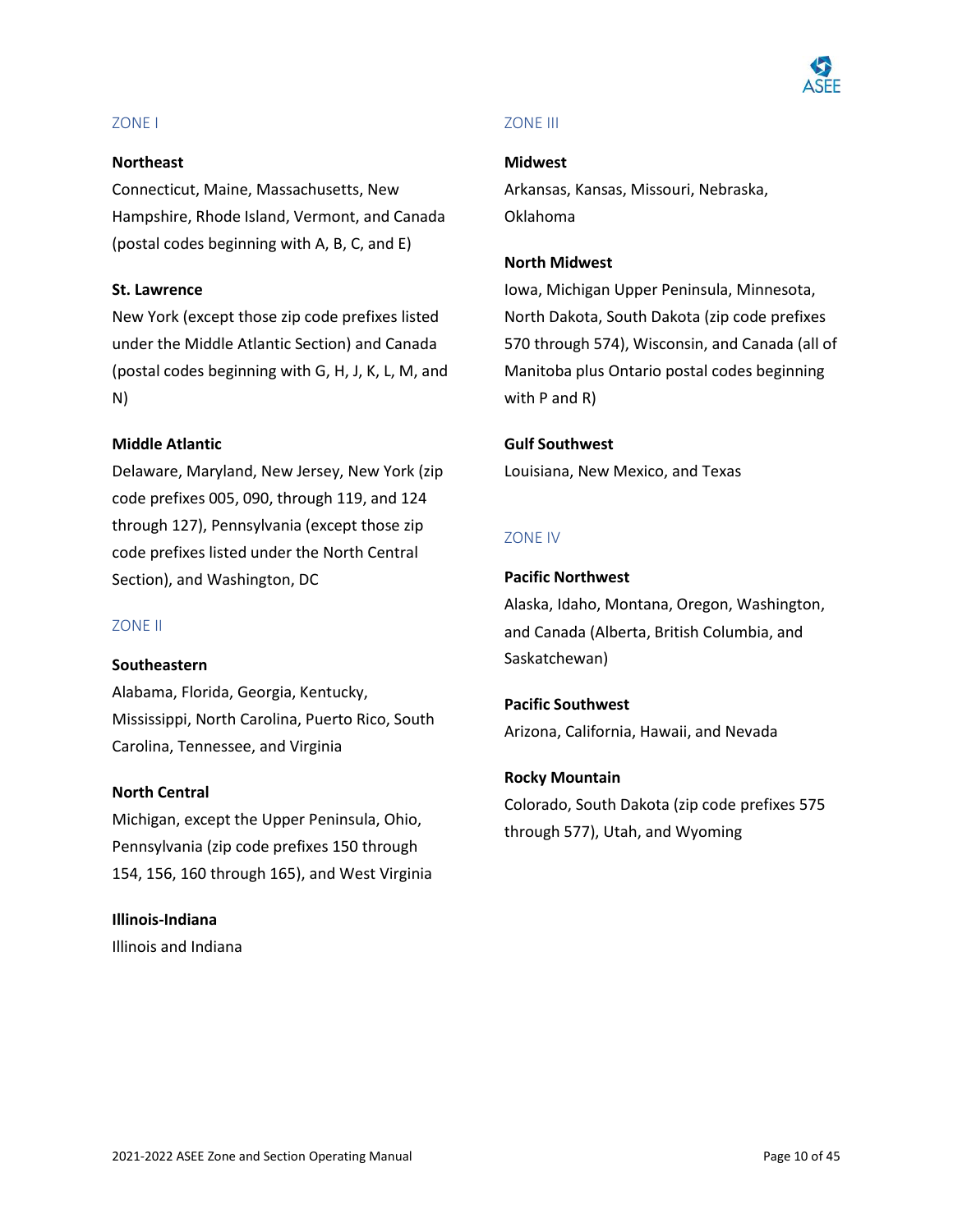

# ASEE HEADQUARTERS SERVICES TO COUNCILS/SECTIONS

The Headquarters staff will aid Section leaders in their efforts to serve the membership. ASEE staff will make every effort to meet all reasonable requests within the budget and staff personnel limits.

You can find a breakdown of service areas and staff positions on ASEE's Web site at www.asee.org. Please address requests for services involving membership data and other supplies to [membership@asee.org.](mailto:membership@asee.org)

Section leaders are strongly encouraged to use certain services to enable regular communication with their members. These include:

### MEMBER ROSTERS

Section Chairs, Membership Chairs, and Program Chairs may access current and delinquent Section membership rosters by logging on t[o www.asee.org/public.](http://www.asee.org/public) A link to the lists will appear under the Leadership Positions section. The Section Chair should formally welcome new members, and delinquent members should be contacted and encouraged to continue their membership. (See samples of personalized letters in Appendices [12.1](#page-37-0) and [12.2](#page-38-0) an[d 12.3.](#page-39-0))

Officers with access to member rosters must never send group-wide emails using the roster; you must use your group's Listserv. The roster will include the email addresses of members who've indicated that they wish to receive ASEE-related emails.

### OTHER SUPPLIES

Supplies available in limited quantities include letterhead stationery, envelopes, and reproducible ASEE logos in assorted sizes. Meeting materials may also be available and membership promotion supplies, including membership applications, brochures, and extra copies of the monthly magazine, ASEE PRISM. Allow at least three weeks for receipt of these supplies.

### SECTION WEB HOSTING

ASEE will host your group's website, but your group's webmaster must perform updates and maintenance. Please contact membership@asee.org for more information.

#### **LISTSERVES**

Headquarters keeps Listservs for each Section, holding the email addresses of all active members of the unit. ASEE has designed the Listservs to ease communications within the group. Section Chairs and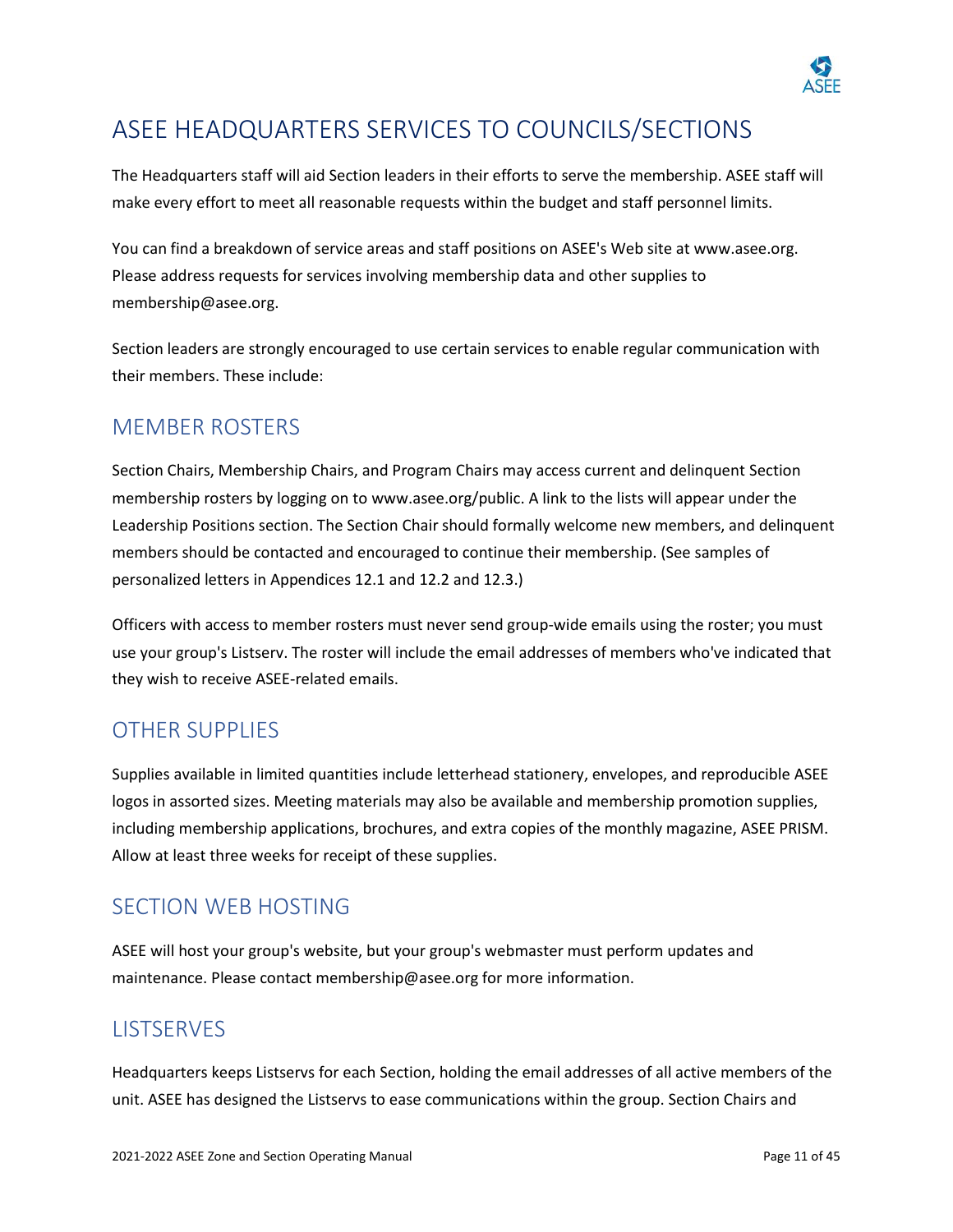

Program Chairs should use their group's Listserv for calls for papers and nominations, announcements of upcoming meetings and events, requests for information/advice, and publication of the unit's newsletter. When used with regularity, Listservs are enormously helpful tools for building participation and community. All groups are encouraged to use their Listserv often.

Only Section Chairs and Program Chairs are automatically authorized to send messages to the Listserv. A Section Chair may add more senders by emailing a request to membership@asee.org. All others wishing to send messages to the Listserv must send the message to the Section Chair, who will post it to the Listserv.

All senders must send their announcements from the email address associated with their membership profile, or the Listserv software will reject the message. (If the Section Chair is away from their regular email access and needs to send a message, contact the Membership Department for help.) Section Chairs may also appoint other officers, such as newsletter editors or program chairs, to have Listserv authorization. Such designations can be made by the Section Chair when submitting the incoming officers' names or by sending an email to the Membership Department.

Any Zone Chair may obtain Listserv authorization for all the Zone Sections by notifying the Membership Department.

Please visi[t www.asee.org/public](http://www.asee.org/public) and click **Leadership Positions** to confirm if you may send announcements to your group's Listserv.

When a Section Chair, Program Chair, or authorized Listserv sender sends an announcement to Section Listserv, ASEE will send that announcement to all email addresses on the email distribution. If the send is unsuccessful, the sender will receive an error message.

Listserv senders should note that the ASEE Listserv system will distribute announcements to all email addresses on the distribution list. Suppose a member does not receive a message sent to a group's Listserv. In that case, they should make sure the email address associated with their ASE[E profile](https://www.asee.org/public/person) is correct and check their electronic communicatio[n preferences.](https://www.asee.org/public/person/edit?section=opt_out) They will also need to review their SPAM settings and have their IT team review their organization's universal setting. If there is still no resolution, they may need to change the email address associated with their ASEE profile.

Whenever you send an announcement to your section's Listserv, **you must include the following at the end of your message.**

**To unsubscribe from ASEE section-related announcements, please email [membership@asee.org](mailto:membership@asee.org) with the subject: SECTION UNSUBSCRIBE**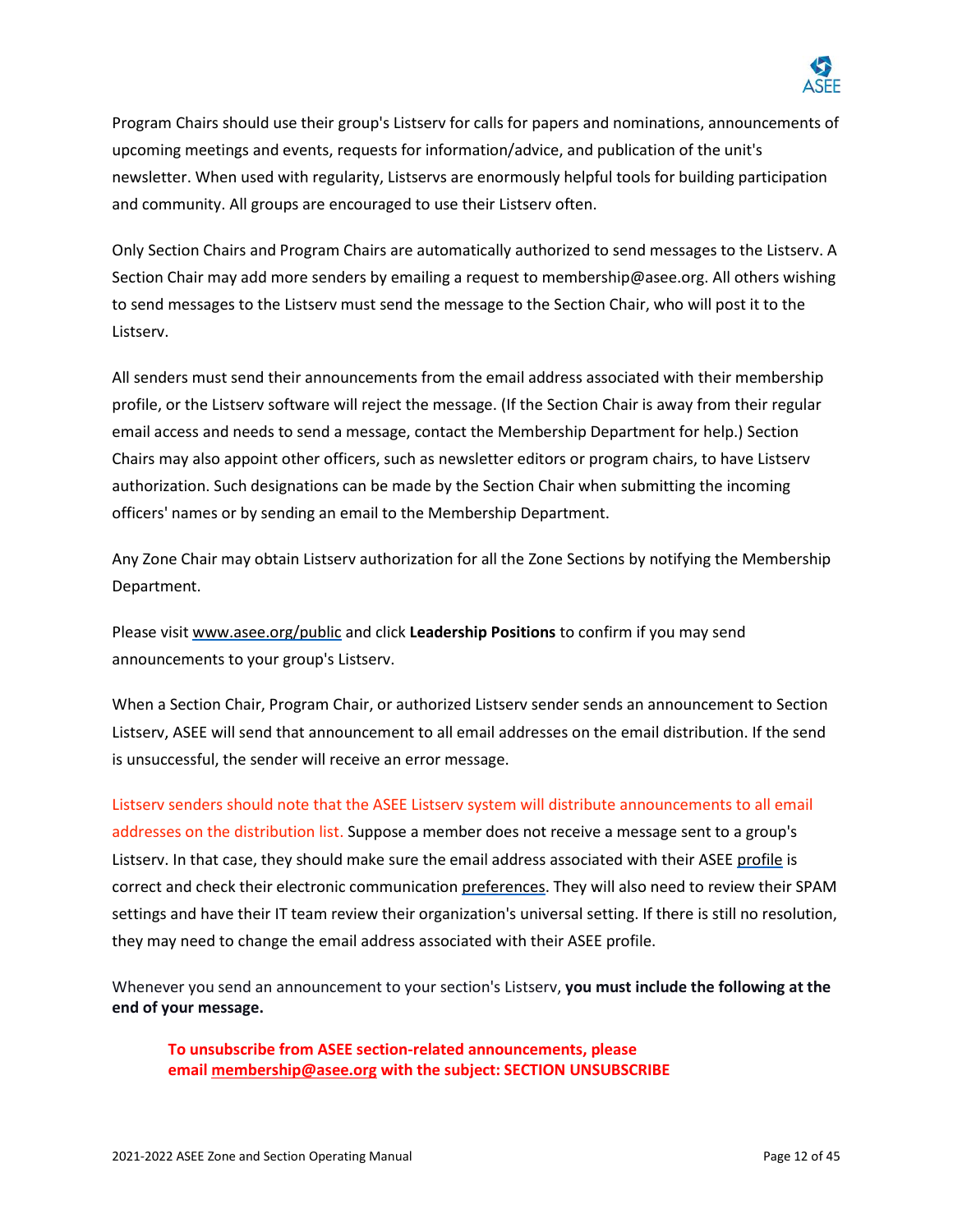

Technical limitations prevent ASEE from adding the message to all outgoing section-related announcements.

#### SECTION CONFERENCE PROCEEDINGS ARCHIVE

Upon request by Section leadership, ASEE Headquarters will provide online archiving of recent Section conference proceedings. This archive will provide a larger audience for the papers presented at Section meetings.

ASEE's IT team will need the following to archive Section proceedings.

- 1. a collection of all the PDF files for the conference papers
- 2. DOI form containing the paper and author information.

You can find a link to the DOI metadata template on ASEE's list of upcoming Section and Zone meetings webpage o[r here.](https://www.asee.org/papers-and-publications/papers/section-proceedings/metadata.xlsx)

The DOI has the following information

- author first name
	- o This should be the first name of the author of each document
	- o If there are multiple authors, add 1 line for each in the DOI form
	- o Record the first author listed as the primary author
- author last name
	- o This should be the last name of the author of each document
	- o If there are multiple authors, add 1 line for each in the DOI form
	- o Record the first author listed as the primary author
- presentation\_title
	- o This should be the document title
- Topic
	- o This should be the topic name of the document
	- o You can find a link to a list of topics on ASEE's list of upcoming Section and Zone meetings webpage or [here.](https://www.asee.org/papers-and-publications/papers/section-proceedings/DOI_Topics.xlsx)
	- o If there are multiple topics, add 1 line for each in the DOI form
- primary\_topic
	- $\circ$  This should be either a '1' or a '0' depending on whether the topic on this line is the primary topic
- pdf\_name
	- $\circ$  The PDF file name must match the name of the file without the PDF extension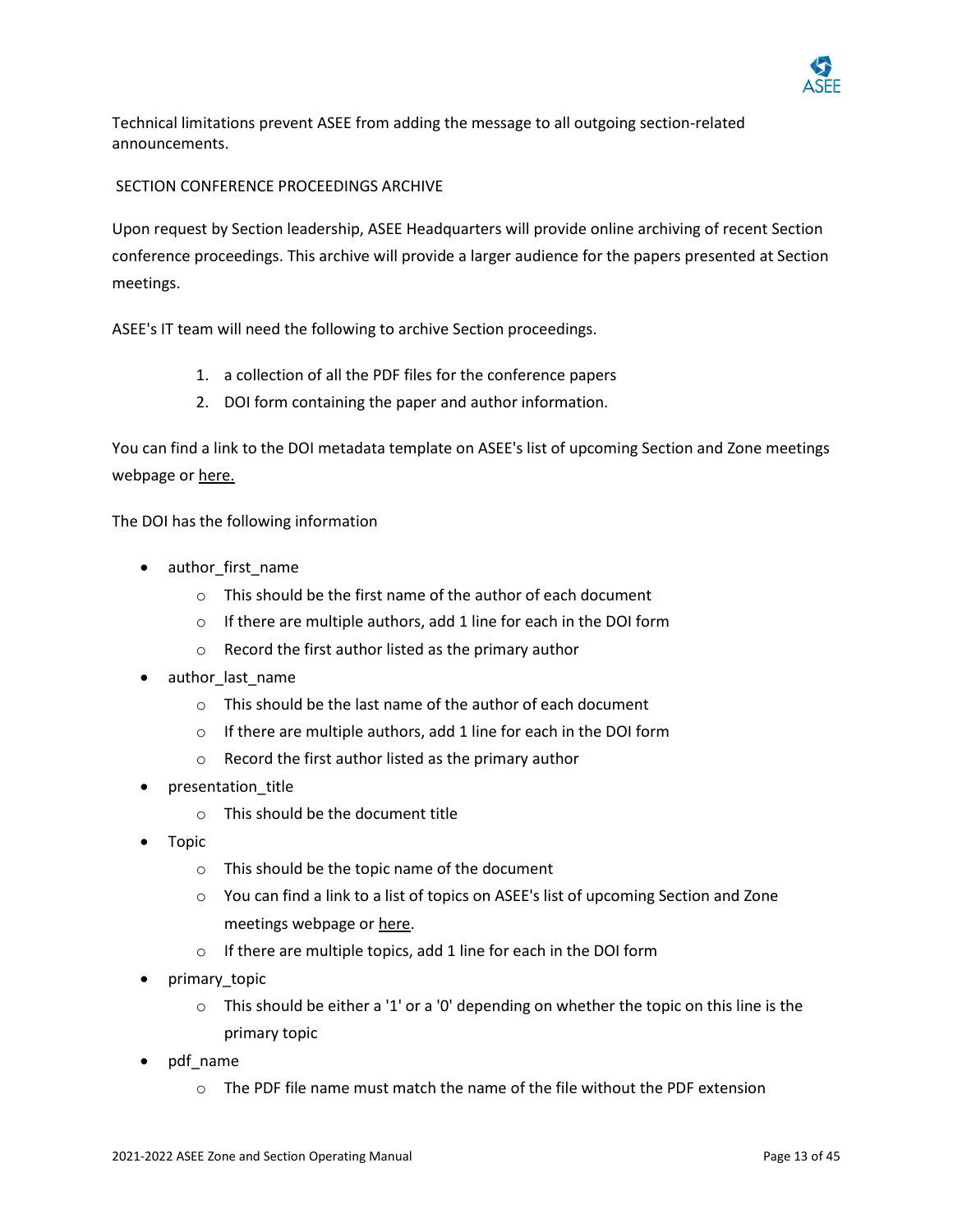

o The file name must not contain any spaces

Please send the files to membership@asee.org.

# SECTION BYLAWS AND OFFICERS

Each Section operates under a set of bylaws determined by its members. Section bylaws should state officers' duties, executive committee functions, succession rules, and policies for newsletters, awards, finances, and meetings. The bylaws must be in accordance with the ASEE Constitution and Bylaws and consistent with the bylaws of the Geographic Council. The ASEE Board of Directors must ratify by a majority vote before they can take effect. One current copy of each Section's bylaws must be on file with the Membership Department at ASEE Headquarters. Current copies are available for viewing on ASEE's Web site at www.asee.org.

A Section's officers should include a Chair, Chair-Elect, Secretary/Treasurer, Awards Chair, and Program Chair. Units may require other officers for selected responsibilities. Each Section must have an executive committee. The executive committee must consist of the Section officers and others designated or elected to serve as the Section's governing body.

Every Section should have at least the following standing committees in addition to the executive committee:

- A. Nominating Committee
- B. Membership/Campus Representatives Committee
- C. Publicity or Newsletter Committee
- D. Meetings/Program Committee (for selection of meetings locations)
- E. Awards Committee

# CHARGE TO OFFICERS

The Section officers are the principal representatives of Section membership. It is through their leadership that Section members remain as participating and active members of ASEE. Without adequate and dynamic guidance, the members may become inactive and lose interest in the Society. Therefore, Section officers' responsibilities should extend beyond merely conducting and participating in the annual Section meetings. A Section officer, upon accepting an office, also agrees with an accomplishment charge. All officers must be members in good standing with the Society.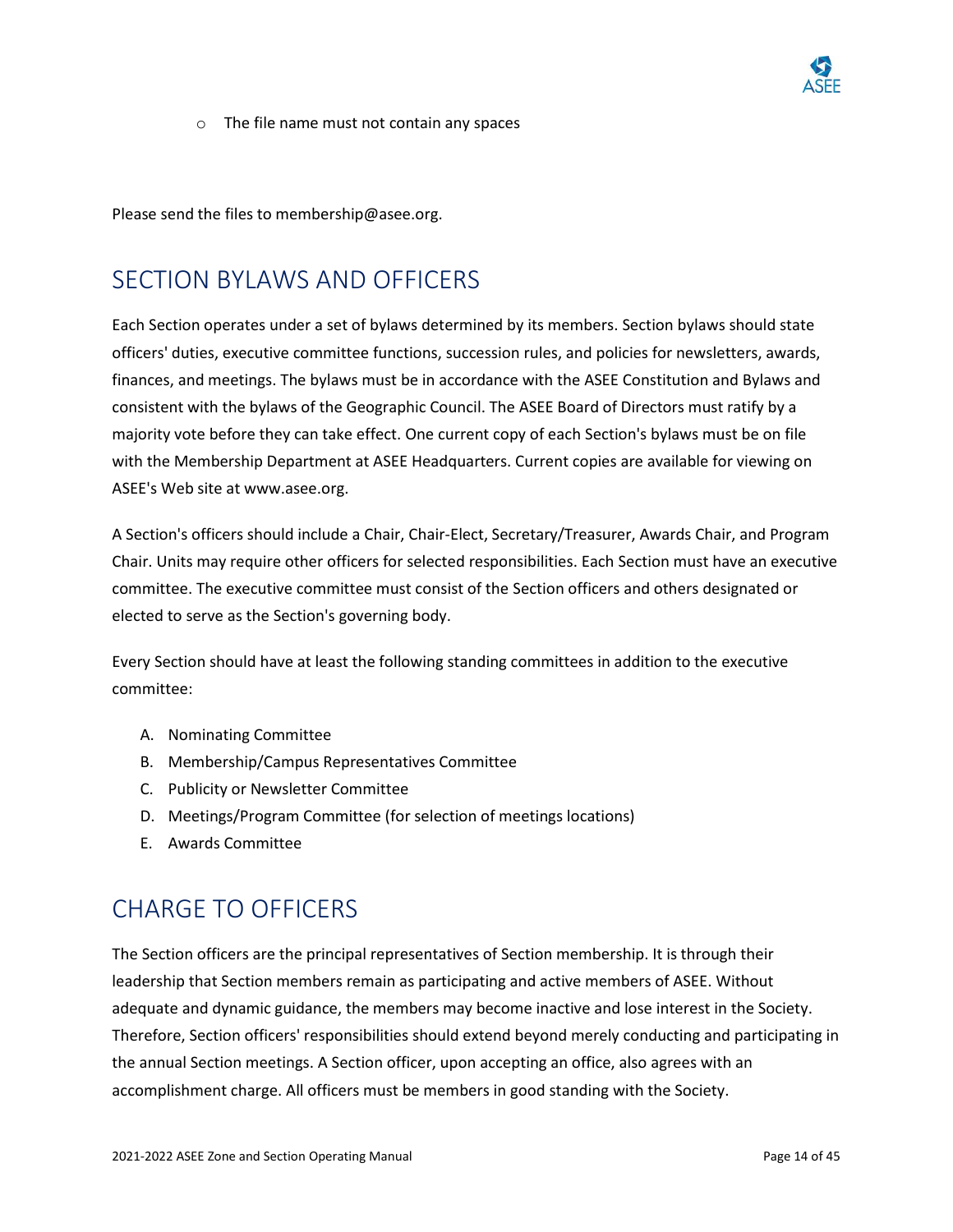

- Officers have a working--not honorary--position. Accepting the office implies the willingness to serve, attend meetings, contribute ideas, and carry out the work accepted or assigned.
- Officers are responsible for planning, continuity of effort, orderly turnover to successors, and achievement of Section and Society goals.
- Officers are responsible for maintaining effective communications with members, fellow officers, the Board of Directors, and ASEE Headquarters
- Officers must represent the membership appropriately and develop Section activities that attract academic, corporate, and government leaders in their fields to membership and involvement in the Society.
- Officers are responsible for adhering to deadlines, particularly those that affect the Society's successful functioning, including publications, the annual conference, Section awards, and special meetings.
- Officers should be instrumental in promoting the Society among faculty members, individuals in industry and government, students, and the public.
- Officers should keep ASEE Headquarters informed of Section activities by sending a copy of all minutes, newsletters, program or meeting notices, correspondence of a business nature, and an annual report. Councils/Sections must notify Headquarters once they have set their meeting dates.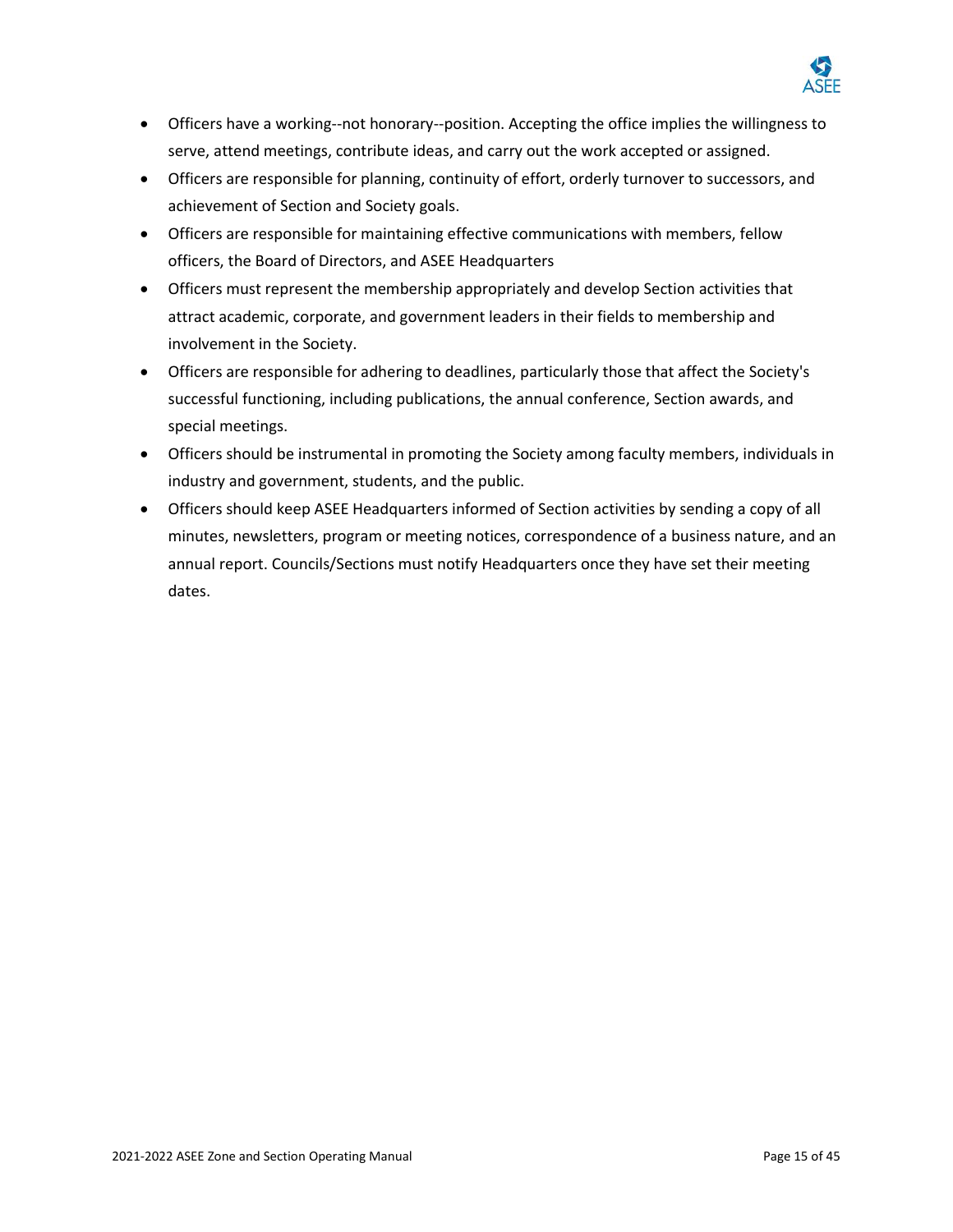

### SECTION OFFICER DUTIES

The specific duties of officers include, but are not necessarily limited to:

#### **CHAIR**

Assume responsibility for the functioning of the Section and oversee all Section finances. Assure that official cash disbursement signatures ( [appendix 12.4\)](#page-40-0) are on file at ASEE Headquarters. Approve all expenditures of Society funds. The Chair must inform the ASEE Executive Director of any Section fundraising activities.

- Organize and establish long-range strategic planning for the Section, including membership goals and objectives
- Assume responsibility for the functioning of the Section and oversee all Section finances. Assure that official cash disbursement signatures are on file at ASEE Headquarters. Approve all expenditures of Society funds. Personally inform the ASEE Executive Director of any Section fundraising activities.
- Organize and preside at all Section business meetings.
- Be responsible for planning and chair all Section executive committee meetings.
- Appoint all standing committees authorized by the Section bylaws and special committees authorized by the Section executive committee members. The Chair is an ex-officio member of all Section committees.
- Designate a Section Campus Representative to foster and oversee the Section's Campus Representative activities.
- Plan the Section annual meeting program with the executive committee and the program committee.
- After you have fixed the meeting dates, immediately inform the ASEE Membership Manager and the Zone Chair of all meetings' dates and locations.
- Consider potential conflicts such as other professional meetings and holidays (civic or religious).
- •
- Invite the President and the Executive Director of ASEE to Section meetings. Allow a suitable place in the program for both to address the participants.
- Invite key individuals to Section executive committee meetings as needed, e.g., appropriate Zone Chair, Membership Manager
- Send a welcome letter to all new ASEE members in that Section upon receipt of the periodic listing from ASEE Headquarters. (See Sample Letters, Appendices 13.2 and 13.3 or 13.4).
- Keep ASEE Headquarters, particularly the Membership Director, informed of all Section activities.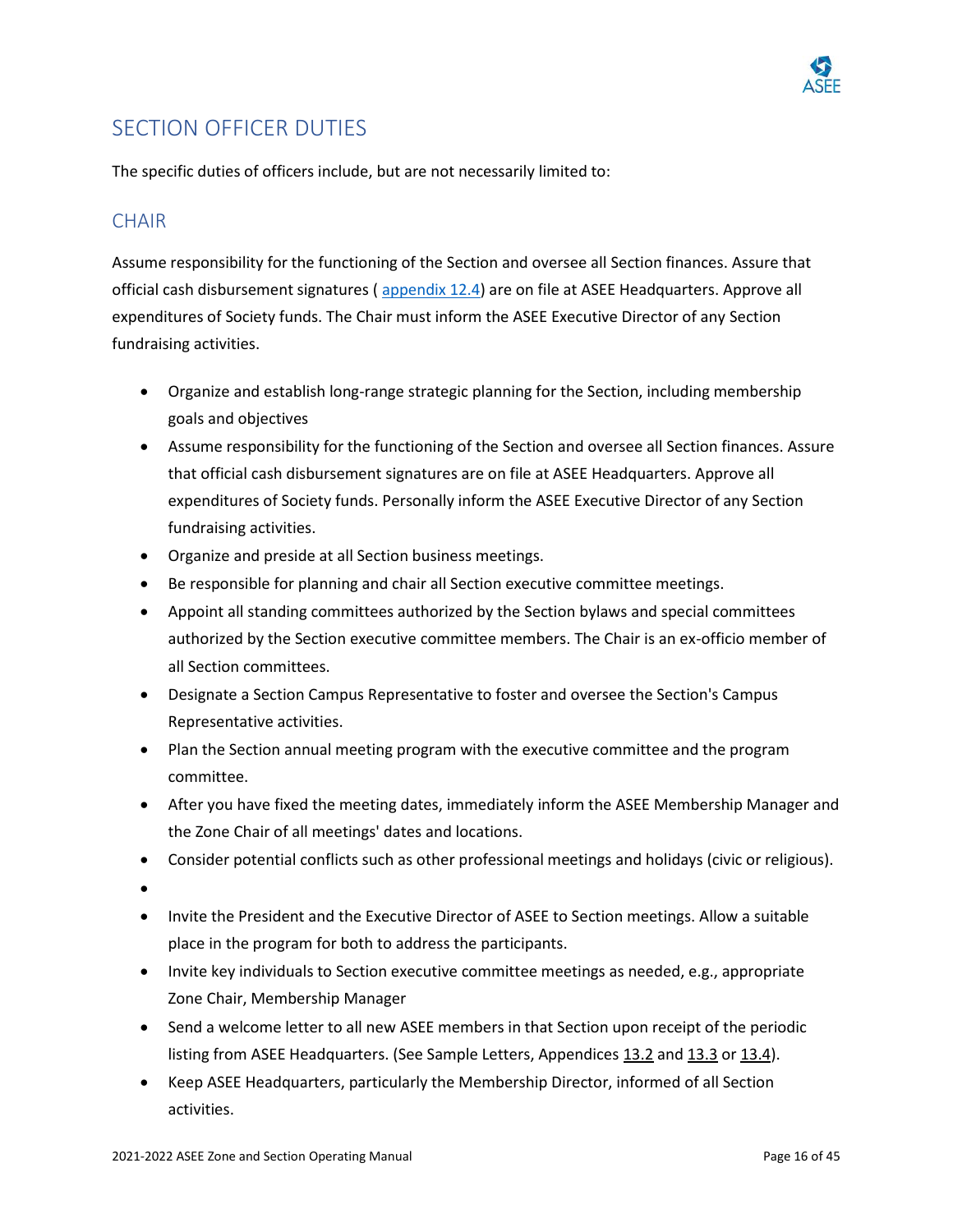

• Ensure that all unit officers fulfill their specific duties.

#### UPDATING OFFICERS

Each year, even if there is no turnover in their group's officers, Section Chairs must electronically submit their officers' names. They will need to submit the names and positions by June 28, 11:59 PM EDT.

If the group's officers do not assume their responsibilities during or right after ASEE's Annual Conference and Exposition, please email membership@asee.org.

If your incoming officers have not let their memberships lapse, this process should only take a few minutes. I've attached detailed instructions to this email, but the basic guidelines are

- 1. Log on to [www.asee.org/public](http://www.asee.org/public) and click Leadership Positions, followed by Manage Officers.
- 2. On the landing page, click Select New Officer.
- 3. On the following page, use the search box to search for your officers. If the person is not an ASEE member or not a member of your group, you will receive an error message. Please contact that person and ask them to reactivate the appropriate membership. Once they've activated their membership, please try adding them again.

If the search results return the person you want to add, click **Add Officer** and assign them to the appropriate **Seat** on the following webpage. ASEE's membership database, Monolith, will email each incoming officer informing them of their new officer status. Suppose you assign someone to a leadership position and try to reassign them to that position. In that case, you will receive an error message. You must add all incoming officers, even those serving for a second year—Monolith stores leadership histories by year, not a period. E.g., Member Smith serves as a group chair for 2019-2020 and 2020- 2021.

You can log out and return to adding your officers without losing your updates. Please do not click **Finalize Selection** until you've added all officers. You mustn't click **Finalize Section** until you've completed all your chair assignments. Once you've clicked **Finalize Selection**, you will no longer be your group's Chair. And, you will not be able to access chair-only content on ASEE websites.

Only Chairs and Program Chairs can send to group Listservs. If you want to add an officer as a Listserv sender, you need to add them as an officer first. Then, return to Step 3 above and re-add them, selecting **Authorized Listserv Sender** from the **Seat** drop-down menu.

The list of **Seat** options should reflect your group's bylaws. If you're missing a **Seat** option, please email membership@asee.org.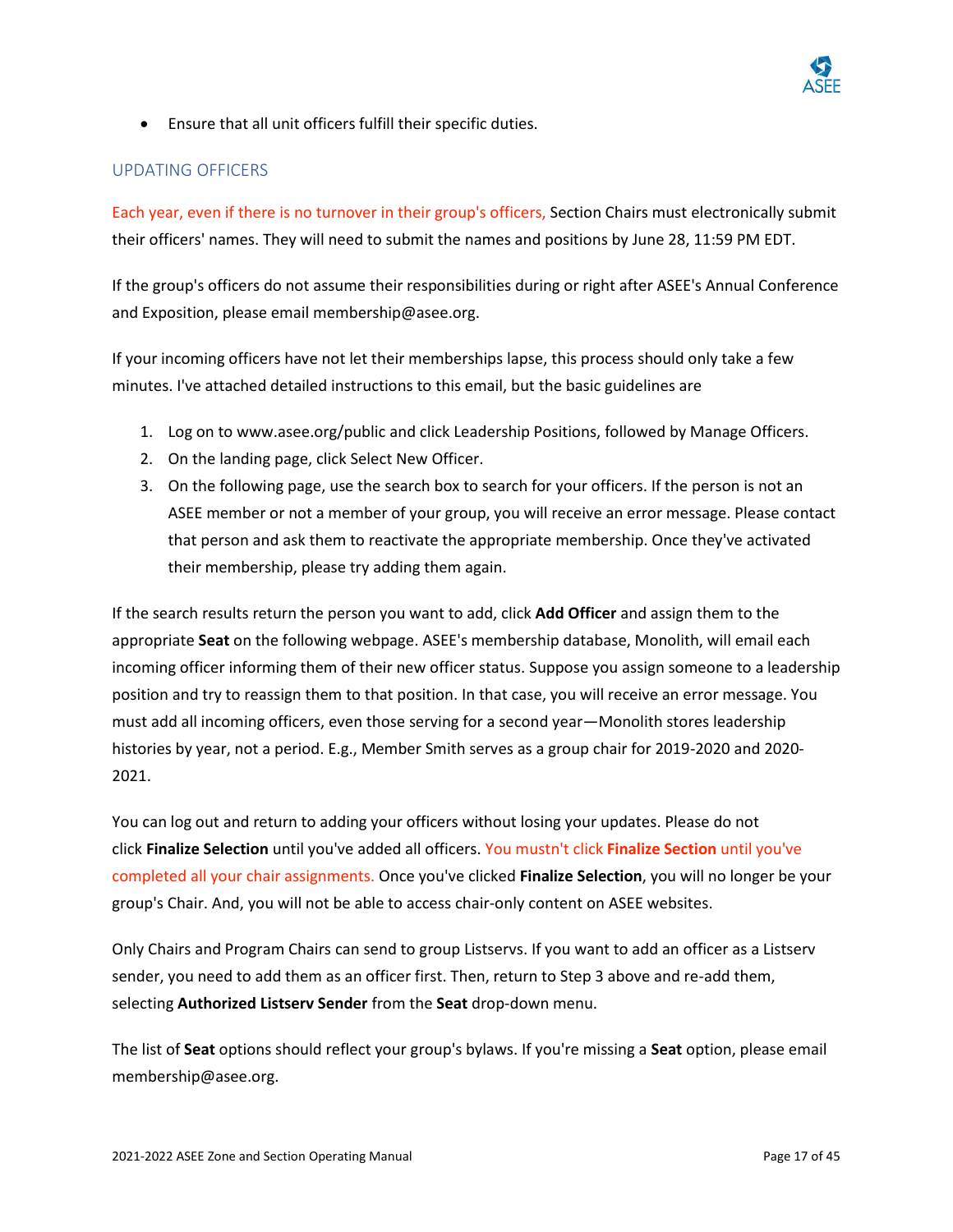

You must submit these officers' names by the deadline, June 28, at 11:59 PM EDT. Monolith will reflect the new officers on July 1.

### CHAIR-ELECT

- Assume the duties of the Chair in their absence
- Aid in arranging program details for the ASEE Annual Conference
- Assume such responsibilities as may be delegated by the Chair
- Perform other functions designated by the bylaws

#### SECRETARY/TREASURER

The primary job of the treasurer is to control and track the funds of the Section. The treasurer should not expend funds on behalf of the Section or request reimbursement for expenditures, eliminating interest conflict. Suppose a secretary-treasurer is seeking reimbursement from Section funds. In that case, ASEE requires the Chair of the Section's signature on the authorization form.

- Keep a roster of all Section members, alphabetically and by institution. (Roster of Section membership is obtainable from the ASEE Membership Department).
- Keep all minutes and records of Section activities.
- Submit an approved signature card to the ASEE Assistant Controller before requesting any disbursement of funds.
- Collect all Section income, if any, and disburse all monies authorized by the Section Chair. Maintain auditable financial records. Keep the Section Chair informed on the Section's financial status.
- Submit a financial report at each Section meeting.
- Announce Section meetings to all members in cooperation with the hosting committee on local arrangements. Also, mail advance notices to the chairs of all other Sections and any guests invited by the Chair.
- Serve as an ex officio member of the Section publicity or newsletter committee.
- Turn all Section files and records over to the succeeding Secretary/Treasurer as soon as they take office. Keep records of outstanding receivables and payables of the Section.
- Other duties as assigned by the Section Chair

#### AWARDS CHAIR

- Work with the appointed committee to select award recipients as appropriate.
- Promptly communicate awardee selection to ASEE Headquarters, including the Section's nominee for the National Outstanding Teaching Award. (Section 8.3)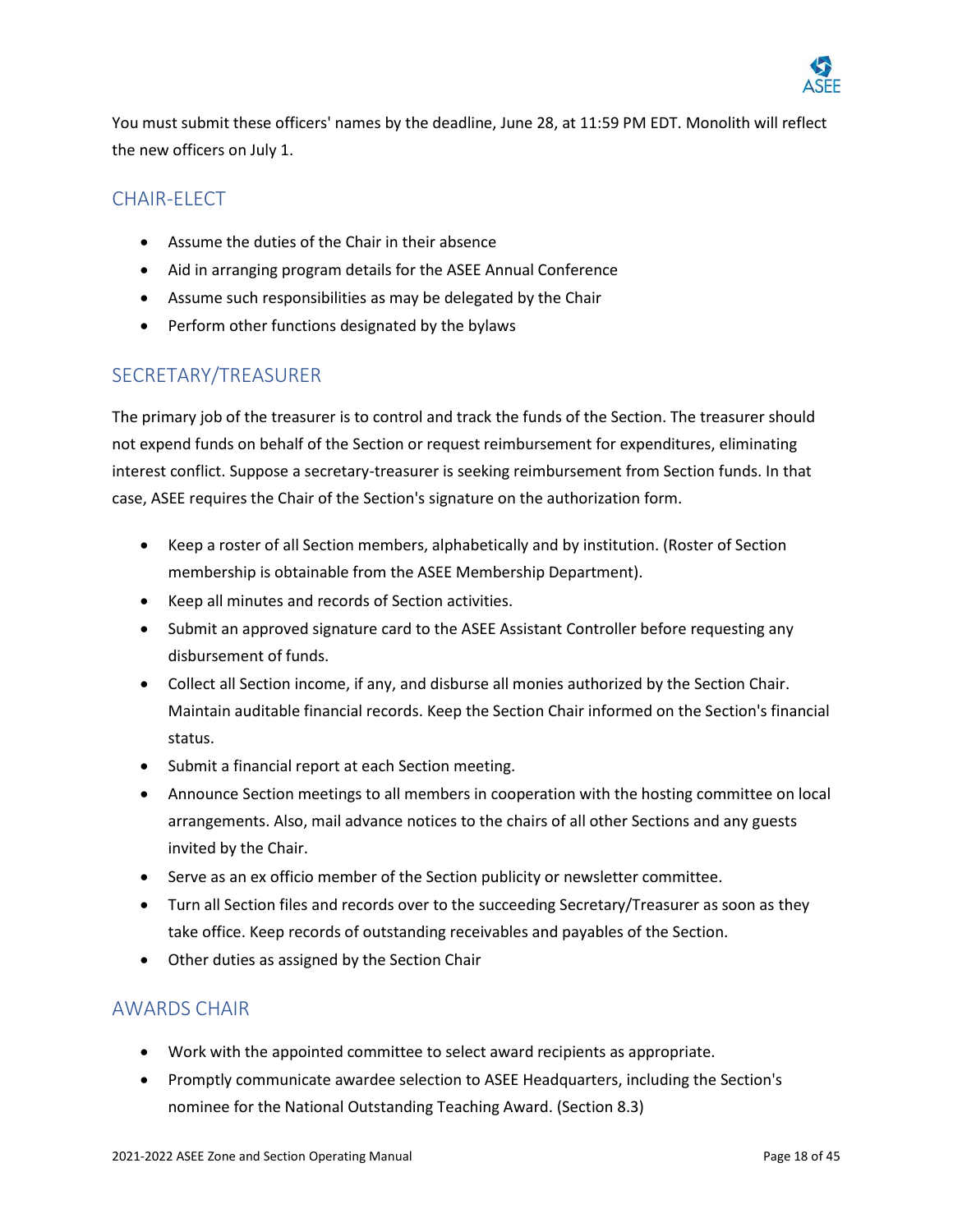

- Obtain necessary information on awardee to transmit to ASEE Headquarters for publicity and publication.
- Notify the awardee and nominator of selection and presentation details.
- Notify nominators whose nominees were not selected.
- Plan the presentation ceremony at the Section meeting.
- Initiate the invoice of award sponsors. For any special Section award involving sponsors, handle all associated details (e.g., "Thank you" to sponsor, receipt/deposit of sponsor funds to BASS accounts).

#### SECTION CAMPUS REPRESENTATIVE

Each Section should designate an individual to serve as Section Campus Representative. Working with local Campus Representatives, the Section Campus Representative encourages attendance at meetings, solicits and promotes Society membership, seeks feedback from local faculty members, and encourages nominations for ASEE awards. The Section Campus Representative is responsible for updating the list of Campus Representatives in the Section and notifying the ASEE Membership Department of any changes. The Section Campus Representative is also responsible for determining the Outstanding Campus Representative Award winner from the Section.

#### NEWSLETTER EDITOR

- Collect, correlate, and edit material for periodic newsletters to the Section membership
- Advise the Section Chair and ASEE Headquarters of requirements for mailing labels and newsletter mastheads

Editors must make every effort to distribute newsletters via email or/and post them on the Section pages of the ASEE website. These are effective and cost-efficient ways to publish.

If you choose to publish by email, you can request mailing labels for those who do not have email addresses from the Membership Department. Doing so will ensure that all members receive their Section publications.

#### HISTORIAN (ARCHIVIST)

ASEE is a society with a heritage of "grassroots" involvement. The collective memory of the persons, events, and activities that have shaped the Society resides with the Section Historian.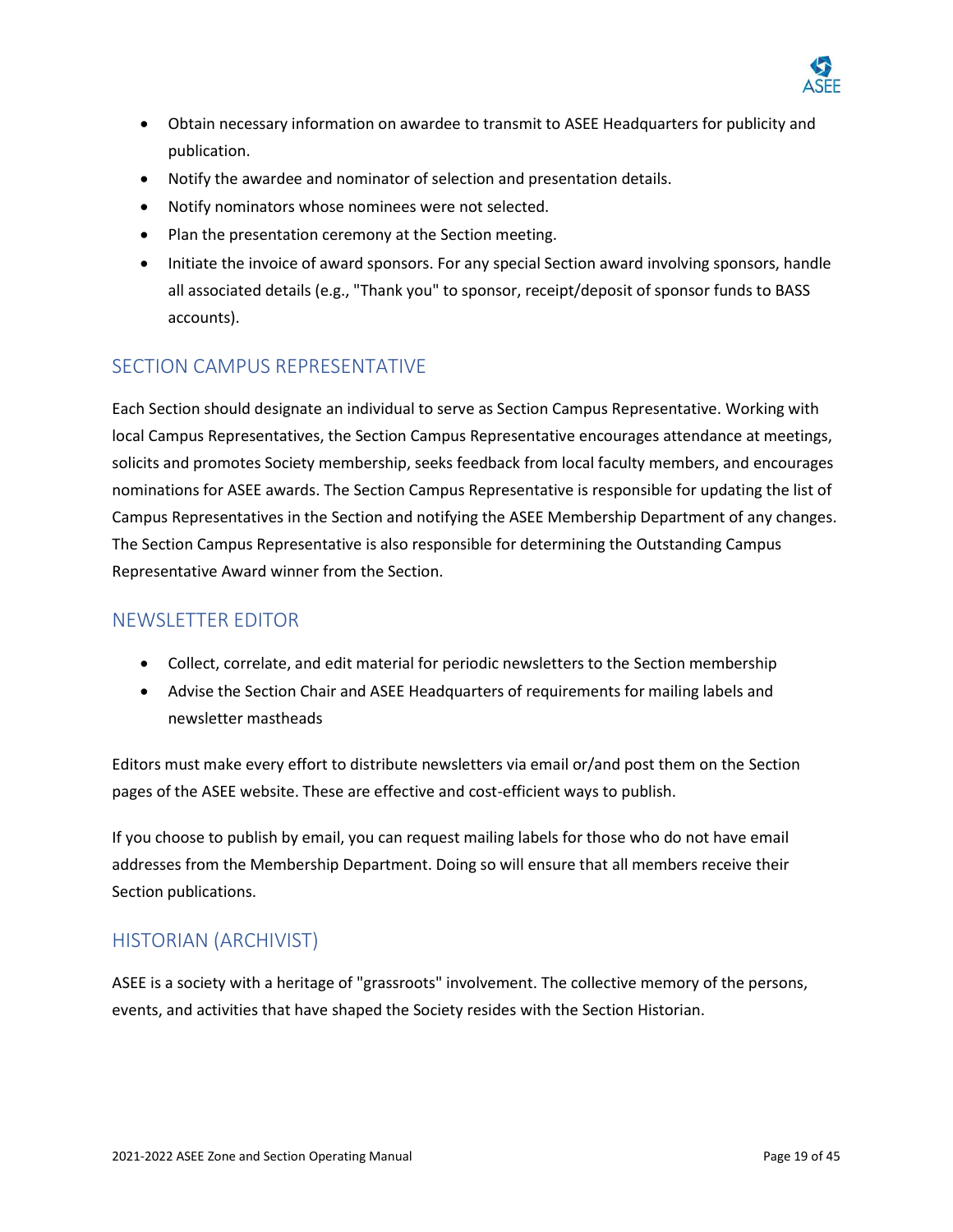

- Keep, catalog, and transfer to their successor those Section documents that are not usually kept by the Secretary/Treasurer but indicate the Section and its members' activities and achievements.
- Take responsibility for filing the appropriate historical documents in the Section's archival library.
- Other duties as assigned by the Chair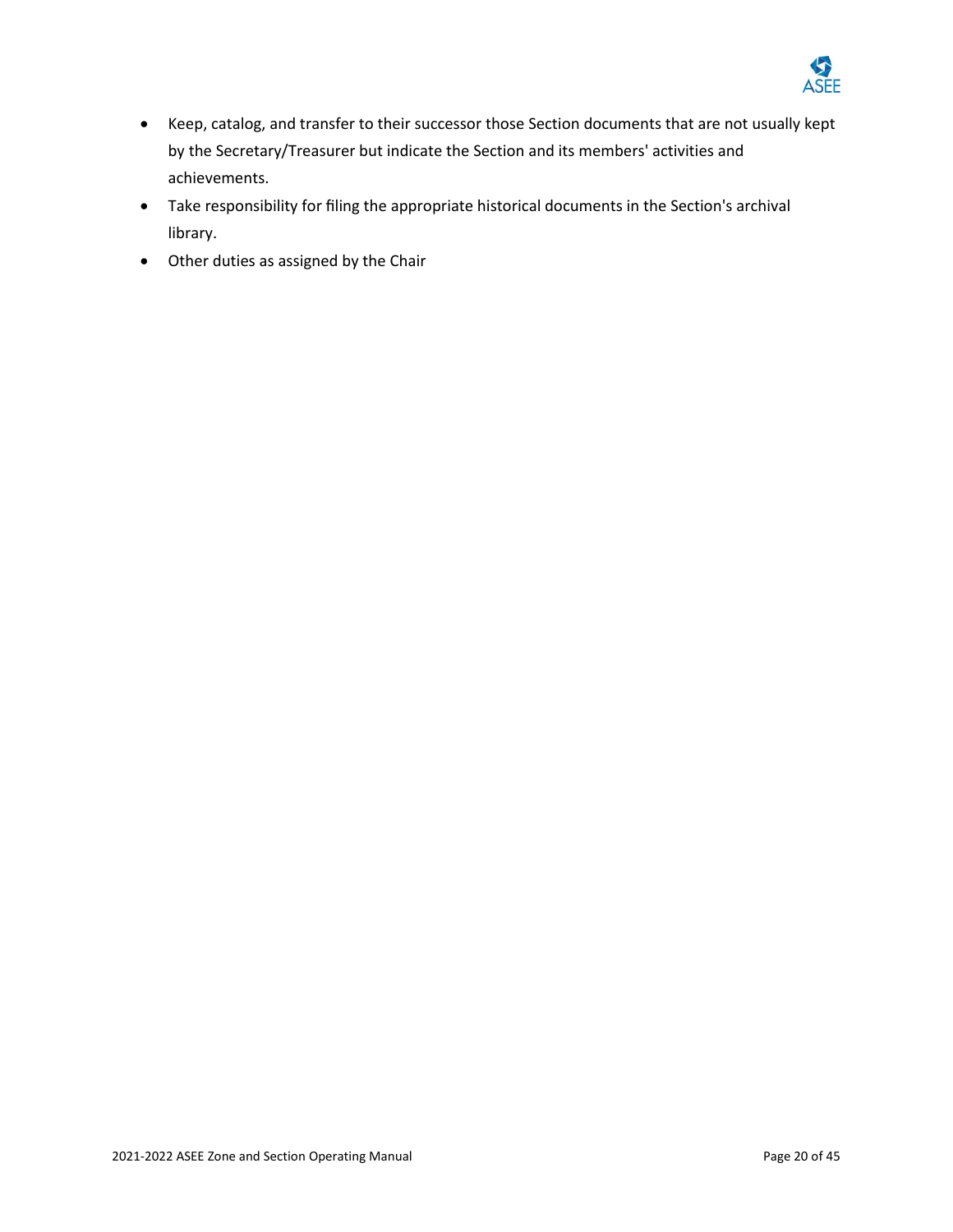

# SECTIONS AND THEIR RELATIONSHIPS TO OTHER ASEE ENTITIES

### CAMPUS REPRESENTATIVES

The school's Key Contact, usually the Dean, selects a person from among the ASEE members of an institution's faculty to serve as the school's Campus Representatives. The Campus Representative acts as the Society's representative on campus. Most institutions designate a single representative, but recently, there have been efforts to involve more faculty members as a committee, especially at larger institutions. This network of individuals and committees is the focal point of the "grassroots" level operation of the Society. Through this grassroots activity, individual members will find the opportunity for direct personal involvement in ASEE.

The Society asks for the assistance of local Campus Representatives in many areas, including:

- Organizing ASEE activities on campus
- Generating interest among eligible candidates for membership
- Soliciting local opinion about Society policies, programs, and services
- Encouraging participation at Section and Section meetings and the ASEE annual conference
- Publicizing ASEE awards and seeking nominations.
- Encouraging scholarly papers' submission to The Journal of Engineering Education and sessions held at the ASEE Annual Conference

All Section meetings should have at least one event strictly for local Campus Representatives, typically one or two Campus Representative breakfast meetings. Such meetings provide an excellent opportunity for sharing ideas and concerns.

### NATIONAL CAMPUS REPRESENTATIVE COORDINATOR

The National Campus Representative Coordinator is appointed by and reports directly to the Vice-President, Member Affairs. The purpose of this position is to work closely with Section Campus Representatives, local campus representatives, and ASEE Headquarters to accomplish all goals of the campus representative programs, campaigns, events, and activities (including the organization of sessions and social events at the Annual Conference).

#### DEANS

Section Officers should have active communication links with engineering and engineering technology deans at institutions in their Sections. Section Officers should encourage the deans to help publicize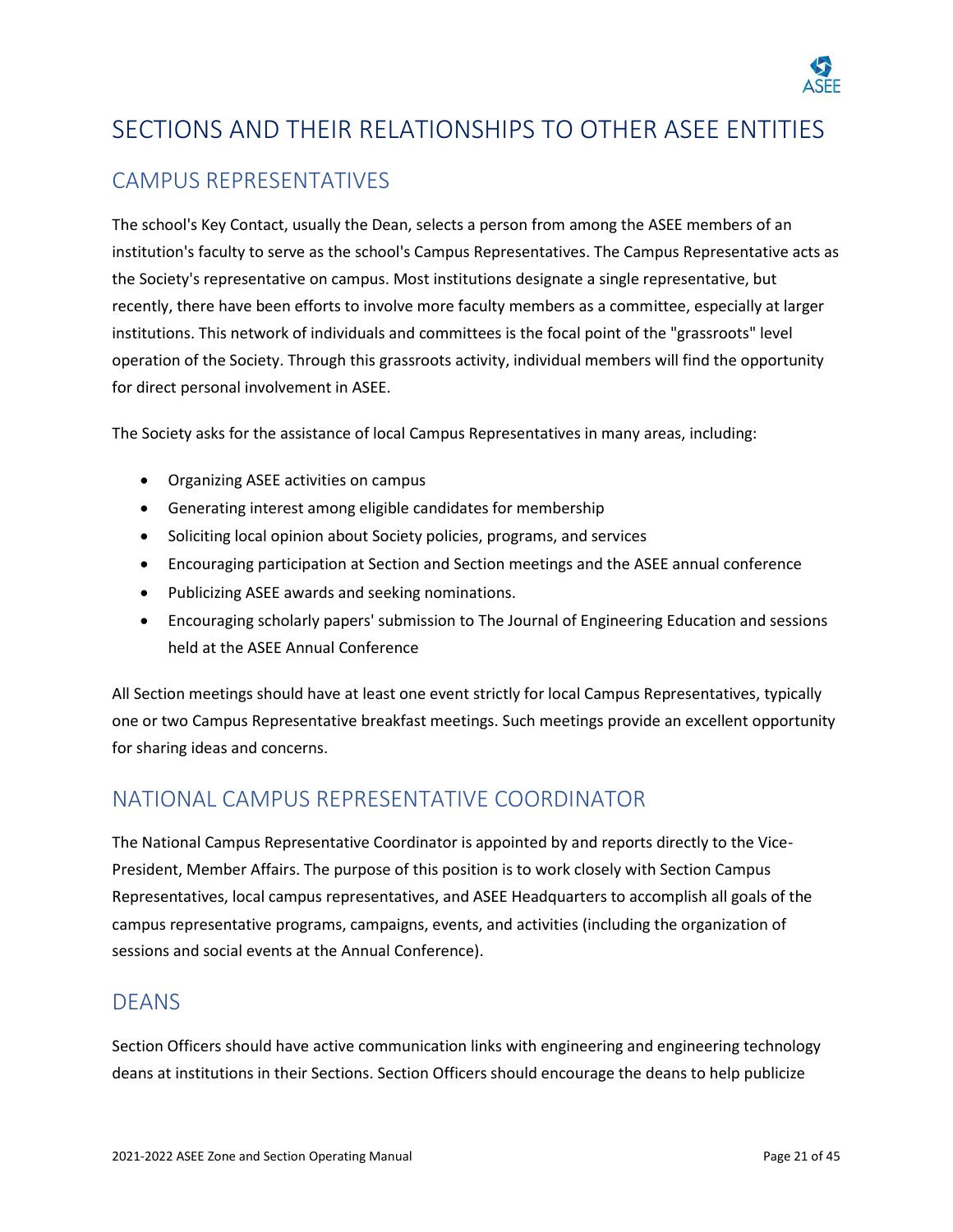

meetings and activities and help with travel expenses for faculty members to attend Section meetings. Deans are a valuable resource in Section activities.

### ASEE AND CONFERENCES OF EXTERNAL ORGANIZATIONS

ASEE and its constituents (Councils, Sections, Committees, Zones, and Sections) are often asked to sponsor, support, or endorse other conferences external to regularly planned ASEE events. ASEE involvement with other meetings and functions requires the written approval of the ASEE Board of Directors. Please send requests to the Executive Director of ASEE. Requests may come from any source within or outside of ASEE. The group must submit their request promptly to appear on the agenda of a regularly scheduled Board meeting and with enough lead-time for the event to complete the requirements described below.

Suppose the ASEE Board of Directors approves an event. In that case, the event organizers must sign a letter of agreement, including an indemnification clause defining the limits of ASEE liability concerning any activities associated with the event. The document's form will be defined and prepared under the direction of the Executive Director of ASEE. An approved event must recognize the involvement or support of ASEE by using the ASEE logo on event announcements and acknowledgment of ASEE in any published proceedings.

### ZONES

### DUTIES OF ZONE CHAIRS

Although the ASEE Constitution and Bylaws do not specify the Zone Chair's duties, it is generally accepted that their duties and responsibilities related to Section activities are:

- To work closely with the Section leadership to assure vigorous and growing Section activity. In general, the Zone Chair should be available to the Sections to make the operation of the Sections more productive, effective, and in concert with the overall goals of ASEE.
- To encourage and receive proposals to use discretionary Zone funds such as Zone sponsored breakfasts for Campus Representatives, seed money for effective teaching institutes, etc. The Zone Chair must sign all requests for reimbursement from the Zone Chair's budget.
- To maintain a general clearinghouse of information valuable to Section officers and members and transmit comments and resolutions from the Sections to the ASEE Board of Directors.
- To attend the scheduled Section and Section Executive Board meetings within their Zone and report on the Society membership activities at large.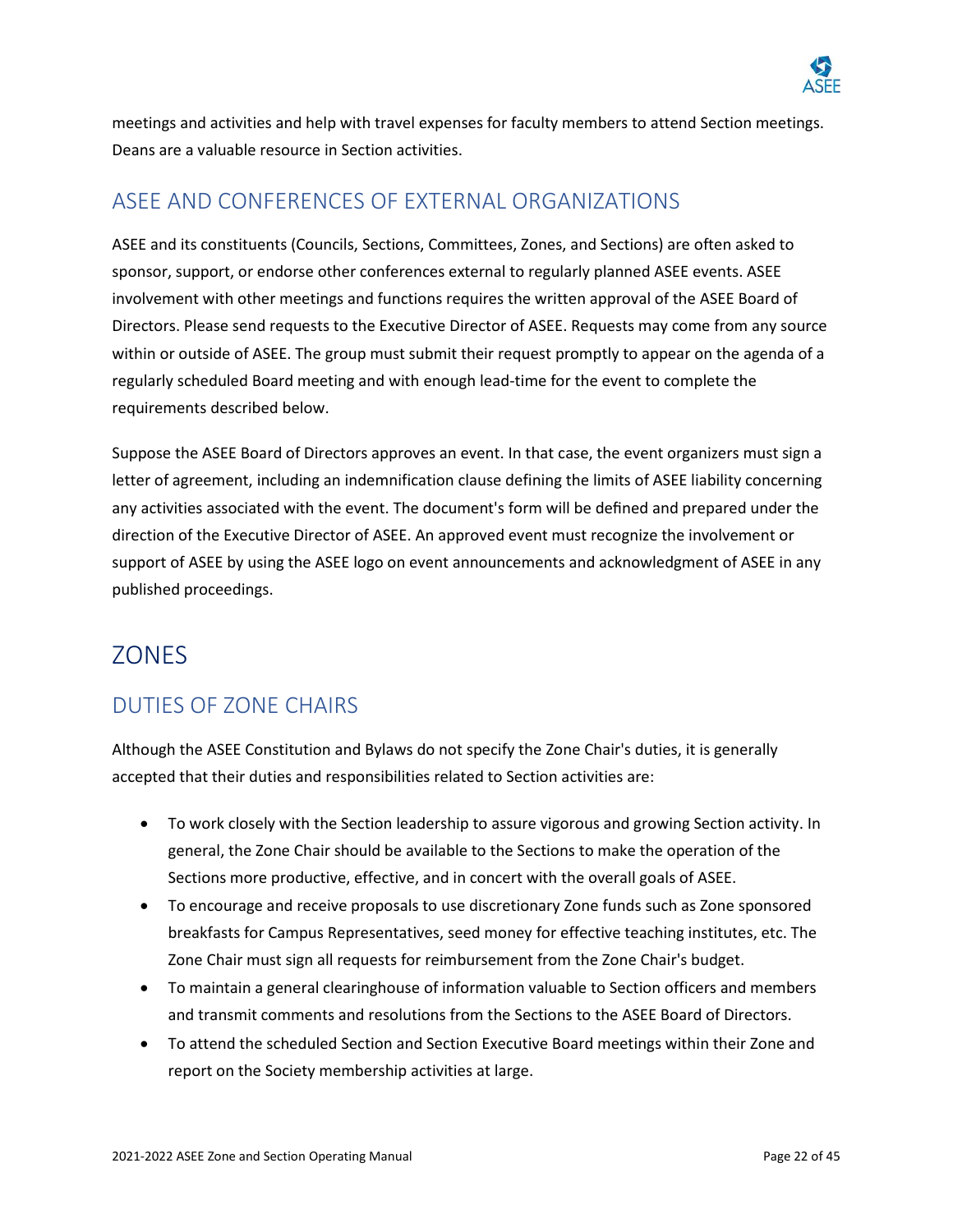

- To serve as a liaison between the ASEE Board of Directors and the Sections. Zone Chairs pass information about Board activities and programs approved to Section Officers. Sections give to their Zone Chairs any issues or concerns which need Board action.
- To communicate with and convene teleconferences as needed with the Zone Executive Board (Section Chairs and Chairs-Elect) to discuss Section meetings and other grassroots activities. The Zone Chair should host an additional Zone Council Executive Board meeting in conjunction with the ASEE Annual Conference. This meeting is typically a Wednesday breakfast meeting.
- To provide leadership for the development of an effective ASEE Campus Representative program.
- To solicit nominations from each Section for the Zone Outstanding Campus Representative Award and the Zone Best Paper Award and encourage the Section to submit a nomination for the National Outstanding Teaching Award.

See Appendix 12.5 for calendar or responsibilities.

### ZONE EXECUTIVE BOARD

The Zone Executive Board, under the Zone Chair's leadership, coordinates the activities of the three Sections within each Zone. Zone Executive Board membership consists of the Zone Chair, the Chair-Elect or Immediate Past Chair as appropriate, and the Section Chair and Chair-Elect of each Section.

To provide a record of Zone Executive Board meetings, the Zone Chair usually designates the Chair-Elect or the Immediate Past Chair as appropriate to serve as secretary.

A nominating committee of each Zone nominates candidates for the office of Zone Chair-Elect. The individual members residing in the Zone then vote for the candidate of their choice. Each Zone shall have a nominating committee for selecting nominees for Zone Chair. The committee consists of the past Zone Chair (who will act as Committee Chair) and the three immediate Past Section Chairs. The committee should abide by any established Section rotation procedures when selecting nominees for Zone Chair. The nominees must have served as Section Chairs.

In odd-numbered calendar years, the nominating committees of Zones I and III and in even-numbered years Zones II and IV shall furnish the Executive Director of ASEE two or more nominations for the office of Zone Chair-Elect of the respective Zone not later than September 1. The person elected becomes the Chair-Elect for one year and then succeeds in the Chair's office for a two-year term.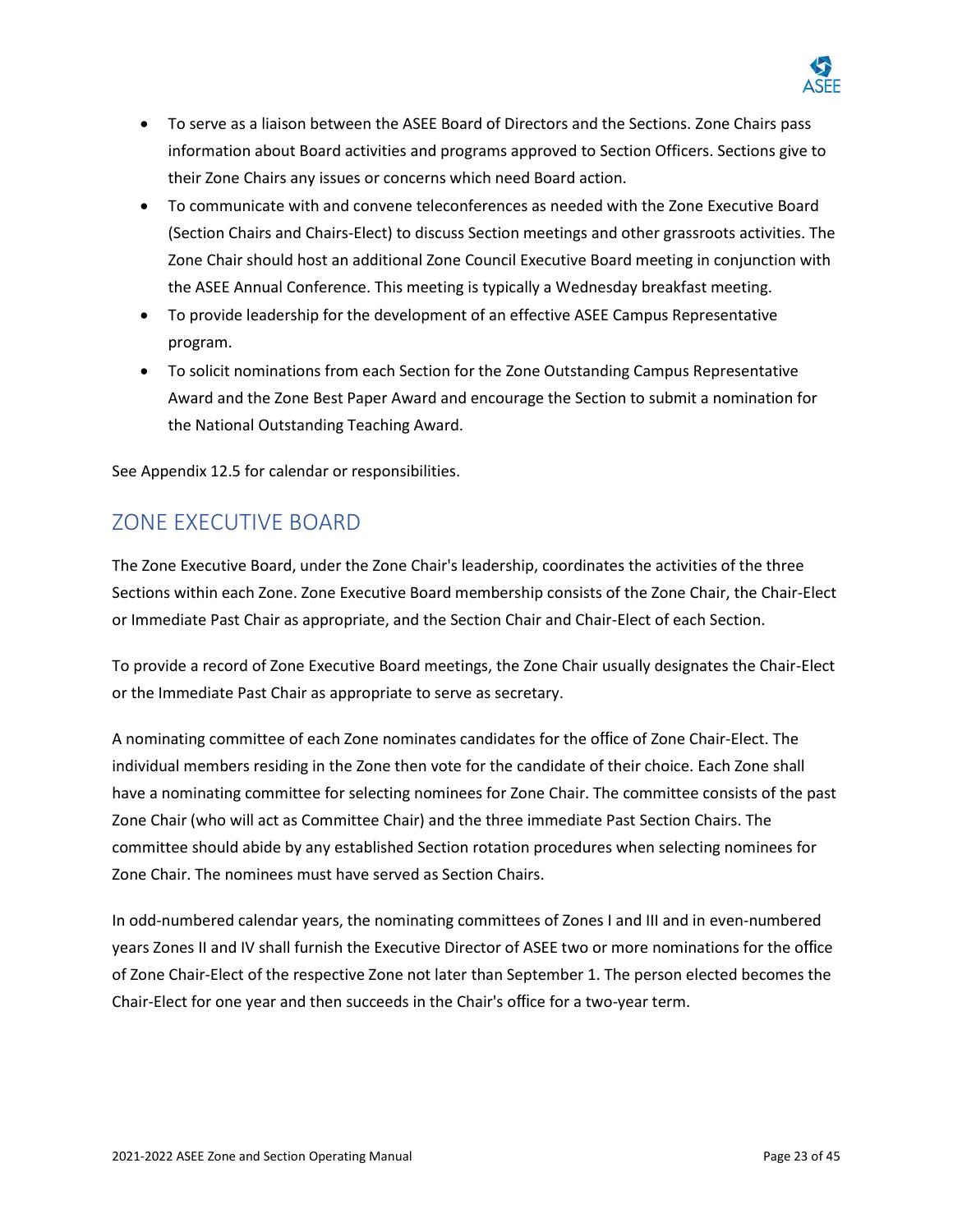

### ZONE BUDGET

Each Zone Chair is responsible for submitting an operating budget by February 15 of each year and must use the previous year's actual expenses as a guide in developing the budget.

- A. Travel by Zone Chair
- B. Three Annual Section Meetings
- C. Section Executive Committee meetings when not held in conjunction with the annual section meeting
- D. Discretionary Activities
- E. Campus Representative Breakfast at each of the annual Section meetings
- F. Effective Teaching Institutes
- G. Special awards, plaques, etc.
- H. Support of innovative Section initiatives
- I. Other expenditures intended to support ASEE zone/Section activities

Zone Chairs must use the ASEE disbursement request form or the ASEE travel voucher when submitting reimbursement requests. A significant requirement for reimbursement requests' approval is that authorized signatures must be on file at Headquarters. ASEE will accept claims for reimbursement at any time during the year. ASEE must receive all claims against a fiscal year's budget by October 15.

ASEE will send quarterly reports on the BASS accounts' status to the Secretary/Treasurer and the Chair. Please be sure to use the BASS account number when corresponding with Headquarters.

Each Section Chair must provide Headquarters with a financial report reflecting income and expenses for the year's activities.

Section Chairs must address any problems to the ASEE Controller.

### SECTION FINANCES

The ASEE Board of Directors has established an annual allocation of funds to help support Section activities. The distribution is awarded each year on October 1, the beginning of the Society fiscal year. Each of the twelve geographic Sections shall receive an annual allocation based on the formula: \$550 plus \$1.00 per full dues-paying, individual Section member. Headquarters will determine the membership count of each Section as of March 31 of the previous fiscal year. Beyond the allocation from the Board of Directors, Sections must be self-sustaining. Sections may generate income by meeting registration fees, publication sales, and contributions. At their option, Sections may have ASEE Headquarters ask member institutions in their Sections for a voluntary contribution to the Section of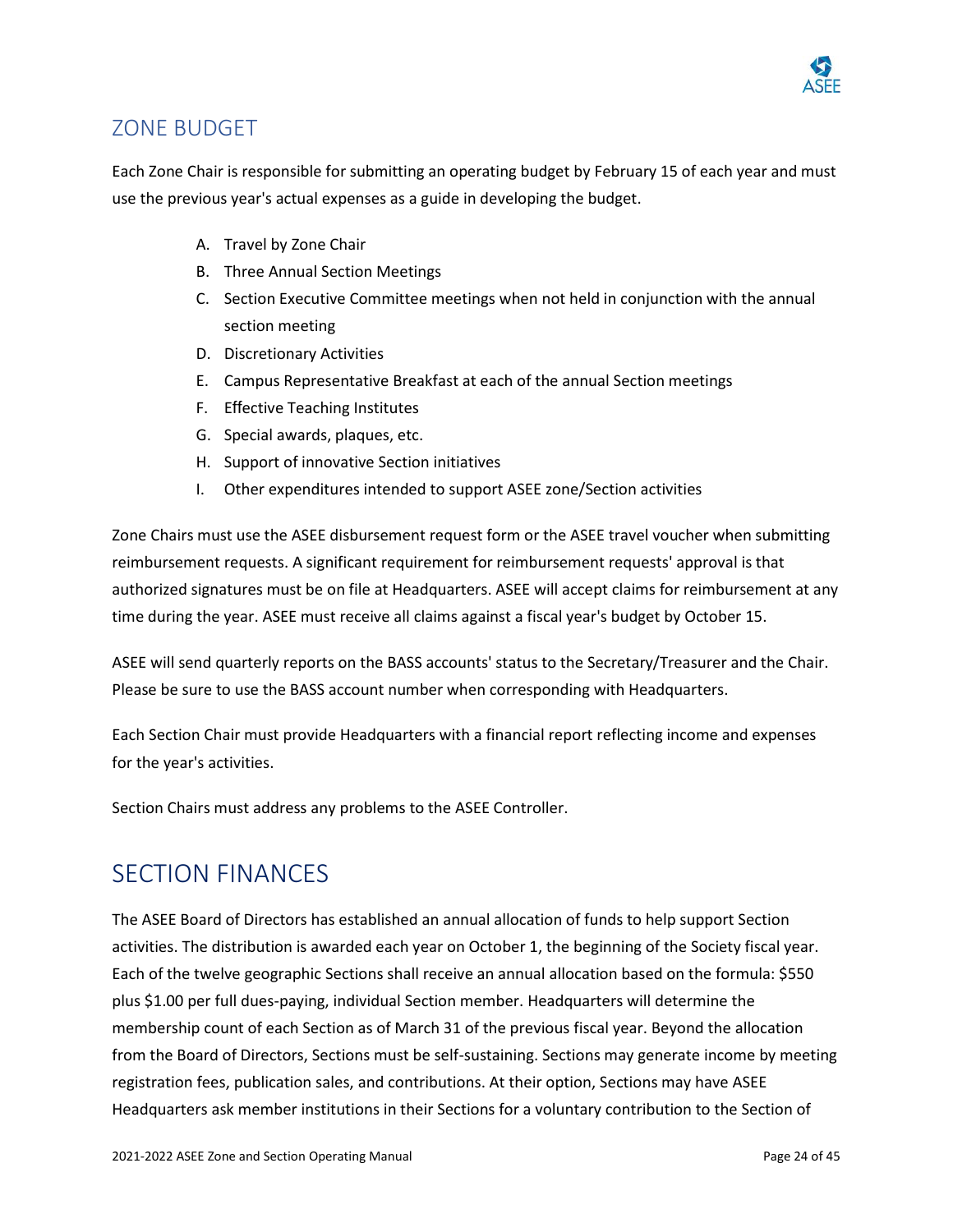

\$50 each year. The ASEE membership department will send the request in conjunction with the institution's annual membership renewal notice, and when contributions are received, credit the contribution to the Section's BASS account. In no case may a Section derive income by direct assessment of dues to its membership. ASEE does not allow for reimbursing expenses from either the operating account or the BASS account for Section members to attend the ASEE Annual Conference. See the ASEE Financial Policy for other details.

### BANKING AND ACCOUNTING SERVICES SYSTEM (BASS)

The ASEE Board of Directors has established a Headquarters-administered financial service available to all Society units. The Section "BASS Account" is analogous to a combination interest-bearing checking/savings account. ASEE will allocate the annual \$1 per Section member portion into this account.

All funds collected in the Society's name, including any of the Board-sanctioned Society units, are considered income to the Society and must be reported to the IRS.

It is illegal for the American Society for Engineering Education, a nonprofit corporation, to file income tax returns that misrepresent the Society's income, assets, and liabilities. Therefore, for IRS and Society auditing purposes and helpful service to the membership, any funds held in the Section treasury or funds generated from activities must be deposited in the appropriate BASS account. Volunteer officers could be subject to personal liability for any losses that result from funds held elsewhere.

All Sections have established BASS accounts. Unlike the operating budget of the Society, you can carry over the year-end balance in BASS accounts to the subsequent fiscal year.

Following is a summary of BASS account features:

Interest will be paid at 90% of the rate earned by the Society during the quarter and will be credited quarterly.

Centralized account--no need to move account with officers' change; merely submit a new signature card each time officers change.

Quarterly statements summarizing period beginning balance, interest credited, deposits, disbursements, and ending balance.

ASEE Headquarters writes all checks to pay disbursements approved by those persons authorized by the unit.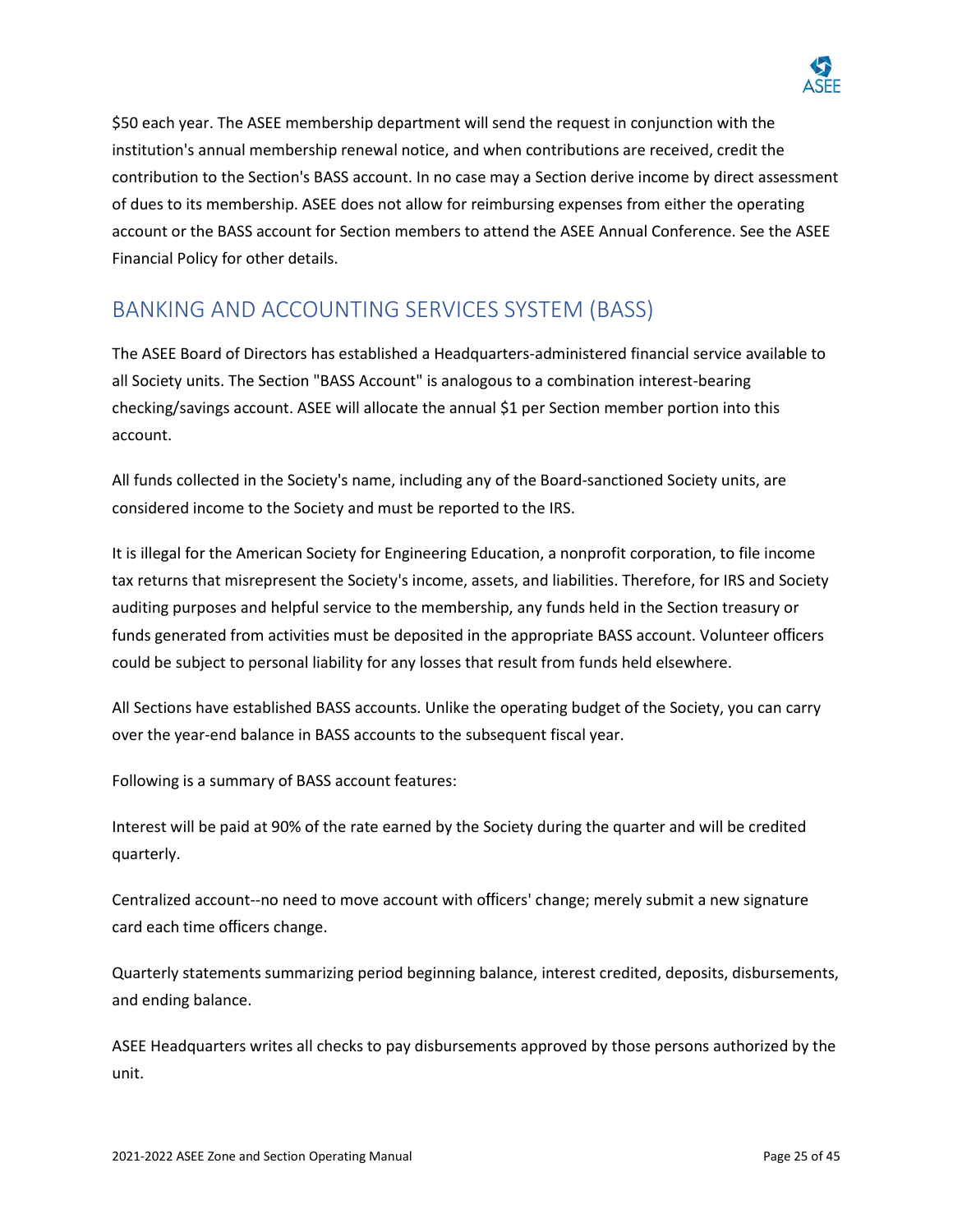

Send receipts or supporting documents with check requests to satisfy IRS and external audit requirements. The standard turn-around time for reimbursements is within 15 days of receipt at Headquarters unless there are discounts for more immediate payment.

There are two forms used in BASS account transactions. The first is a "Transmittal of Funds" to send funds to ASEE Headquarters; the second is a "Funds Disbursement Authorization." Units cannot overdraw BASS Accounts.

### ANNUAL FINANCIAL REPORT

Each unit must prepare an annual financial report showing receipts and expenditures. Please give this report to the ASEE Assistant Controller by September 30. If the Section/Council keeps approved funds outside the Society structure, they must also send an additional detailed report. Accounts not authorized by the Society Finance Committee are a violation of the Board of directors' policy.

# AWARDS

ASEE sponsors several awards at the national and Section levels to recognize significant contributions made by individuals to engineering and engineering technology education. You can obtain details concerning these awards from the Awards Nomination Information on ASEE's website at www.asee.org. You can also find nomination forms on the site.

ASEE must approve all new awards, including those given by individual Sections. Send proposals to the ASEE Headquarters through the Manager of Administrative Services. The ASEE Awards Policy Committee will evaluate the proposal and forward a recommendation to the ASEE Board of Directors. You can find further details concerning this process and other awards policies in the Awards Policy and Procedures Manual, which you can access on the same website.

Described in detail below are four awards where Sections play a crucial role: The Section Outstanding Campus Representative Award, the ASEE Section Outstanding Teaching Award, the National Outstanding Teaching Award, and the Zone Best Paper Award. Sections should make every attempt to assure that deserving faculty are nominated for these awards.

Please address any awards questions to the Assistant Board Secretary.

### SECTION OUTSTANDING CAMPUS REPRESENTATIVE AWARD

The Section Outstanding Campus Representative Award honors local Campus Representatives who have achieved excellence in their roles as Society's supporters. The award is given annually to the outstanding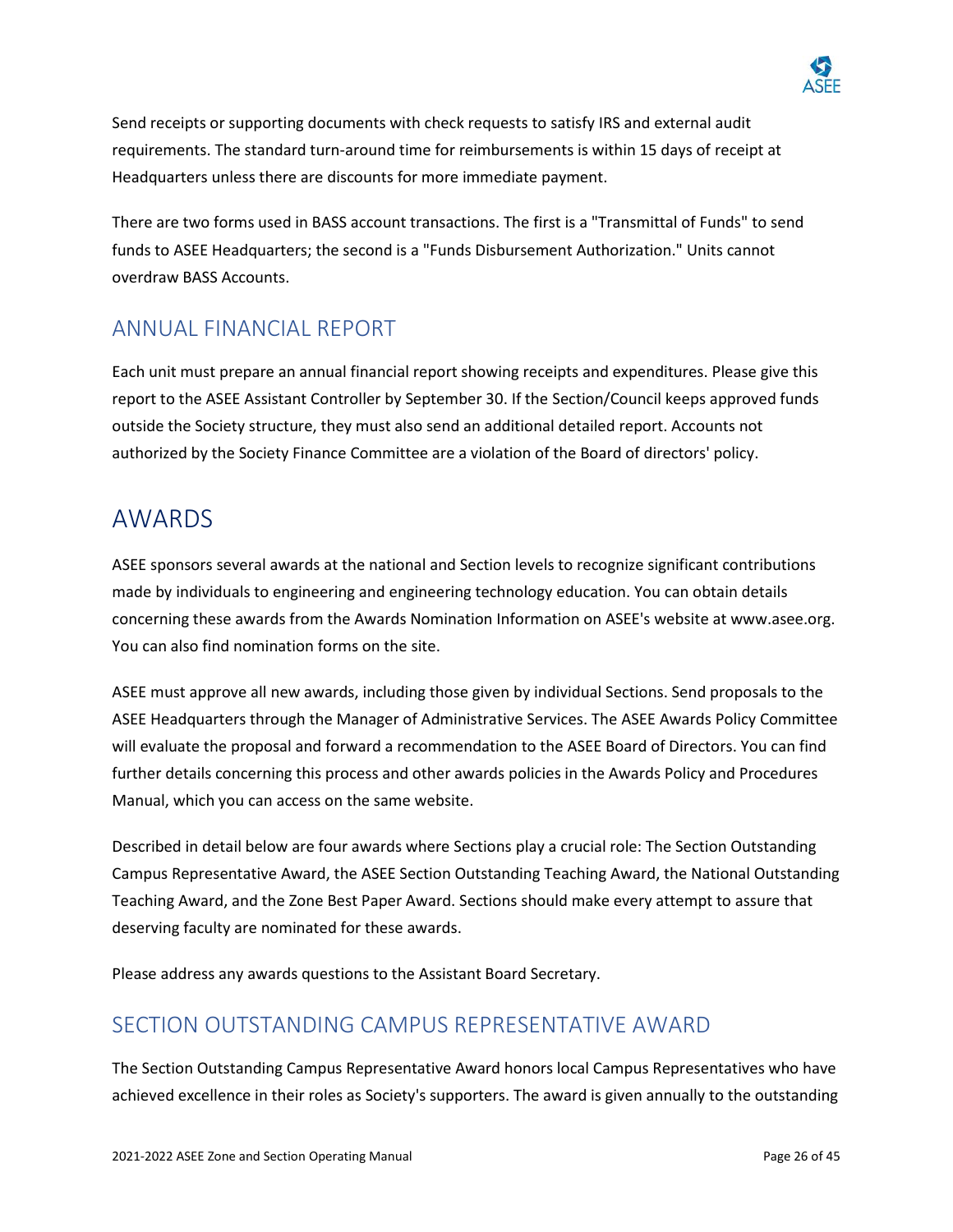

representative and respective Dean of the institution in each of the twelve geographic Sections. The Zone Chair then selects one of the Section Outstanding Campus Representatives as the Zone Outstanding Campus Representative. For additional information, visit the Awards Nomination Information on the ASEE Web site. (See Appendix 12.6 for award timeline)

### ASEE SECTION OUTSTANDING TEACHING AWARD

The ASEE Section Outstanding Teaching Award, formerly supported by Western Electric and then AT&T, is now funded and given by each Section, with possible support from local industry. As in the past, the award will recognize engineering and engineering technology students' teachers and serve as an incentive to make further significant contributions to teaching. Please refer to the Awards Nomination Information on the ASEE Web site for additional criteria.

The award consists of a certificate and an appropriate honorarium presented by the local Section. Each Section shall determine its level of honorarium. Winners will make presentations at the Section Annual meeting with notation in the ASEE Annual Awards Banquet Program. (See Appendix 12.6 for award timeline)

### ASEE NATIONAL OUTSTANDING TEACHING AWARD

The ASEE National Outstanding Teaching Award, first awarded in 2004, is funded by ASEE Section, other ASEE units, and corporate donors to recognize outstanding teaching nationally. Each Section nominates a candidate for this award, usually the Section Outstanding Teaching Award winner from the most recent Section meeting. However, at the Section's discretion, a previous nominee may be carried over for one year. The award provides national recognition to an engineering or engineering technology educator for excellence in outstanding classroom performance, contributions to the scholarship of teaching, and participation in ASEE Section meetings and local activities. Please visit www.asee.org for information on the qualifications and nomination process are listed on www.asee.org. The nomination must be submitted to the Awards Administrator by the deadline specified in the Awards Nomination Information on the ASEE Website.

The award will consist of an honorarium, complimentary registration for the ASEE Annual Conference, and a Medallion when fully endowed. ASEE will recognize the awardee at the ASEE Annual Awards Banquet. (See Appendix 12.6 for award timeline)

### ZONE BEST PAPER AWARD

The Zone Best Paper Award, first awarded in 2003, is awarded to the paper's authors judged to be the best of four papers, one chosen from each Zone, presented at the ASEE Annual Conference in the year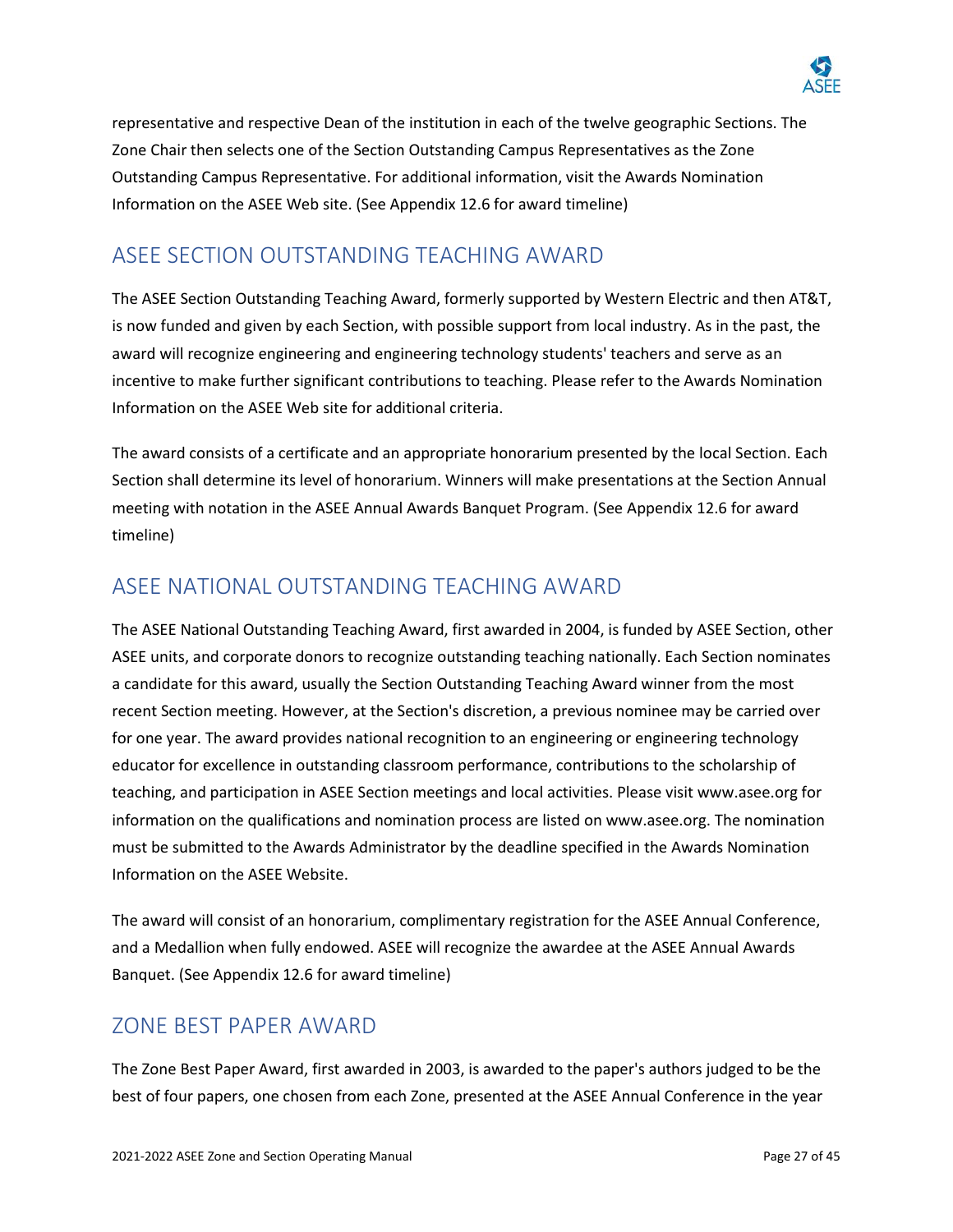

following their nomination. Each Section must submit the title and authors of its best paper to the Zone Chair by July 15. The Zone Chair then forms a committee to judge the three Section papers from their Zone. The vice president of Member Affairs notifies the winner from each Zone by August 15. The authors of each Zone nominee must submit the abstract and final papers following the Annual Conference paper submission process's deadlines and process. At least one author must agree to attend and present the nominated paper at a special session at the ASEE Annual Conference. The Zone Chair's budget will provide proceedings fees, but the nominees are responsible for conference registration and travel expenses. The four Zone papers will be judged at a special session, and a winner will be identified. The Vice-President of Member Affairs will notify the nominees of the results.

ASEE will announce the awardee at the following year's ASEE Annual Awards Banquet. The award consists of a \$1,000 honorarium. Please refer to the Awards Nomination Information on the ASEE Web site for the judging criteria and more information. (See Appendix 12.6 for award timeline)

# PUBLICATIONS AND PAPERS

Listed below are general standards for all Society publications:

- All ASEE publications must carry the Society's name in full on the cover (or, in the case of newsletters lacking a cover, on the first page) and the ASEE unit's name.
- The Society logo should appear on all covers. If there is a spine rather than staples binding the publication, the ASEE logo should appear on the spine. (The official ASEE logo is available from ASEE's Membership Department. ASEE adopted this copyrighted and trademarked logo in 1988. You may not use any version of the logo.)
- The proper mailing address of the sponsoring unit must appear on all Society publications.
- ASEE publications must carry the following, or similarly worded, disclaimer: "ASEE is not responsible for statements made or opinions expressed in this publication." (The publication of this disclaimer in no way releases editors from the obligation to uphold the Society's good name and produce publications that reflect well on its members.)
- Society units must send two copies of their publications to the ASEE Headquarters office. This requirement pertains to newsletters, periodicals, books, proceedings, and brochures.
- Every Society publication of archival value should carry a Library of Congress number and an ISSN (for serials) or ISBN (for books).
- Editors of all ASEE publications, except newsletters, are encouraged to register their publications with the Copyright Office and publish a copyright notice in each release. The Society, not the unit, should be shown as the copyright holder.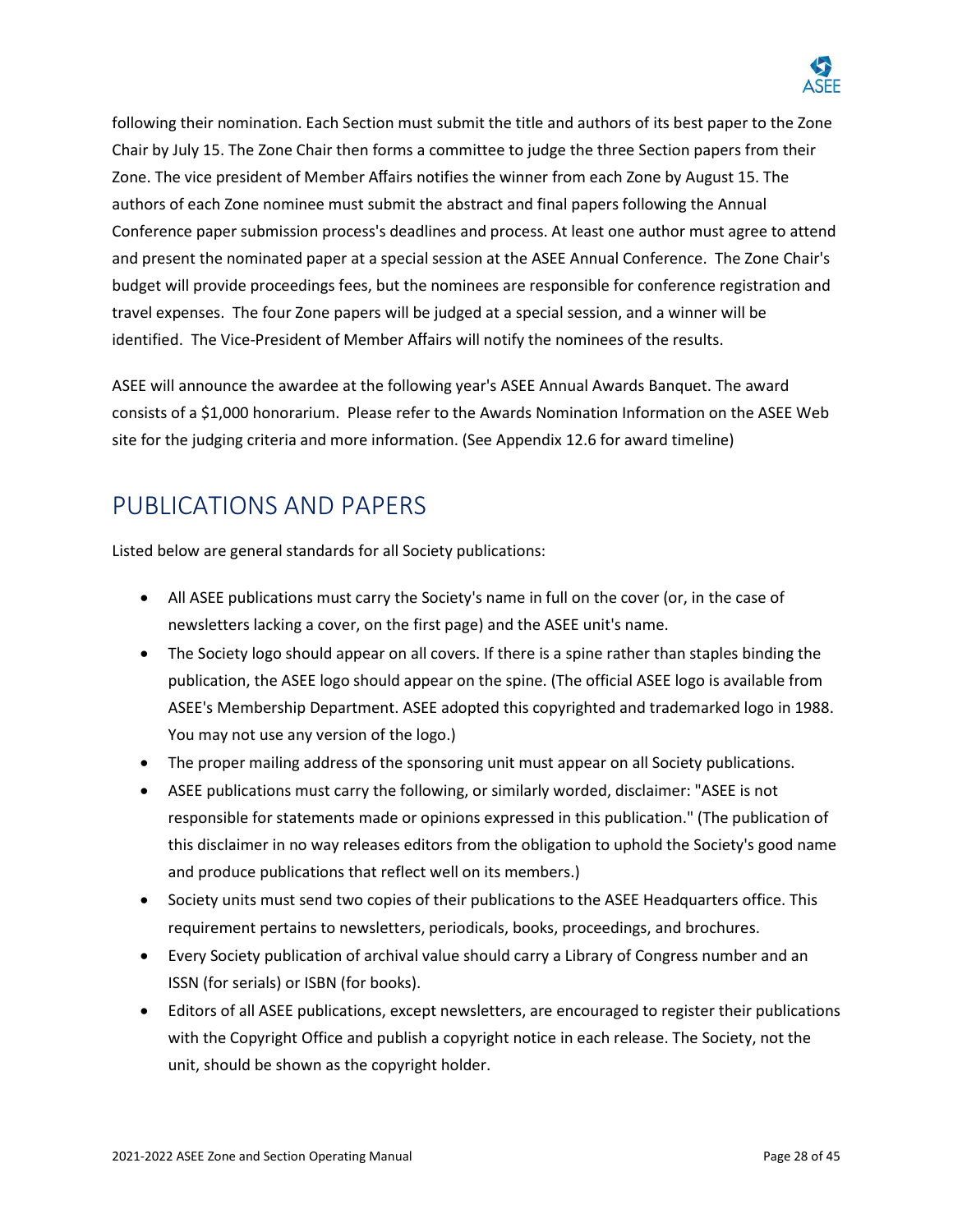

### NEWSLETTERS

All ASEE units are encouraged to publish a newsletter since, for many members, newsletters are the most direct means of communication within the Society. A newsletter is an informally prepared and presented collection of news and general information, distributed gratis to all Society unit members, usually two to four times during the academic year. Informal communications prepared by a Society unit on an ad hoc basis are not considered newsletters.

All editors must make every effort to distribute newsletters via email or/and post them on the ASEE website's section pages. These are effective and cost-efficient ways to publish.

If you choose to publish by email, the Membership Department can supply mailing labels for those members who do not have email addresses on record. Using mailing labels for those members will ensure that all members will receive their Section publications.

Any Society unit can start a newsletter by informing the Membership Manager and the Zone Chair to whom the Newsletter Editor is responsible. No formal approval is needed.

The Section is responsible for obtaining the necessary funds from its budget to meet its newsletter's publishing costs. Since each unit's annual financial report to ASEE includes a newsletter cost statement, the editor should note the prices. Since the newsletter is an informal publication, advertising is not allowed. Any cover and mailer used must show the Society name, the group responsible for the publication, and the editor's name and address. ASEE recommends distributing newsletters via email.

The ASEE unit that publishes the newsletter is responsible for its content through the Newsletter Editor. Material included is expected to meet its readers' professional interests and be prepared in good taste. ASEE recommends a regular publication schedule. The Society Publications Committee recommends that each unit regularly review its newsletters and conduct reader interest and satisfaction surveys. Newsletter Editors session should be scheduled at the ASEE Annual Conference for orientation, exchanging ideas, and further evaluation. The Newsletter Editor should send two copies of each issue to ASEE Headquarters to keep the staff informed of the Section's activities.

### PUBLICATION OF PAPERS AND PUBLICITY FOR MEETINGS

To gain a wider audience for presentations made at your meeting and preserve the papers, you might consider publishing meeting proceedings.

Whether or not you publish proceedings, you may wish to give one or two outstanding papers from your program to the Journal of Engineering Education. To provide the entire Society a briefing of your unit's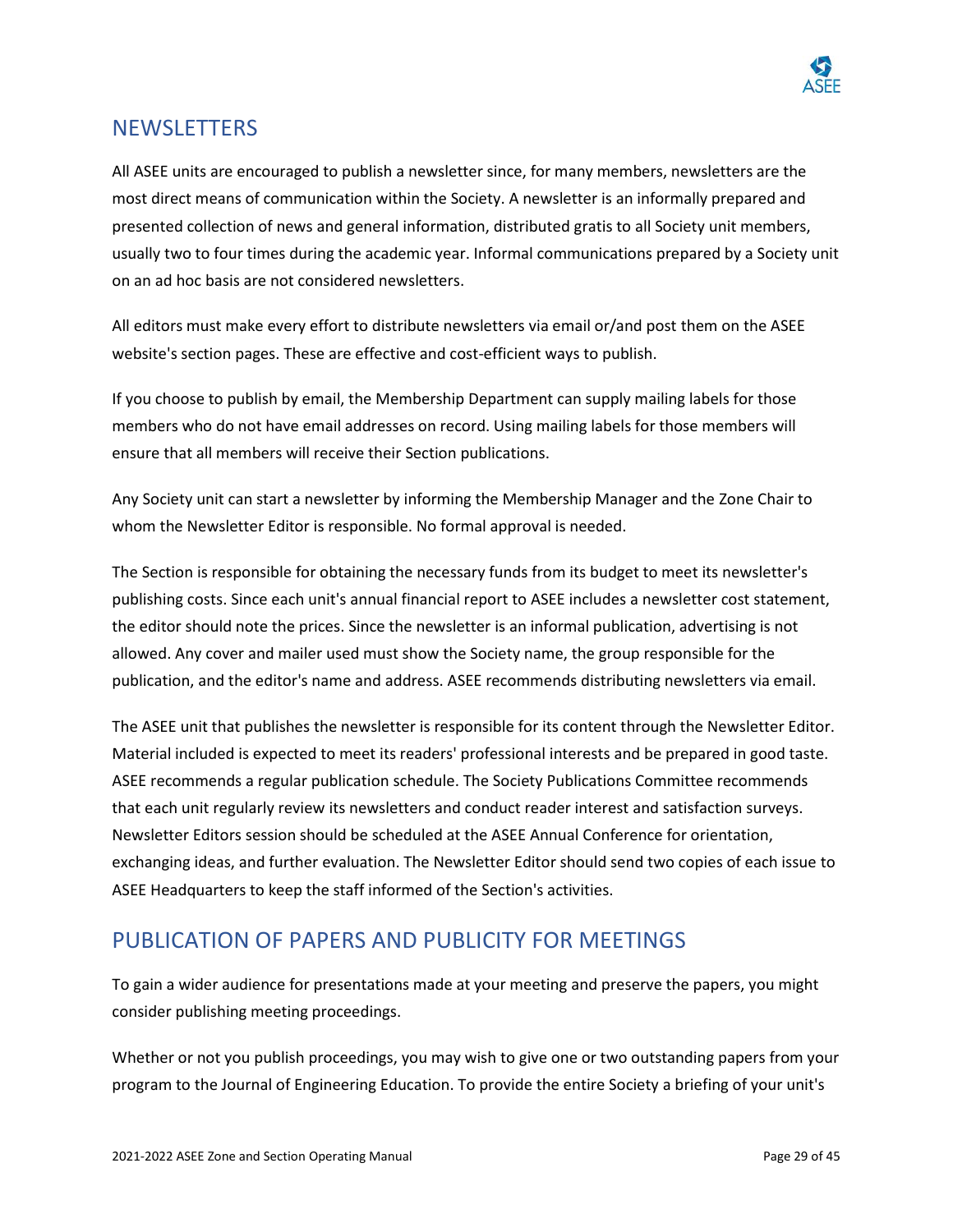

activities, write up the highlights of your meeting for ASEE PRISM (check with the editorial staff first for guidelines). A Meeting Report Form is available from the ASEE Web site.

Please send meeting announcements to ASEE PRISM at least four months before the month you want the information to appear. Doing so will keep the entire membership informed of your unit's activities and meetings. Keep that deadline in mind for calls for papers for Annual Conference sessions. Please email such items to [prism@asee.org.](mailto:prism@asee.org)

## MEMBERSHIP PROMOTION AND RETENTION

Sections play a vital role in promoting ASEE activities, recruiting new members to ASEE, and retaining existing members. The following are suggestions to assist Section leaders in these areas.

Section leaders, working in conjunction with Campus Representatives, should keep current members informed of all ASEE activities, including Section and National meetings, calls for papers for all ASEE conferences, and the call for nominations of all ASEE awards.

Section leaders, working in conjunction with Campus Representatives, should identify and contact potential members within their Section and encourage them to join ASEE.

The display of membership applications, brochures, and other materials at Section meetings is encouraged. Organizers can request materials from ASEE's Membership Department.

Whenever possible, Section leaders, working in conjunction with Campus Representatives, should motivate engineering and engineering technology department chairs and deans to encourage faculty to join ASEE and participate in national and Section activities.

Sections should encourage the establishment of student chapters on college campuses and undertake activities of interest.

In conjunction with Campus Representatives, section leaders should contact those who have not paid their annual dues and encourage them to renew their ASEE membership.

# ORGANIZING A SECTION MEETING

Each ASEE Section must have an annual Section meeting, which typically lasts two days. The organization of a yearly ASEE Section meeting is often the responsibility of the campus representative. It is a challenge for the campus representative to motivate and encourage other engineering faculty to participate. Organizers can divide the task of organizing an annual meeting into several significant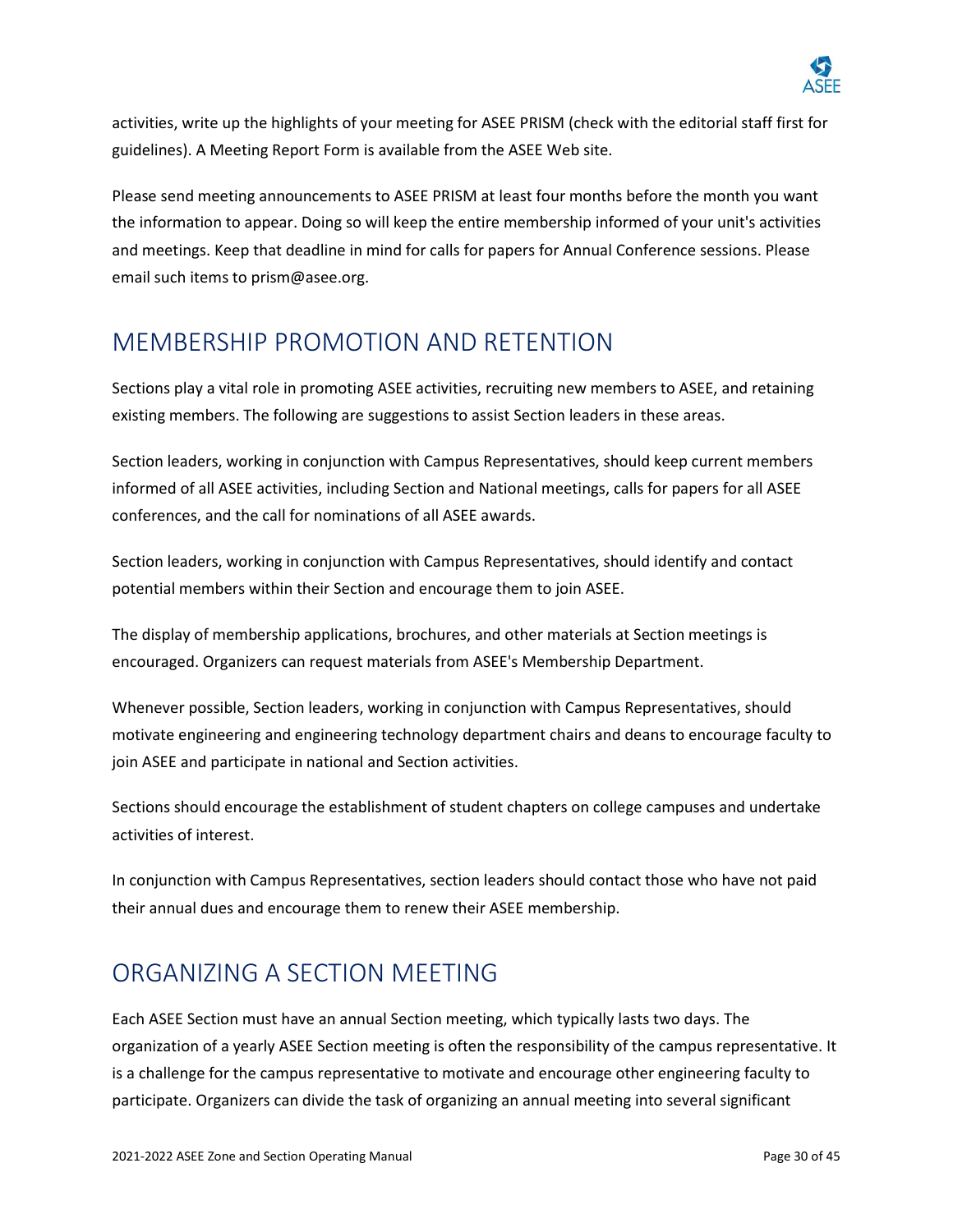

efforts, including selection and management of meeting facilities (hotel, meeting room, audio-visual equipment), selection of theme and topics, fundraising, paper review, selection of session chairs, the invitation of speakers, and printing and production.

### PRELIMINARY PLANNING

Most sites are selected two (2) years in advance of the meeting date. There are several essential steps to be taken before submitting a request to host your ASEE Sectional meeting. First and foremost, you should obtain the commitment of the sponsoring school. Typically, this support includes a letter from the Dean, the development office, and one or more departmental chairs. Hosting a meeting requires coordination and cooperation of all. There are also budget considerations to be considered. Before undertaking any fundraising efforts, it is essential to consult with your development office to ensure that you do not infringe on their ongoing campaign efforts. You should also meet with your local visitors and conventions bureau - they can provide you with buttons, stickers, and materials promoting your city. You can obtain similar information from your university. It's good PR to pass out something representative of your town or campus at the annual meeting preceding yours.

When selecting a meeting date, try to avoid religious holidays such as Easter weekend. If your Section extends into or is near Canada, avoid important Canadian holidays such as Canadian Thanksgiving (the second Monday in October) if you hope to draw Canadian attendees. Due to the diversity of ASEE membership, plan events that are culturally and religiously accommodating to all. Early in your planning, you will want to decide whether you will hold your meeting on your local campus or in a host hotel. There are pros and cons to both. You will likely determine the meeting's location based on the availability of meeting rooms and proximity to hotels and restaurants. There may be additional transportation costs, which impact your decision. Frequently the cost and logistics seem to work against the campus site. Whatever the choice, the host committee must make hotel arrangements. Another possible source of assistance is your Continuing Education Department - they often handle meetings and workshops. Areas in which they might assist are hotel arrangements, mailings, printing, and production. Expect them to charge you overhead. You may also consult with ASEE's Meetings and Conferences Department. Below is information that helps plan your meeting.

Dates for the meeting Number of sleeping rooms needed Number of presentation rooms and room capacity Number of conference rooms and room capacity Number of meals and approximate number of servings Dinner banquet facilities Social events and break refreshments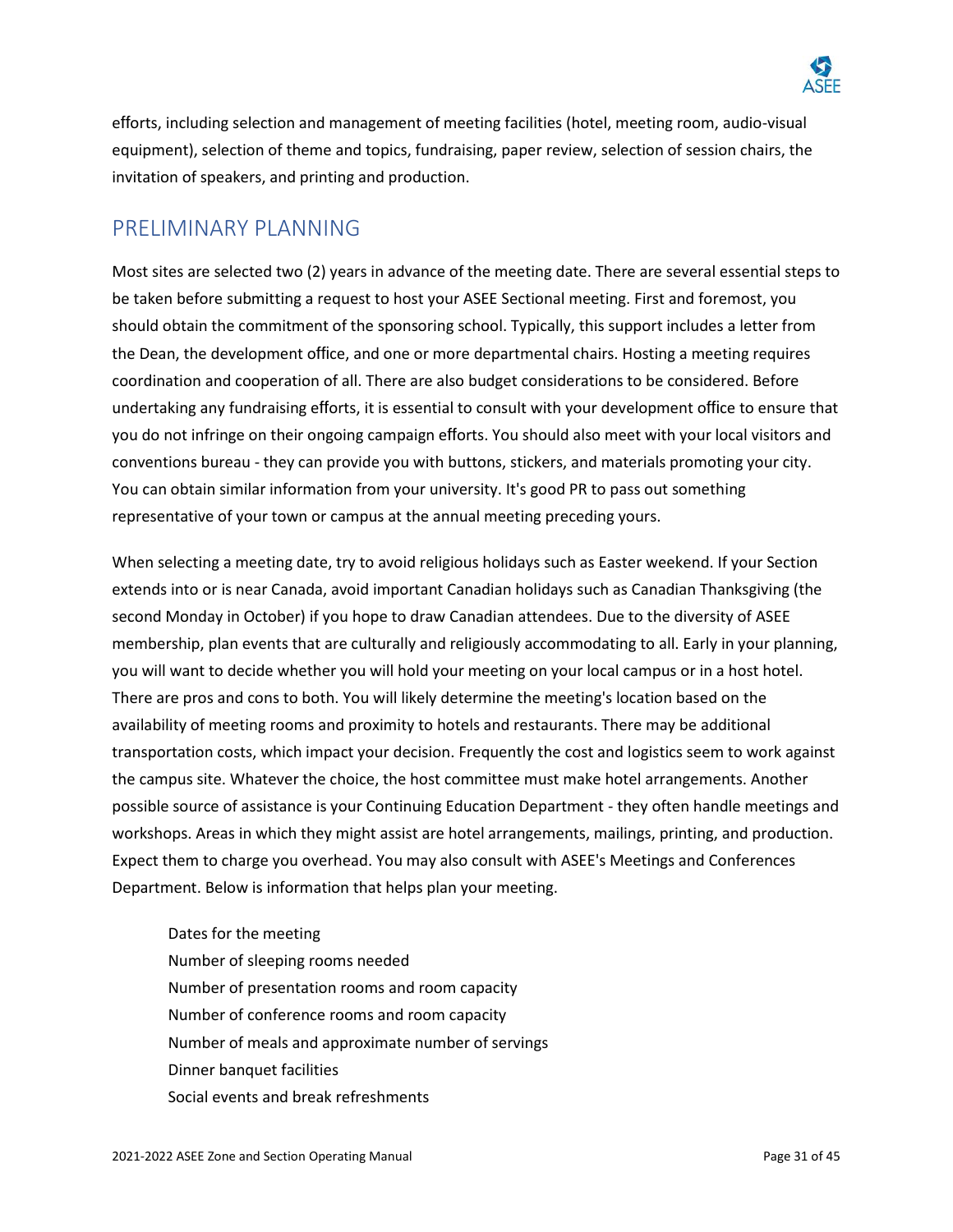

Audio-Visual and Computer equipment (sometimes you can bring your own) Transportation/Airport Shuttle What are the hotel rates?

### COMMITTEE ASSIGNMENTS

Getting the faculty's support to work on committees for the Section meeting will be essential to success. In most instances, your initial planning meetings should begin 18 months before your scheduled meeting. This early planning will allow enough time to carefully identify your resources and take advantage of attendance at the upcoming Sectional meeting. It is essential to have as many faculty members actively participate in the Sectional meeting before hosting their own. The organizers should form several faculty committees to cover various aspects of the meeting.

#### FUNDRAISING

Fundraising will directly impact the registration cost to participants. Lower costs typically generate higher attendance. It is essential to meet early with your development office. You must be familiar with the rules and regulations which govern the solicitation of funds. It is also helpful to check with ASEE headquarters regarding their current policies related to soliciting funds. You can seek funds from industry and other donors to cover several meeting expenses. Some of them include:

Hosting a refreshment break Hosting a Luncheon or Dinner Event Paying for the Proceedings (or parts of it) Providing Registration Materials (bags, pens, notepads, key chains, etc.) Sponsoring a Guest Speaker Sponsoring a Teaching or Best Paper Award Stipend

No matter what the contribution, it is crucial that every donor receive recognition. If your sponsor provides a significant event, such as the Banquet dinner, invite them to supply the main speaker. Companies like to do this! Also, don't overlook in-kind contributions. You may find a firm that will contribute to printing or audio-visual equipment.

#### EDITORIAL BOARD

A committee is needed to overview the papers presented at the Section meeting. One of the first tasks is the selection of the conference "theme" and recommended paper topics. These are announced at the previous Sectional meeting and included in the call for papers. A "Call for Papers" should be prepared and distributed to all engineering and technology faculty in the Section. You can obtain section member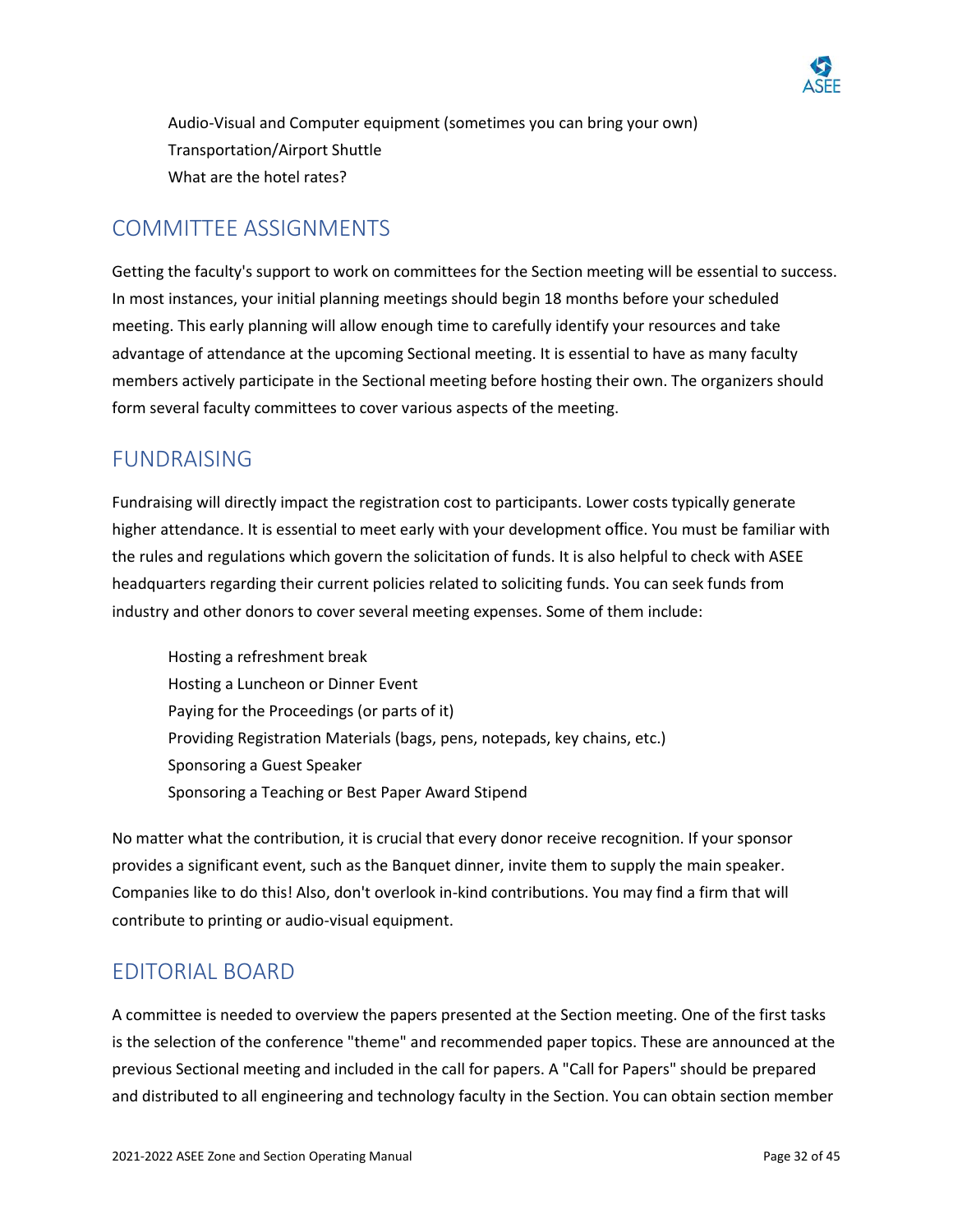

mailing labels from headquarters, but you should also attempt to get an expanded list of faculty who are not ASEE members. (If they like the meeting, they may join!). It should not be difficult to get these faculty rosters from each Dean in your Section. You can also check with the Membership Department on the availability of non-member and lapsed-member rosters.

Some temporal guidelines for the "Call for Papers," paper submission, and publication deadlines are:

Initial Call for Papers 1 Year Before Meeting Second Call for Papers 6 Months Before Meeting Abstracts Due 5 Months Before Meeting Accept / Reject Abstracts 4.5 Months Before Meeting Papers Due 2.5 Months Before Meeting Accept / Reject Papers 1.5 Months Before Meeting Final Papers Due 3 Weeks Before Meeting

You must submit copies of your "Call for Papers" notice to ASEE PRISM for national exposure. Electronic submission and CD proceedings are encouraged; this reduces the production time needed and allows more time for the peer-review process. Instructions must include format, font size, margins, and other information to ensure professional, uniform proceedings. If you produce the proceedings on CD-ROM, a printed abstract booklet can be helpful to conference attendees.

Upon receipt of the abstracts, this committee divides presentations into appropriate topic sessions. It also allows the program and production committee to prepare a rough draft of the program. The editorial board should also identify session chairs from various universities. Another substantial charge of this committee is to select the "best paper" awards once the final papers are submitted and presented. A common practice is to prescreen the full-length papers to a small percent of finalists, after which meeting attendees will observe the oral presentations.

### SPEAKERS/WORKSHOPS

This committee will be responsible for identifying speakers from the university as well as industry. Also, they will invite speakers for the pre-or post-conference workshops. Also, invite key university officials to welcome Sectional participants and to introduce keynote speakers. Typically, the university president participates in the opening of the meeting. Ask your provost or vice president for academic affairs to introduce your keynote speakers. It is crucial to confirm dates and times with these key university personnel early. The committee must also decide whether to host pre-or post-conference workshops. These half-day workshops offer a perfect opportunity for faculty improvement. As they are not a part of the actual meeting, there is usually an extra charge involved.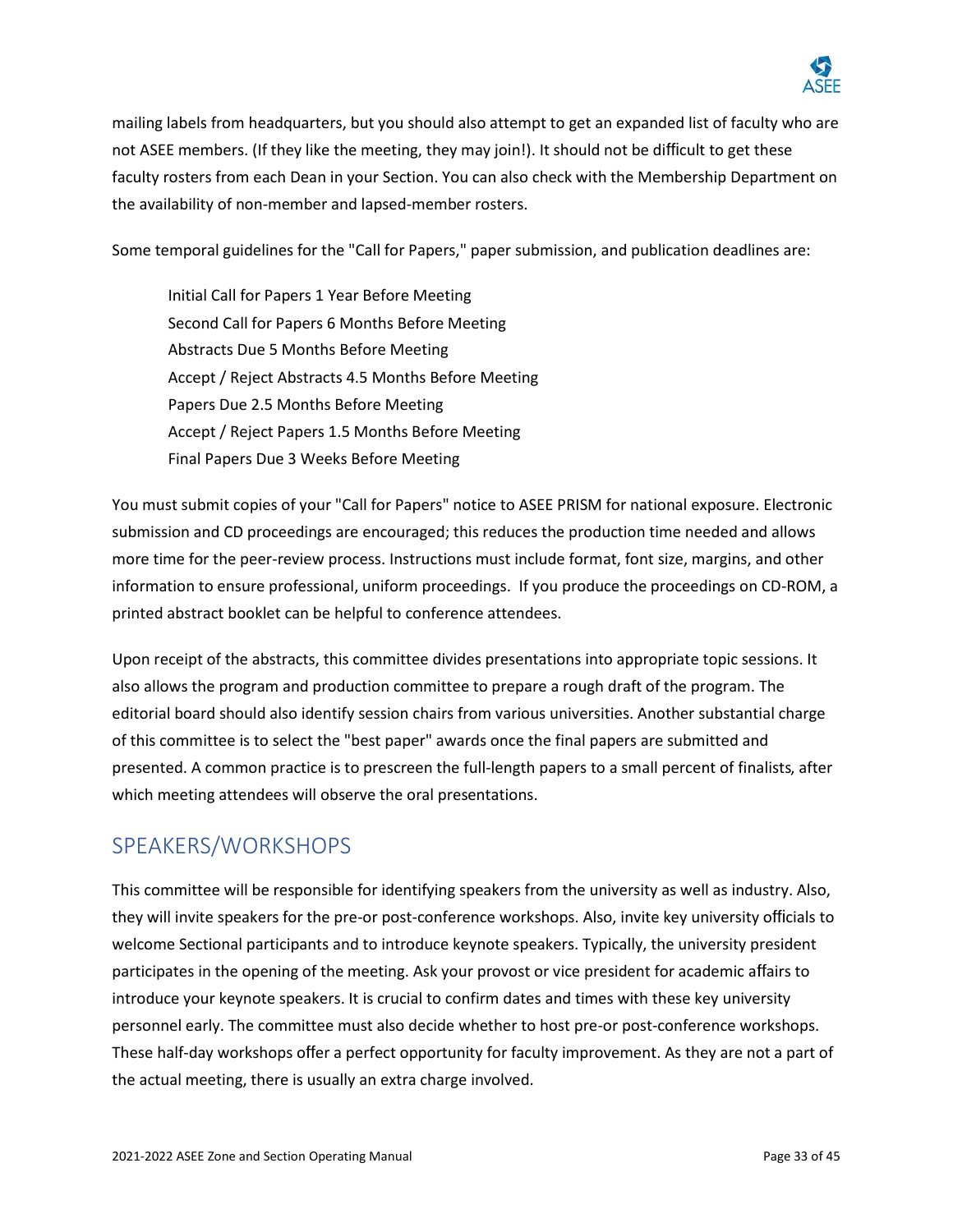

### PROGRAM AND PROCEEDINGS

This committee will work closely with the Editorial Committee to ensure timely production of the meeting program and proceedings. To get a head start on the program layout, you should prepare a draft following the abstracts' acceptance. With this information, it is possible to identify the session presentations and authors. You can make modifications later and delete those who do not submit papers by the required deadline. Send out early programs 6-8 weeks before the meeting to entice attendance. You can include later corrections to the final program in the registration packet.

If you decide to produce printed proceedings, awarding the printing bid for them is critical since this may be your single most significant expense. This committee must determine its printing requirements and deadlines and offer bidding on the printing package early. It may be that your campus printing or continuing education department can meet your needs. If not, it will be necessary to make outside contacts. You may want to arrange the papers by day and session topics and then have the printer do the pagination and the meeting logo/citation footer.

### REGISTRATION

Send out advanced registration information three months before the meeting to allow attendees to register early and indicate their preferences for meals, tours, workshops, spouse events, and extra event tickets. Include hotel reservation information and travel guides. Usually, early registration consists of a discounted rate below the on-site fee.

On-site registration packets should be prepared in advance and be ready for dissemination at the registration table. This committee will need to identify staff support to handle the on-site registration. Remember that this is a full-time job for two days. You'll need someone who can answer questions and make decisions. You'll want to ensure that you have a means of accepting money and providing receipts and tickets for those who wish to purchase extra meal tickets. Notify the appropriate person of changes in food counts so that the hotel catering has the correct counts.

### SPECIAL EVENTS/TOURS/SPOUSE PROGRAMS

Be sure to include information on special tours and planned group activities in the advanced registration packet. Often the response received determines whether there will be group activities. Spouses or families who attend these meetings may prefer to sightsee on their schedules. Organizers should identify places of interest, hours, and admission fees information in the registration packet. A map of the city provided before checking in is extremely helpful. A decision should be made about any special opening event, such as a social hour the evening before the meeting begins. If there is to be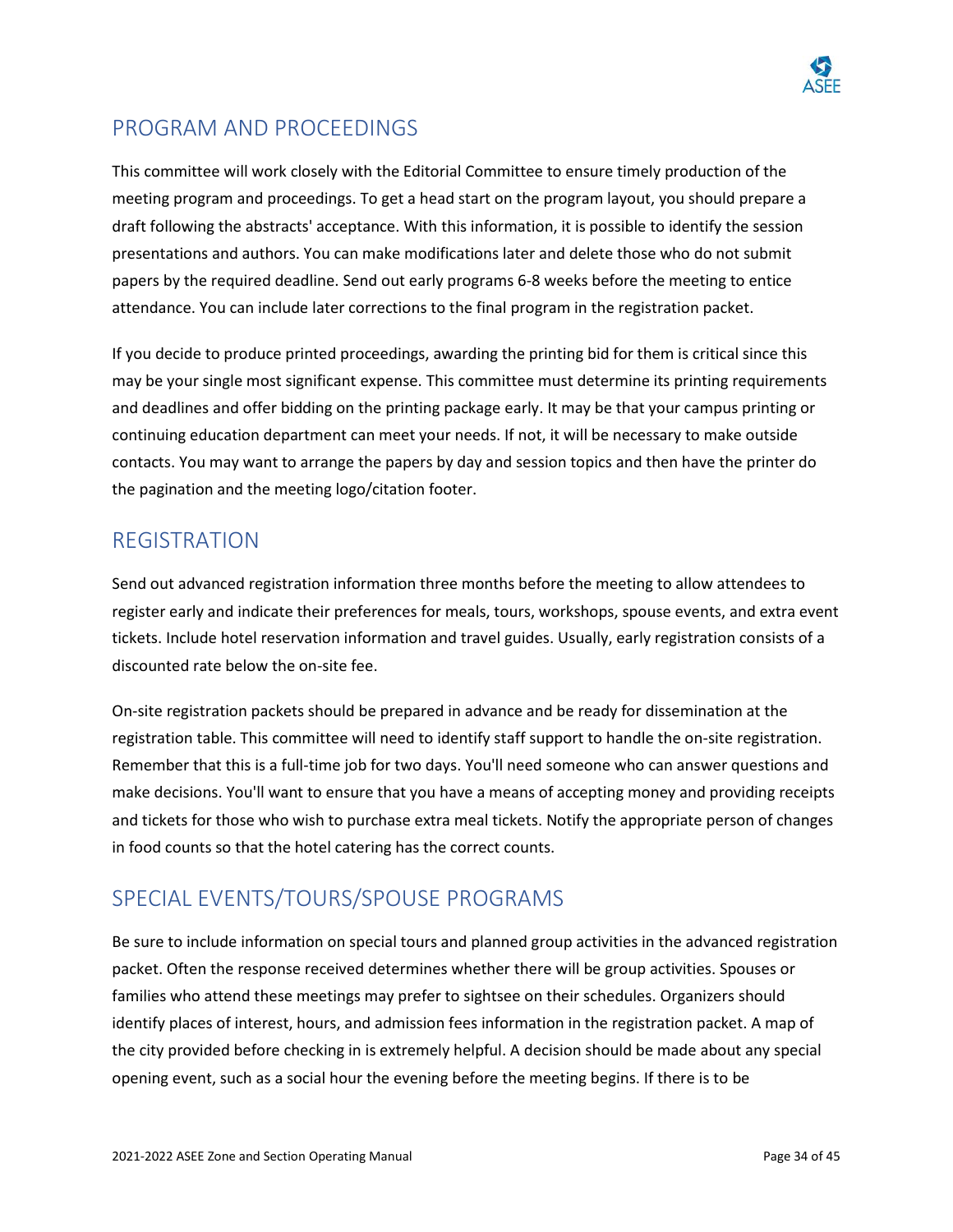

entertainment, arrangements will fall to this committee. It's always good to advise attendees of the recommended dress code (casual, work attire).

#### BUDGET

Each committee should submit anticipated costs, and a compilation of committee expenses should define the budget. Someone should be designated as the meeting treasurer and follow the budget process tightly. The Section treasurer can sometimes provide an advanced allocation to seed the meeting costs before receiving registration fees and donations. The fundraising committee should be familiar with the budget before soliciting funds. It is essential that the organizers carefully monitor the budget and those committed to donating follow through. Although each meeting will have unique budget items, the accompanying table shows a "typical" Section meeting budget. This example includes indirect expenses (30% overhead charged) based on contracting services with other university departments (i.e., continuing education).

#### ASEE SECTION MEETING BUDGET ITEMS

#### INCOME

Section Treasury Seed Money Registrations Dean/University Contribution Donations and Contributions Tours/Events Fees Workshop Income

#### DIRECT EXPENSES

Printing Call for Papers Preliminary Program Final Program Proceedings Postage Call for Papers Preliminary Program Instructions to Authors General Correspondence Mailing Labels Registration Packets (Bags, Name Tags, Supplies, etc.)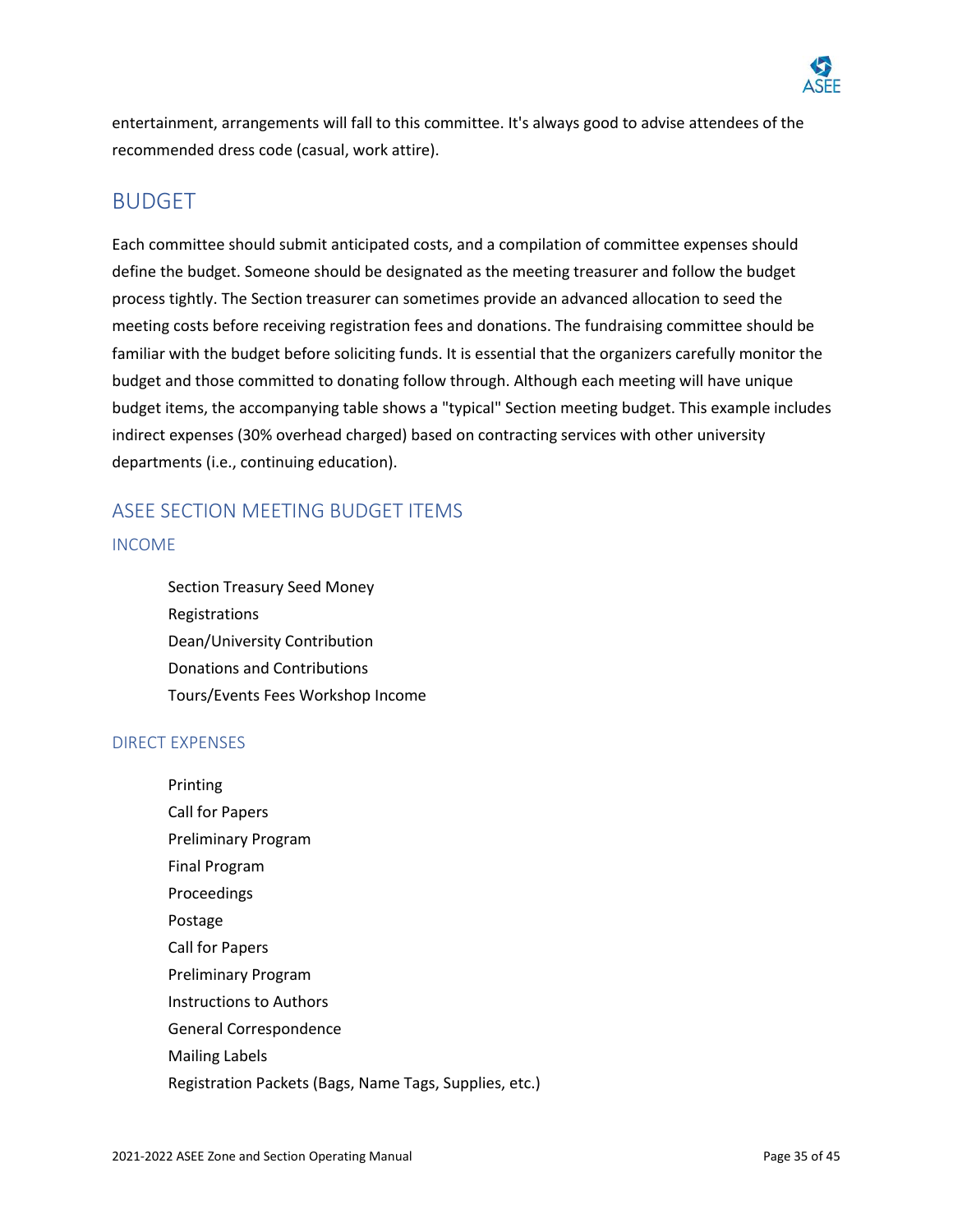

Posters and Signage Speaker's Expenses Shuttle Bus/Transportation Meeting Rooms Audio Visual Equipment/Computer Rental **Breakfasts** Refreshments for Breaks Social/Banquet Dinner Luncheons Best Papers and other Awards Student Help and Other Staff Workshops and Special Events

#### INDIRECT EXPENSES

Continuing Education Overhead (30 %) Registration of participants

#### **INSURANCE**

ASEE does not, in general, ensure Section meetings. If a Section wishes to investigate the possibility of ASEE providing coverage, please contact the ASEE Meetings and Conferences Department.

#### CONTRACTS

Contracts not reviewed and signed off on by ASEE Headquarters should not specify ASEE as a party to the contract. If it is desired for ASEE to be a party to the agreement, please notify the ASEE Meetings and Conferences Department.

# ACCESS TO SECTION MEETINGS

It is the Policy of the ASEE Board of Directors that:

**Upon payment of appropriate registration fees (if any), all ASEE members must be admitted to any meetings, conferences, conventions, discussion groups, lecture series, tours, or other assemblages in which participation is subject to security or export clearance or any additional restriction, either governmental or industrial. Any exception to this policy must have prior approval of the Board of Directors.**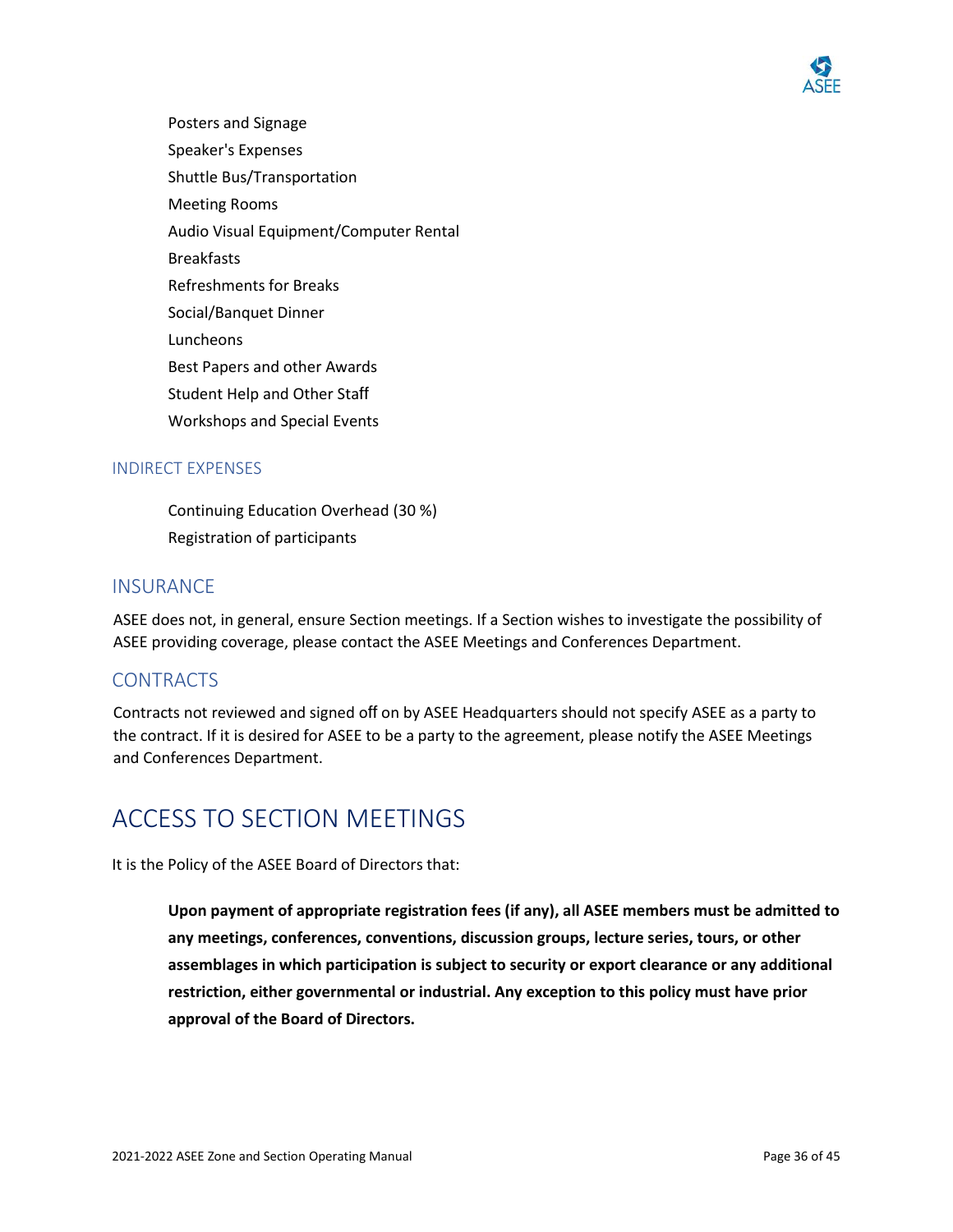

This policy does not limit the Board of directors, the Executive Committee or any other regularly constituted Boards and Committees of ASEE to restrict attendance at their meetings to their duly appointed members.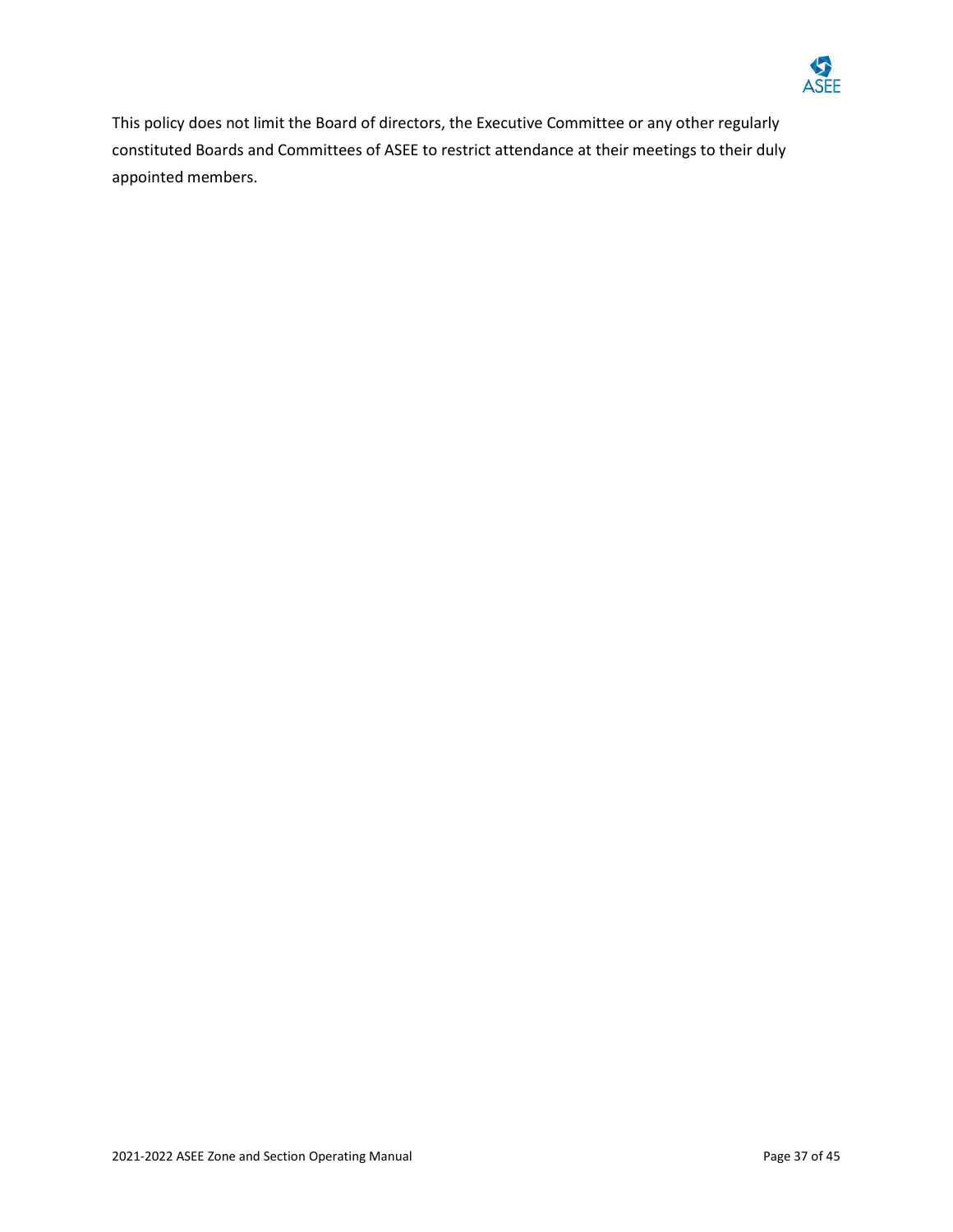

# <span id="page-37-0"></span>APPENDIX 12.1 SAMPLE WELCOME LETTER, LONG VERSION

Dear [new member name]:

ASEE Headquarters recently informed me that you had joined ASEE. On behalf of the [unit name] of the American Society for Engineering Education, I want to welcome you as a new member.

Founded in 1893, ASEE is one of the oldest educational and professional organizations. It has striven to improve and expand the educational process that produces technically competent and broadly educated engineers and technologists through the years. ASEE's efforts contribute significantly to engineering education quality at colleges and universities throughout the United States and Canada. International universities are also influenced and interested in the activities of ASEE.

Now that you have joined ASEE, I want to encourage you to participate in the Society. Commit to being an active participant in any way you can. Become familiar with the Society and its members. Attend the ASEE Annual Conference. It provides an excellent opportunity to interact with educators and industry representatives from all over the country. The [year] conference will be held in [location] on [dates].

Please feel free to call or write me if I can be of any assistance. My telephone number is [phone]. My email address is [e-mail].

You can also call or write ASEE Headquarters if you need information or guidance on any matter or membership question. The number is 202-331-3500.

We recognize that one of the most critical services the Society can render for its members is to organize activities to enhance engineering education and spread this information. We invite you to participate in the Society's activities and share the newest techniques and methods for efficient, effective engineering education. You can help ASEE become a better Society by sharing your talent and knowledge with us.

I hope to meet you soon.

Sincerely,

[chair name] Chair, [unit name]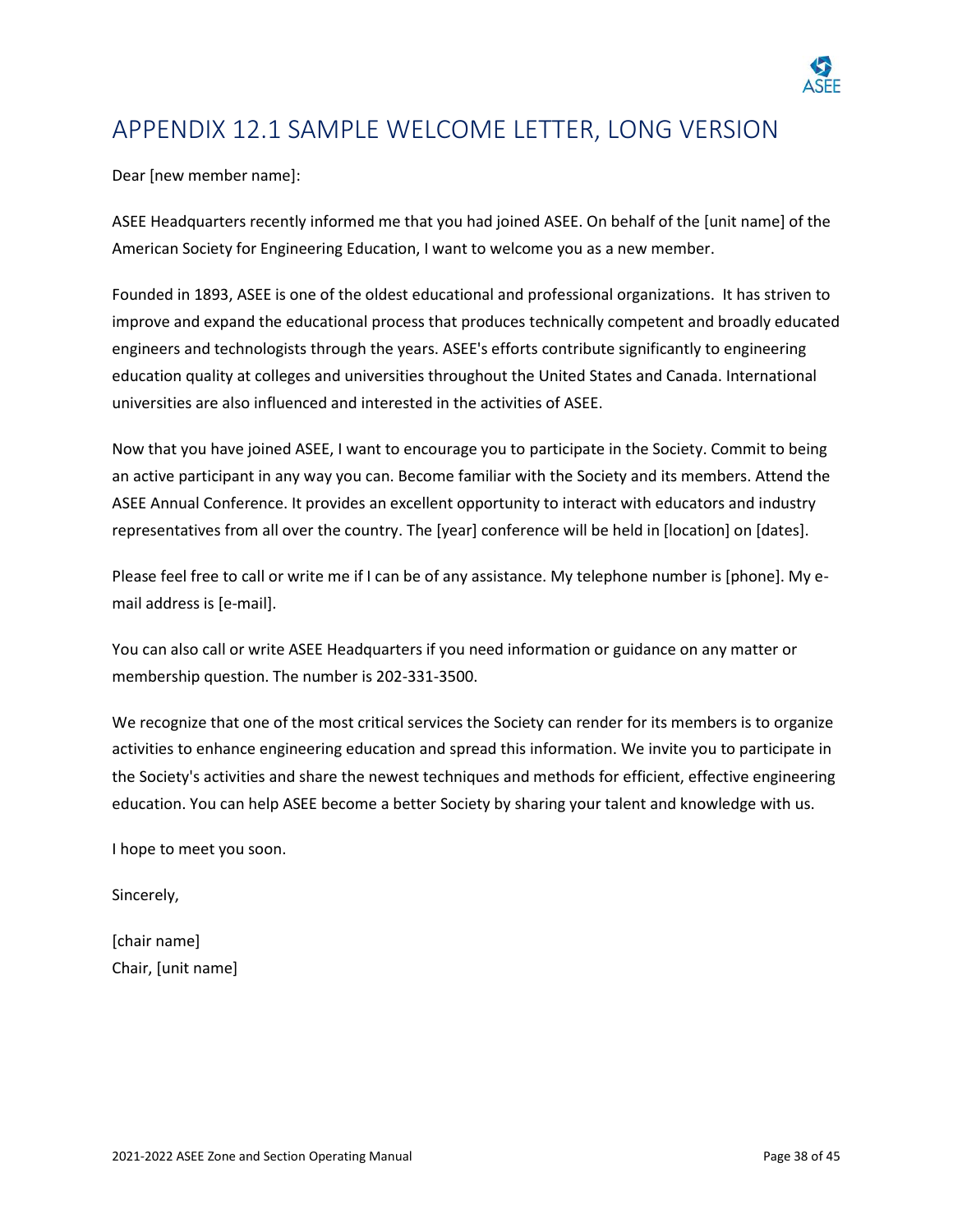

# <span id="page-38-0"></span>APPENDIX 12.2 SAMPLE WELCOME LETTER, SHORT VERSION

Dear [new member name]:

As Chair of the [unit name] of ASEE, I extend a warm welcome as you begin your ASEE membership. Over the more than [number] years that I have belonged to ASEE and have participated in Society activities, I have found my association with ASEE professionally rewarding and stimulating. I hope you will, too.

I am looking forward to meeting you and working with you in ASEE.

Information about the ASEE Annual Conference, which ASEE will hold this year in [location], will reach you through ASEE PRISM, the magazine for all ASEE members. I hope you will be able to attend.

Congratulations on becoming an ASEE member! I hope you will be an active participant in ASEE activities.

Sincerely yours,

[chair name] Chair, [unit name]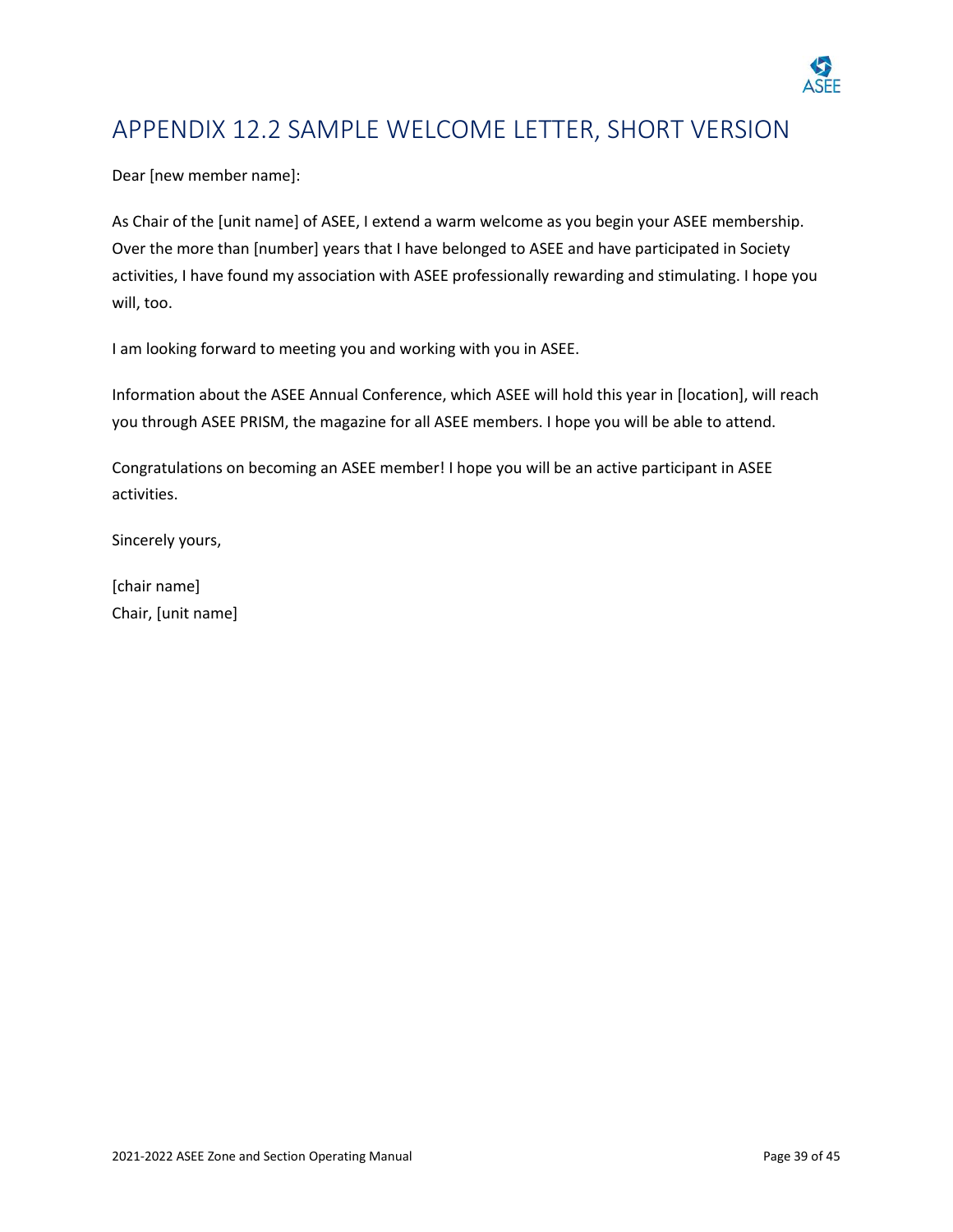

# <span id="page-39-0"></span>APPENDIX 12.3 SAMPLE LETTER RE DELINQUENT DUES

Dear [member name]:

While reviewing the ASEE Headquarters correspondence, I noticed that you had not renewed your membership for the coming year.

Remember that prompt renewal ensures continuous delivery of ASEE PRISM and other publications and timely notification of upcoming meetings, conferences, and the Society's activities in general.

I am sure you know all the ASEE benefits you receive at the National, Regional, and Sectional levels. However, please remember, as a member of the [unit name], you can contact other engineering educators who share your specific professional interests and concerns.

I think you will find that membership in [unit name] is the most important benefit you receive as an ASEE member.

Sincerely,

[chair name] Chair, [unit name]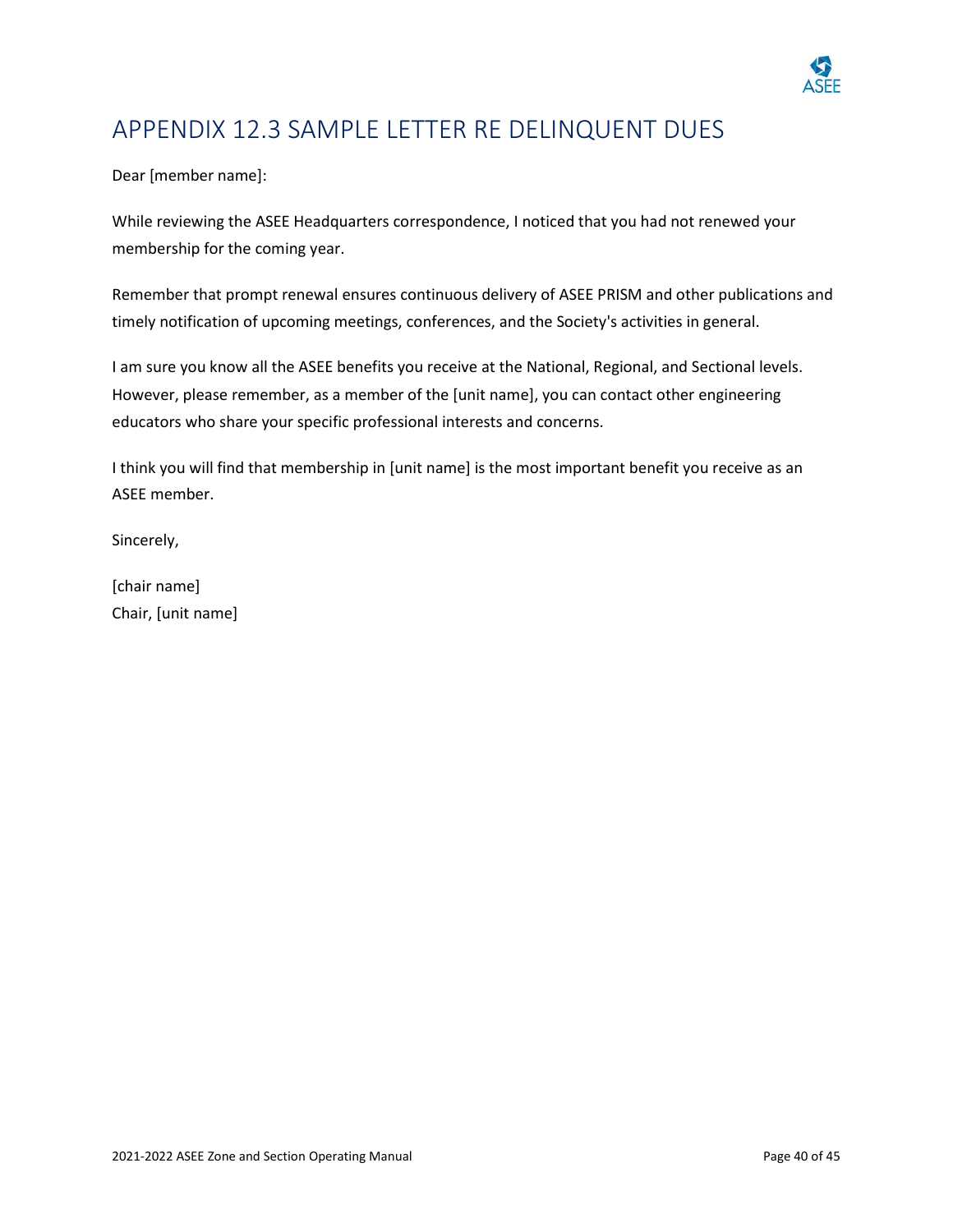

### <span id="page-40-0"></span>APPENDIX 12.4 SIGNATURE FORM

# **SASEE** AMERICAN SOCIETY FOR

# BANKING AND ACCOUNTING SERVICES (BASS)/OPERATING ACCOUNTS<br>OFFICER'S SIGNATURE FORM

Section/Division/Council:

Date:

#### OFFICER(S) AUTHORIZED TO APPROVE ACCOUNT DISBURSEMENTS:

#### SECTION/DIVISION/COUNCIL CHAIR

| Institution/Address: _ |  |
|------------------------|--|
|                        |  |
|                        |  |
| Signature:             |  |
|                        |  |
|                        |  |

#### SECTION/DIVISION/COUNCIL TREASURER

|                                   | $P$ hone: $\Box$ |  |  |
|-----------------------------------|------------------|--|--|
| -------<br>Institution/Address: _ |                  |  |  |
|                                   |                  |  |  |
|                                   |                  |  |  |
| Signature:                        |                  |  |  |
|                                   |                  |  |  |
|                                   |                  |  |  |

#### AUTHORIZATION FORM SUBMITTED BY OUTGOING CHAIR

Name:

Signature: \_

#### PLEASE SUBMIT TO ACCOUNTING SERVICES AT ASEE HEADQUARTERS

Email to: S.Luo@asee.org Mail to: ASEE Attn: Sarah Luo Senior Accountant 1818 N Street NW, Suite 600 Washington, DC 20036

By signing this form, you are verifying that you have read and understood ASEE's Financial Policy and Operating Manual, which are posted on our website at www.asee.org/ member-resources/resources. This Signature Form mirrors the last page of the Unit Annual Report. No need to complete again if already submitted.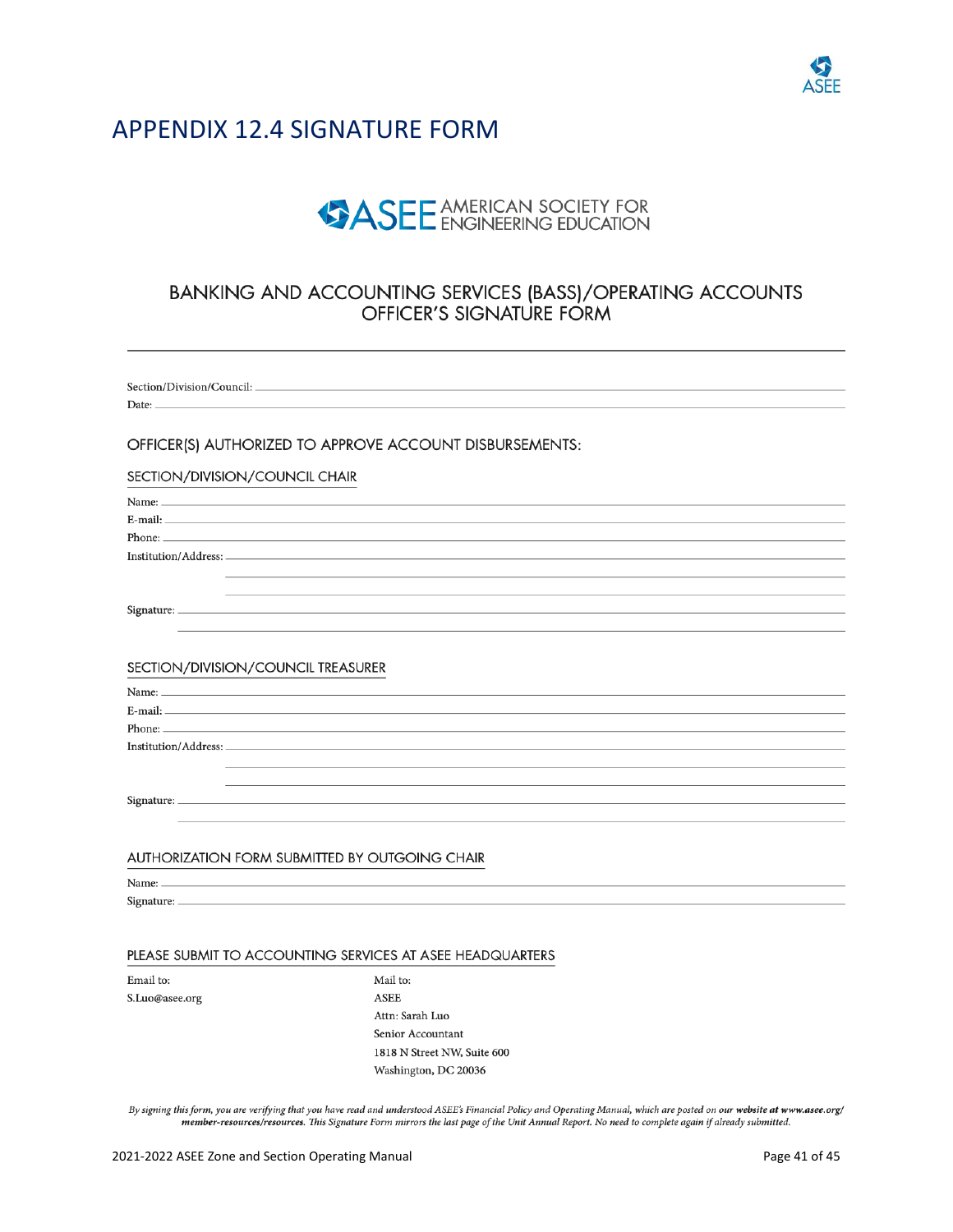

# APPENDIX 12.5 – ZONE CHAIR CALENDAR OF RESPONSIBILITIES

**January** - Send Zone Best Papers to Vice President-Member Affairs (Vice President-Member Affairs sends to Mr. Wayne D. Davis (w.davis@asee.org) for uploading before Jan deadline around January 20)

**January** - Attend Board Meeting at the end of the month (or maybe moved to Feb)

**February** - Zone Chair holds a mid-year teleconference business meeting. Notify Zone Executive Board >30 days ahead of time

**February** - Section Chairs or Campus Reps send Campus Rep reports for Outstanding Section Campus Rep to Zone Chairs. If necessary, solicit Campus Rep reports from Section Chairs. Zone Chairs should establish a committee for selecting a Zone Outstanding Campus Rep. Winner/HQ typically notified at the end of March.

**March** - Before Section Meetings – assemble nominating committee for nomination of Chair-Elect candidates due in August. You can assemble the committee any time before August, but the meetings are a good chance for the nominating committee to talk with potential candidates.

**March** - At Spring meetings, consider candidates for Zone Chair-Elect. (Duty of Past Chair, as Chair of the Nominations Committee)

**March** - Zone Chairs send selected the winner of the Zone Outstanding Campus Representative Award to ASEE's Awards Administrator

The deadline is typically at the end of March.

**April**

**May 15** - Annual Report Due to HQ

**June** - Attend Annual Conference

**July**

**August 15** - In odd-numbered calendar years, the Nominating Committees of Zones I and III and in evennumbered calendar years the Nominating Committees of Zones II and IV shall furnish the Executive Director of ASEE two or more nominations for the office of Zone Chair-Elect of the respective Zone not later than August 15.

#### **September**

**October 15** - Solicit Best Section Papers from Section Chairs. Zone Chairs establish a committee for the selection of Zone Best Paper.

**October 15** - Teleconference with Section Chairs

**November 15** - Notify Vice President-Member Affairs and Authors of Best Zone Paper winner

#### **December**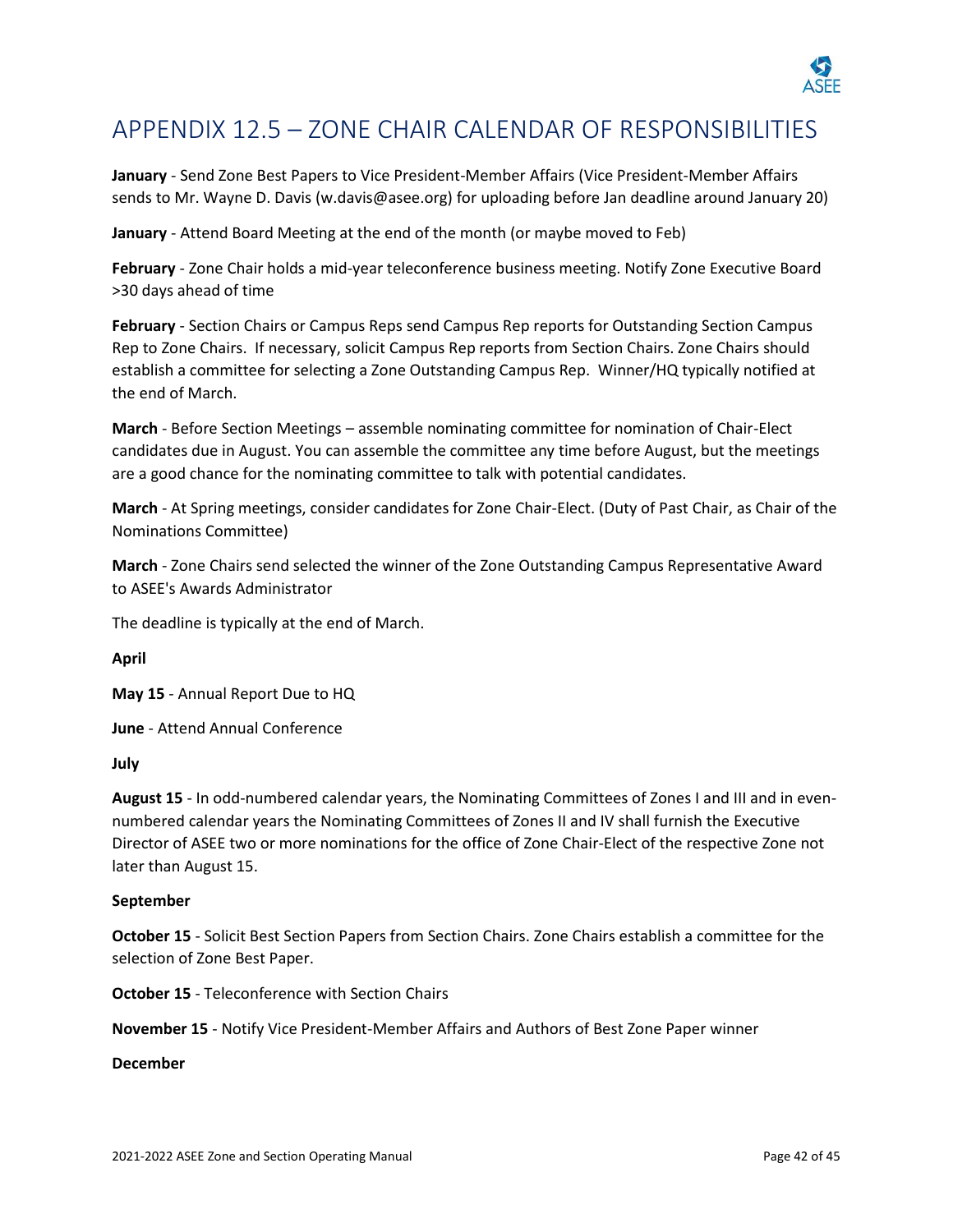

# APPENDIX 12.6 – AWARD SUBMISSION GUIDELINES

| 2018 ASEE Board Elections                                                                              | Your ASEE I<br>Update your prof                                                 |
|--------------------------------------------------------------------------------------------------------|---------------------------------------------------------------------------------|
| Your ASEE Membership                                                                                   | Reset your pass<br>Signup/Register<br>By clicking the al                        |
| <b>Upcoming Webinars</b>                                                                               | redirected to Cre<br>Providing links to<br>an endorsement<br>information it cor |
| Upcoming Conferences                                                                                   | <b>Get Involver</b><br><b>ASEE</b> values its<br>feedback on way                |
| ▶ On Demand Webinars                                                                                   | agency as a who<br>leave a suggestic<br>other members.                          |
| <b>Award Nominations</b><br>2018 ASEE Awards                                                           | Leave a Su<br><b>Vote on Sur</b>                                                |
| 2018 ASEE Awards<br>Nominations are open Nov 15, 2017 to Feb 15, 2018<br>Nominate someone for an award | Your ASEE I                                                                     |
| ▶ Classifieds                                                                                          | Open Invoic<br>You have no ope                                                  |
|                                                                                                        |                                                                                 |

WWW.ASEE.ORG/PUBLIC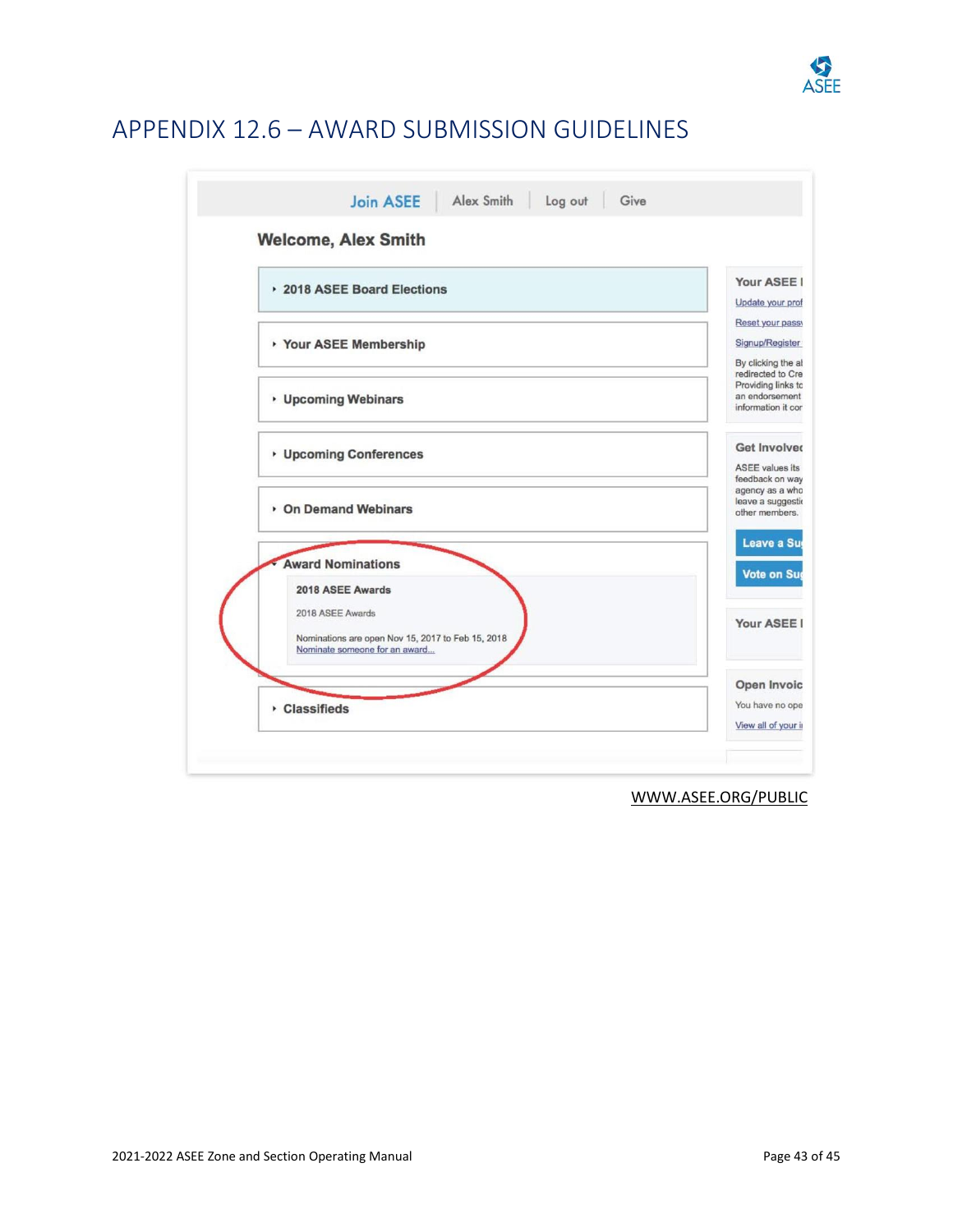

### TEACHING AWARDS

#### SECTION TEACHING AWARD

Each Section administers this award.

ASEE recommends that award nominations be due to the Section Awards Chair by January 15. Still, Sections can select any date that will allow them to determine a selectee in time to inform ASEE headquarters and request the presentation certificate.

ASEE HQ recommends that section nominations follow the National format to the greatest extent possible. Doing so helps the Section Award selectee submit their packet for the National Teaching Award when it comes time.

Letters of recommendation written for a generic teaching award or the National Teaching Award won't have to be re-written for submittal for the National Teaching Award. Must provide names to ASEE headquarters by March 15.

The Section may request award certificates from ASEE for presentation at a Section meeting. This request must include the address to which ASEE must send the certificate. When requesting award certificates for presentation at your Section meeting, submit requests to ASEE headquarters at least two weeks before the meeting date. Submit requests to ASEE's Awards Administrator at awards@asee.org.

#### NATIONAL OUTSTANDING TEACHING AWARD

National Outstanding Teaching Award [website.](http://www.asee.org/member-resources/awards/full-list-ofawards/national-awards/excellence-in-engineeringeducation#National_Outstanding_Teaching_Award)

**Who**: Section Teaching Award winners from last year. Section leaders are responsible for coordinating submission to ASEE headquarters using the online award nomination form. Nominators and nominees are responsible for completing the online nomination form and submitting all materials to national by the deadline.

**What**: Get the required materials submitted to ASEE HQ per the procedures and content from the ASEE website above. Be careful to submit a complete packet and follow the guidelines carefully. Some of the information required for the National Outstanding Teaching Award is different from the Section Outstanding Teaching Award requirements. [\(Nomination Form\)](http://www.asee.org/member-resources/awards/%20guidelines/awardsnomination-guidelines#Nomination%20Form).

**When**: Materials are due to ASEE Headquarters by January 15.

**How**: Log in to your ASEE account and go to your home page and click on the 'Awards Nominations tab, as seen below. Follow the prompts to move through the submission process.

### SECTION OUTSTANDING CAMPUS REPRESENTATIVE AWARDS

Section Outstanding Campus Representative Award [website.](http://www.asee.org/%20memberresources/awards/full-list-of-awards) Must provide names to ASEE headquarters by March 15.